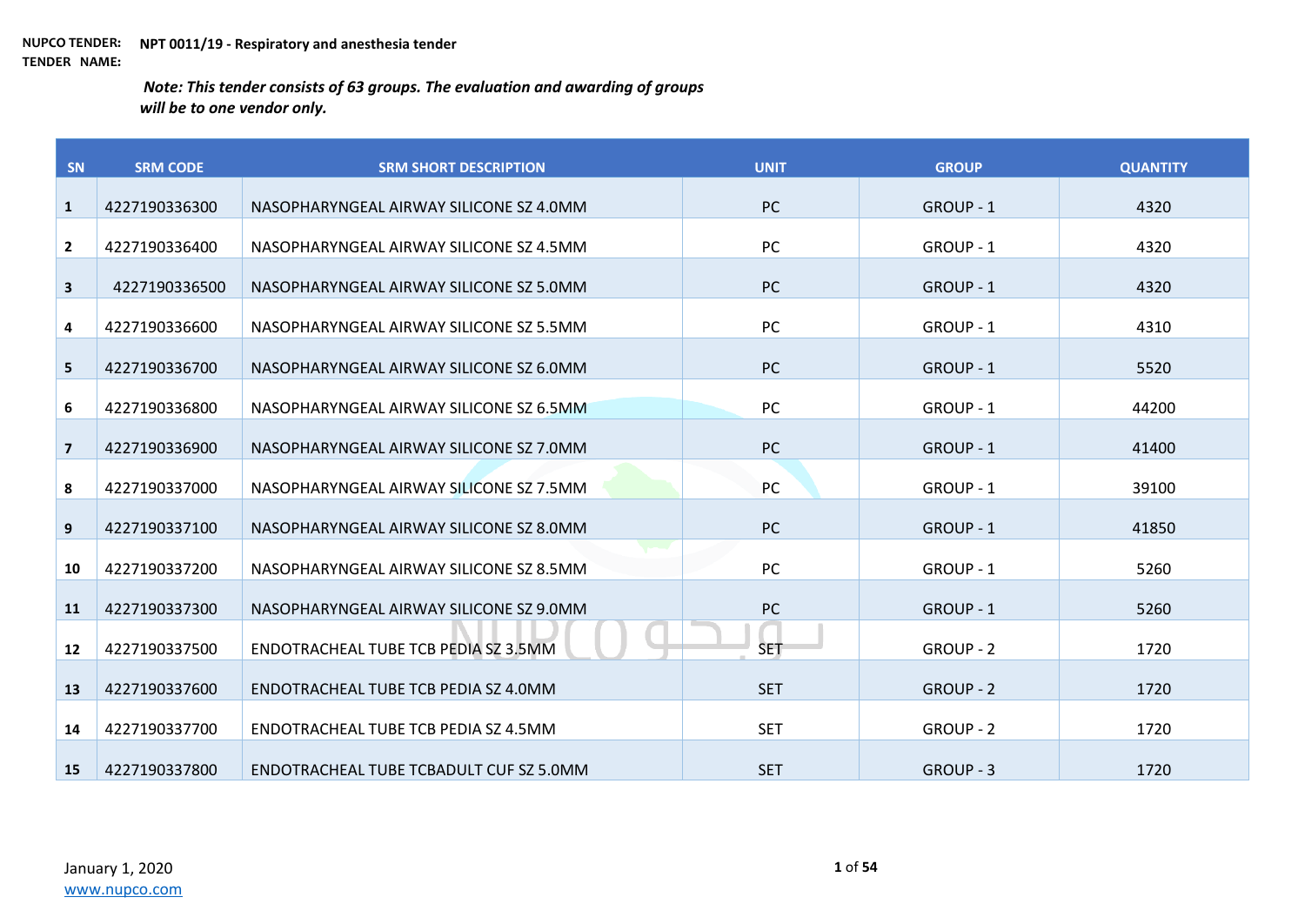| SN | <b>SRM CODE</b> | <b>SRM SHORT DESCRIPTION</b>             | <b>UNIT</b> | <b>GROUP</b>     | <b>QUANTITY</b> |
|----|-----------------|------------------------------------------|-------------|------------------|-----------------|
| 16 | 4227190337900   | ENDOTRACHEAL TUBE TCBADULT CUF SZ 5.5MM  | <b>SET</b>  | GROUP - 3        | 1720            |
|    |                 |                                          |             |                  |                 |
| 17 | 4227190338000   | ENDOTRACHEAL TUBE TCBADULT CUF SZ 6.0MM  | <b>SET</b>  | GROUP - 3        | 1720            |
| 18 | 4227190338100   | ENDOTRACHEAL TUBE TCBADULT CUF SZ 6.5MM  | <b>SET</b>  | GROUP - 3        | 1720            |
| 19 | 4227190338200   | ENDOTRACHEAL TUBE TCBADULT CUF SZ 7.0MM  | <b>SET</b>  | GROUP - 3        | 1720            |
| 20 | 4227190338300   | ENDOTRACHEAL TUBE TCBADULT CUF SZ 7.5MM  | <b>SET</b>  | GROUP - 3        | 1720            |
| 21 | 4227190338400   | ENDOTRACHEAL TUBE TCBADULT CUF SZ 8.0MM  | <b>SET</b>  | GROUP - 3        | 1720            |
| 22 | 4227190338500   | ENDOTRACHEAL TUBE TCBADULT CUF SZ 8.5MM  | <b>SET</b>  | GROUP - 3        | 1720            |
| 23 | 4227160001000   | ADULT WIRE GUIDED END BRONCHIAL SZ 6.0FR | <b>SET</b>  | GROUP - 4        | 2260            |
| 24 | 4227160001100   | ADULT WIRE GUIDED END BRONCHIAL SZ 7.0FR | <b>SET</b>  | <b>GROUP - 4</b> | 2260            |
| 25 | 4227160001200   | ADULT WIRE GUIDED END BRONCHIAL SZ 8.0FR | <b>SET</b>  | GROUP - 4        | 2260            |
| 26 | 4227160001300   | ADULT WIRE GUIDED END BRONCHIAL SZ 9.0FR | <b>SET</b>  | GROUP - 4        | 2060            |
| 27 | 4227160001400   | PEDIA WIRE GUIDED END BRONCH SZ 5.0FR 65 | <b>SET</b>  | <b>GROUP - 5</b> | 2160            |
| 28 | 4227160001500   | PEDIA WIRE GUIDED END BRONCHIAL SZ 5.0FR | <b>SET</b>  | GROUP - 5        | 2060            |
| 29 | 4227191527300   | TUBE ENDO BRONCHIAL DOUBLE RIGHT SZ 28   | <b>SET</b>  | GROUP - 7        | 1060            |
| 30 | 4227191527400   | TUBE ENDO BRONCHIAL DOUBLE RIGHT SZ 32   | <b>SET</b>  | GROUP - 7        | 1060            |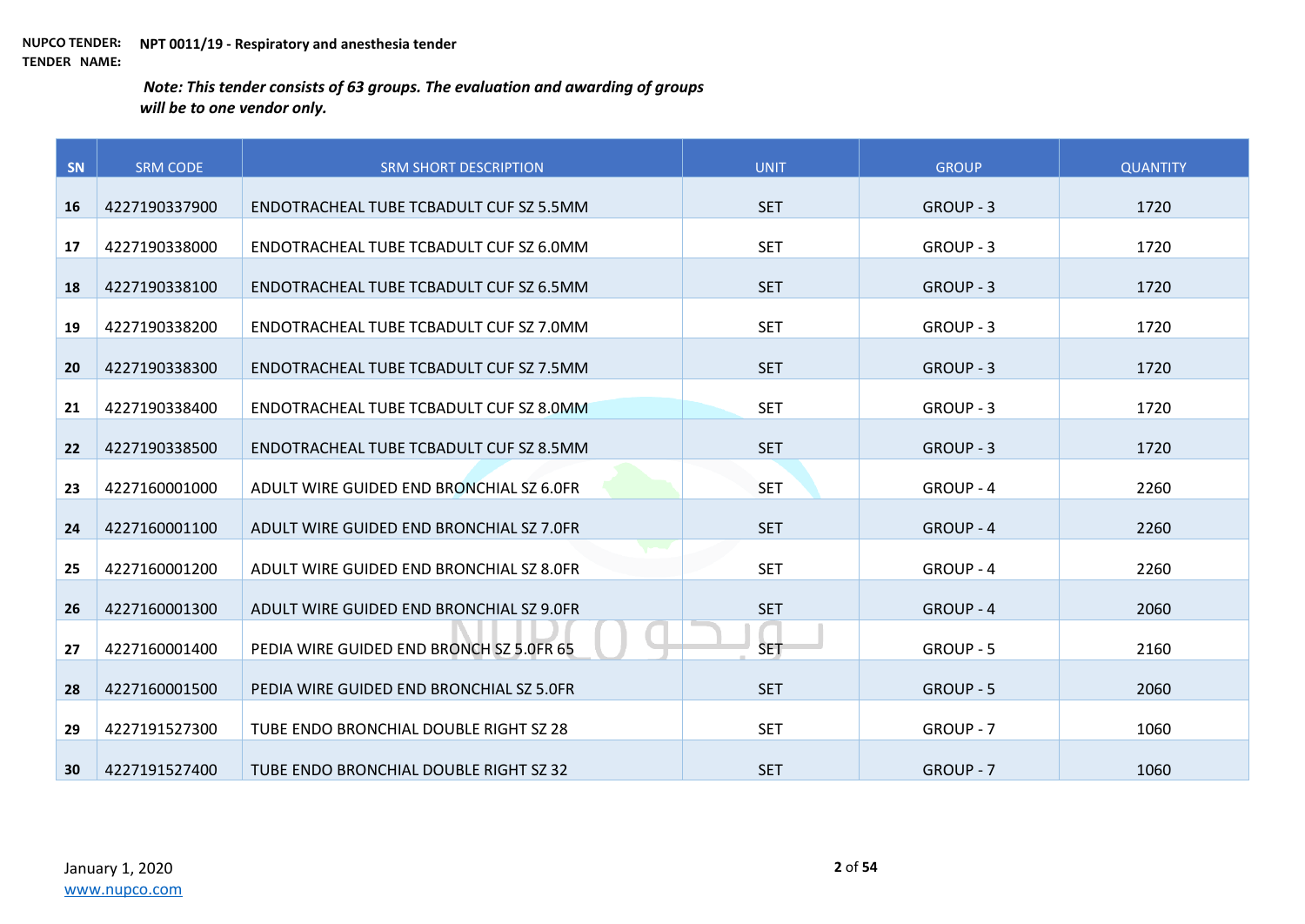| SN | <b>SRM CODE</b> | <b>SRM SHORT DESCRIPTION</b>                   | <b>UNIT</b> | <b>GROUP</b>     | <b>QUANTITY</b> |
|----|-----------------|------------------------------------------------|-------------|------------------|-----------------|
|    |                 |                                                |             |                  |                 |
| 31 | 4227191527500   | TUBE ENDO BRONCHIAL DOUBLE RIGHT SZ 35         | <b>SET</b>  | GROUP - 7        | 2060            |
| 32 | 4227191527600   | TUBE ENDO BRONCHIAL DOUBLE RIGHT SZ 37         | <b>SET</b>  | GROUP - 7        | 3080            |
|    |                 |                                                |             |                  |                 |
| 33 | 4227191527700   | TUBE ENDO BRONCHIAL DOUBLE RIGHT SZ 38         | <b>SET</b>  | GROUP - 7        | 580             |
| 34 | 4227191527800   | TUBE ENDO BRONCHIAL DOUBLE RIGHT SZ 39         | <b>SET</b>  | GROUP - 7        | 1080            |
|    |                 |                                                |             |                  |                 |
| 35 | 4227191527900   | TUBE ENDO BRONCHIAL DOUBLE RIGHT SZ 41         | <b>SET</b>  | GROUP - 7        | 580             |
| 36 | 4227190501800   | TUBE ENDO BRONCHIAL DOUBLE LEFT SZ 28          | EA          | GROUP - 8        | 3950            |
|    |                 |                                                |             |                  |                 |
| 37 | 4227191528000   | TUBE ENDO BRONCHIAL DOUBLE LEFT SZ 32          | <b>SET</b>  | <b>GROUP - 8</b> | 3865            |
| 38 | 4227190501900   | TUBE ENDO BRONCHIAL DOUBLE LEFT SZ 35          | EA          | GROUP - 8        | 8430            |
|    |                 |                                                |             |                  |                 |
| 39 | 4227190502000   | TUBE ENDO BRONCHIAL DOUBLE LEFT SZ 37          | EA          | <b>GROUP - 8</b> | 9100            |
|    |                 |                                                |             |                  |                 |
| 40 | 4227191528100   | TUBE ENDO BRONCHIAL DOUBLE LEFT SZ 38          | <b>SET</b>  | GROUP - 8        | 2280            |
| 41 | 4227190502100   | TUBE ENDO BRONCHIAL DOUBLE LEFT SZ 39          | EA          | GROUP - 8        | 5250            |
|    |                 |                                                |             |                  |                 |
| 42 | 4227191528200   | TUBE ENDO BRONCHIAL DOUBLE LEFT SZ 41          | <b>SET</b>  | GROUP - 8        | 1700            |
| 43 | 4227160001600   | <b>RESUSCITATION KITADULT 2.5 L DISPOSABLE</b> | <b>KIT</b>  | GROUP - 9        | 5000            |
|    |                 |                                                |             |                  |                 |
| 44 | 4227160001700   | RESUSCITATION KITCHILD 1.0 L DISPOSABLE        | KIT         | GROUP - 9        | 3900            |
| 45 | 4227160001800   | <b>RESUSCITATION KITINFANT 0.5L DISPOSABLE</b> | <b>KIT</b>  | GROUP - 9        | 4000            |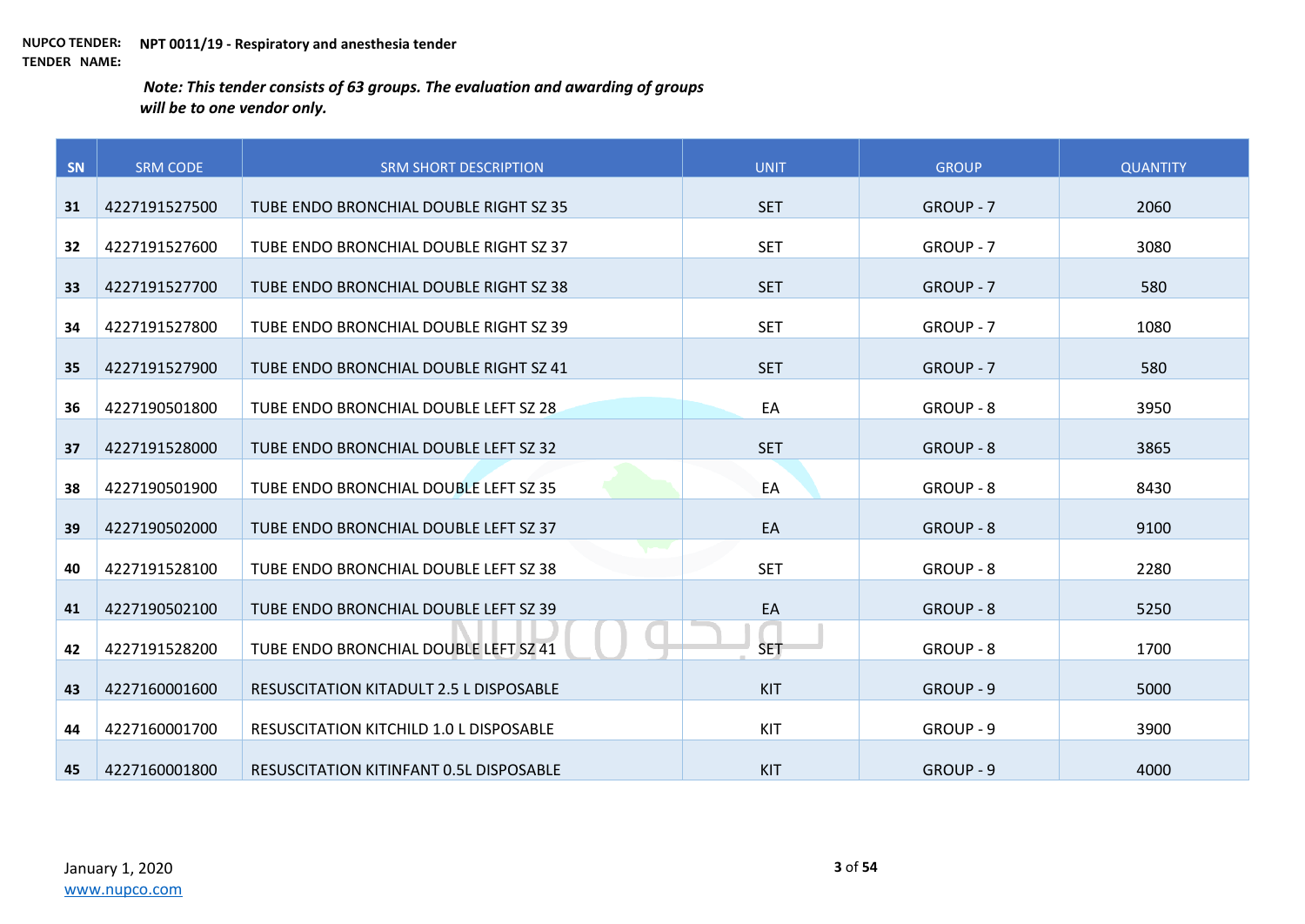| SN | <b>SRM CODE</b> | <b>SRM SHORT DESCRIPTION</b>            | <b>UNIT</b> | <b>GROUP</b> | <b>QUANTITY</b> |
|----|-----------------|-----------------------------------------|-------------|--------------|-----------------|
|    |                 |                                         |             |              |                 |
| 46 | 4227160006500   | VALVE PEEP 0-10 CM W/STANDARD 22MM(ID)  | <b>PC</b>   | GROUP - 9    | 2860            |
| 47 | 4227160006600   | VALVE PEEP 0-20 CM W/STANDARD 22MM(ID)  | PC          | GROUP - 9    | 2920            |
| 48 | 4227160006700   | PEEP VALVE CONNECTOR                    | PC          | GROUP - 9    | 3220            |
| 49 | 4227201805000   | LARYNGEAL MASK CURVED AIRWAY TUBESZ 1.0 | PC          | GROUP - 10   | 45000           |
| 50 | 4227201805100   | LARYNGEAL MASK CURVED AIRWAY TUBESZ 1.5 | PC          | GROUP - 10   | 50925           |
| 51 | 4227201805200   | LARYNGEAL MASK CURVED AIRWAY TUBESZ 2.0 | PC          | GROUP - 10   | 12400           |
| 52 | 4227201805300   | LARYNGEAL MASK CURVED AIRWAY TUBESZ 2.5 | PC          | GROUP - 10   | 10880           |
| 53 | 4227201805400   | LARYNGEAL MASK CURVED AIRWAY TUBESZ 3.0 | PC          | GROUP - 10   | 22080           |
| 54 | 4227201805500   | LARYNGEAL MASK CURVED AIRWAY TUBESZ 4.0 | <b>PC</b>   | GROUP - 10   | 22080           |
| 55 | 4227201805600   | LARYNGEAL MASK CURVED AIRWAY TUBESZ 5.0 | PC          | GROUP - 10   | 8080            |
| 56 | 4227201805700   | LARYNGEAL MASK AIRWAY(LMA) TUBE SZ 1.0  | PC          | GROUP - 11   | 8200            |
| 57 | 4227201805800   | LARYNGEAL MASK AIRWAY(LMA) TUBE SZ 1.5  | PC          | GROUP - 11   | 8200            |
| 58 | 4227201805900   | LARYNGEAL MASK AIRWAY(LMA) TUBE SZ 2.0  | <b>PC</b>   | GROUP - 11   | 15200           |
| 59 | 4227201806000   | LARYNGEAL MASK AIRWAY(LMA) TUBE SZ 2.5  | PC          | GROUP - 11   | 12200           |
| 60 | 4227201806100   | LARYNGEAL MASK AIRWAY(LMA) TUBE SZ 3.0  | <b>PC</b>   | GROUP - 11   | 17200           |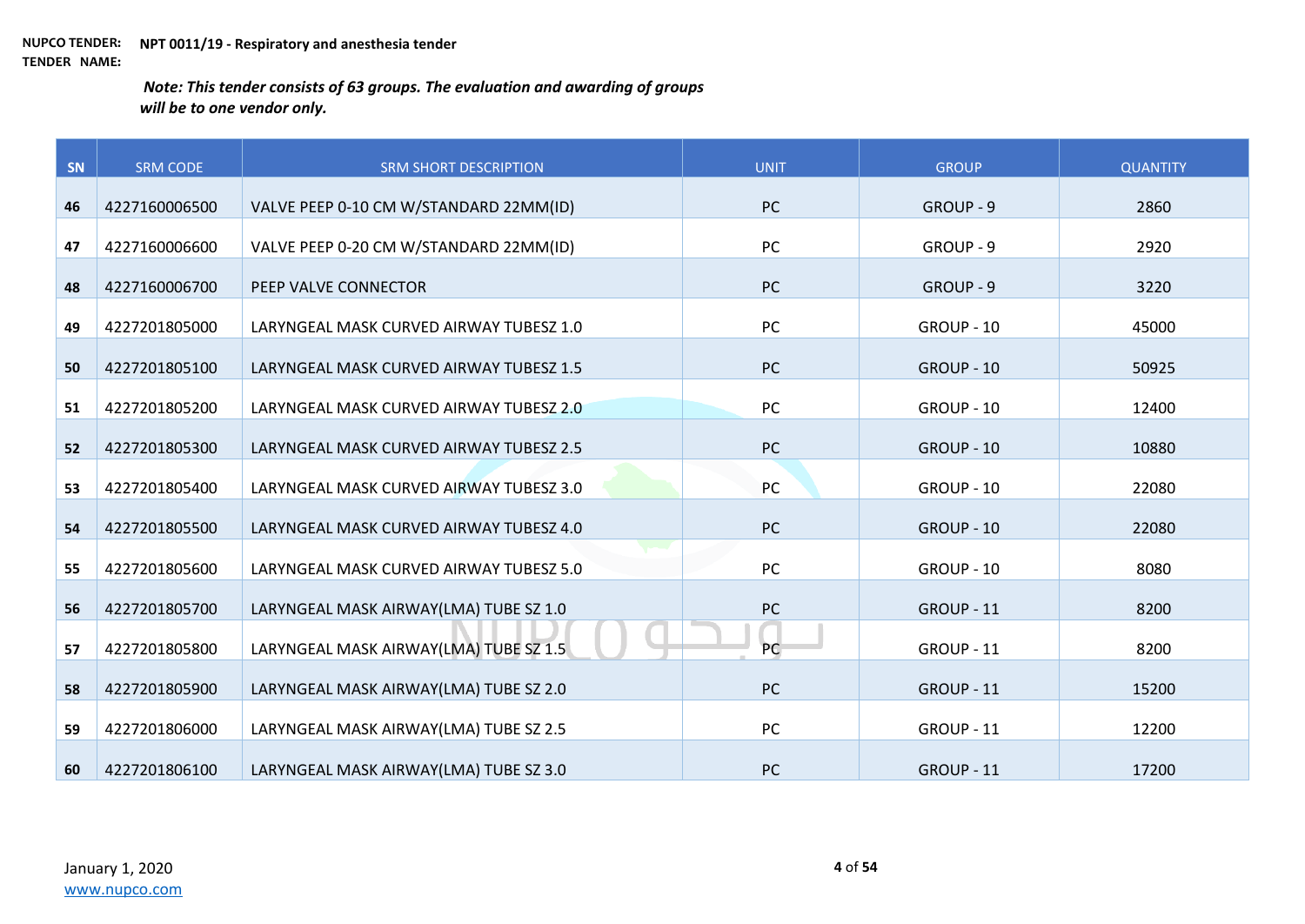| SN | <b>SRM CODE</b> | <b>SRM SHORT DESCRIPTION</b>           | <b>UNIT</b> | <b>GROUP</b> | <b>QUANTITY</b> |
|----|-----------------|----------------------------------------|-------------|--------------|-----------------|
| 61 | 4227201806200   | LARYNGEAL MASK AIRWAY(LMA) TUBE SZ 4.0 | <b>PC</b>   | GROUP - 11   | 17200           |
| 62 | 4227201806300   | LARYNGEAL MASK AIRWAY(LMA) TUBE SZ 5.0 | PC          | GROUP - 11   | 6200            |
|    |                 |                                        |             |              |                 |
| 63 | 4227201806400   | MASK LARYN REINFORCED CUFF SIZE 1.0 R  | <b>PC</b>   | GROUP - 12   | 2080            |
| 64 | 4227201806500   | MASK LARYN REINFORCED CUFF SIZE 1.5 R  | PC          | GROUP - 12   | 2080            |
| 65 | 4227201806600   | MASK LARYN REINFORCED CUFF SIZE 2.0 R  | <b>PC</b>   | GROUP - 12   | 2080            |
| 66 | 4227201806700   | MASK LARYN REINFORCED CUFF SIZE 2.5 R  | PC          | GROUP - 12   | 2080            |
| 67 | 4227201806800   | MASK LARYN REINFORCED CUFF SIZE 3.0 R  | PC          | GROUP - 12   | 2080            |
| 68 | 4227201806900   | MASK LARYN REINFORCED CUFF SIZE 4.0 R  | PC          | GROUP - 12   | 2080            |
| 69 | 4227201807000   | MASK LARYN REINFORCED CUFF SIZE 5.0 R  | <b>PC</b>   | GROUP - 12   | 1580            |
| 70 | 4227191528300   | MASK AIRWAY I-GEL DISPOSABLE SIZE 1.0  | PC          | GROUP - 13   | 15080           |
| 71 | 4227191528400   | MASK AIRWAY I-GEL DISPOSABLE SIZE 1.5  | PC          | GROUP - 13   | 17080           |
| 72 | 4227191528500   | MASK AIRWAY I-GEL DISPOSABLE SIZE 2.0  | PC          | GROUP - 13   | 23080           |
| 73 | 4227191528600   | MASK AIRWAY I-GEL DISPOSABLE SIZE 2.5  | PC          | GROUP - 13   | 37080           |
| 74 | 4227191528700   | MASK AIRWAY I-GEL DISPOSABLE SIZE 3.0  | PC          | GROUP - 13   | 40080           |
| 75 | 4227191528800   | MASK AIRWAY I-GEL DISPOSABLE SIZE 4.0  | PC          | GROUP - 13   | 40080           |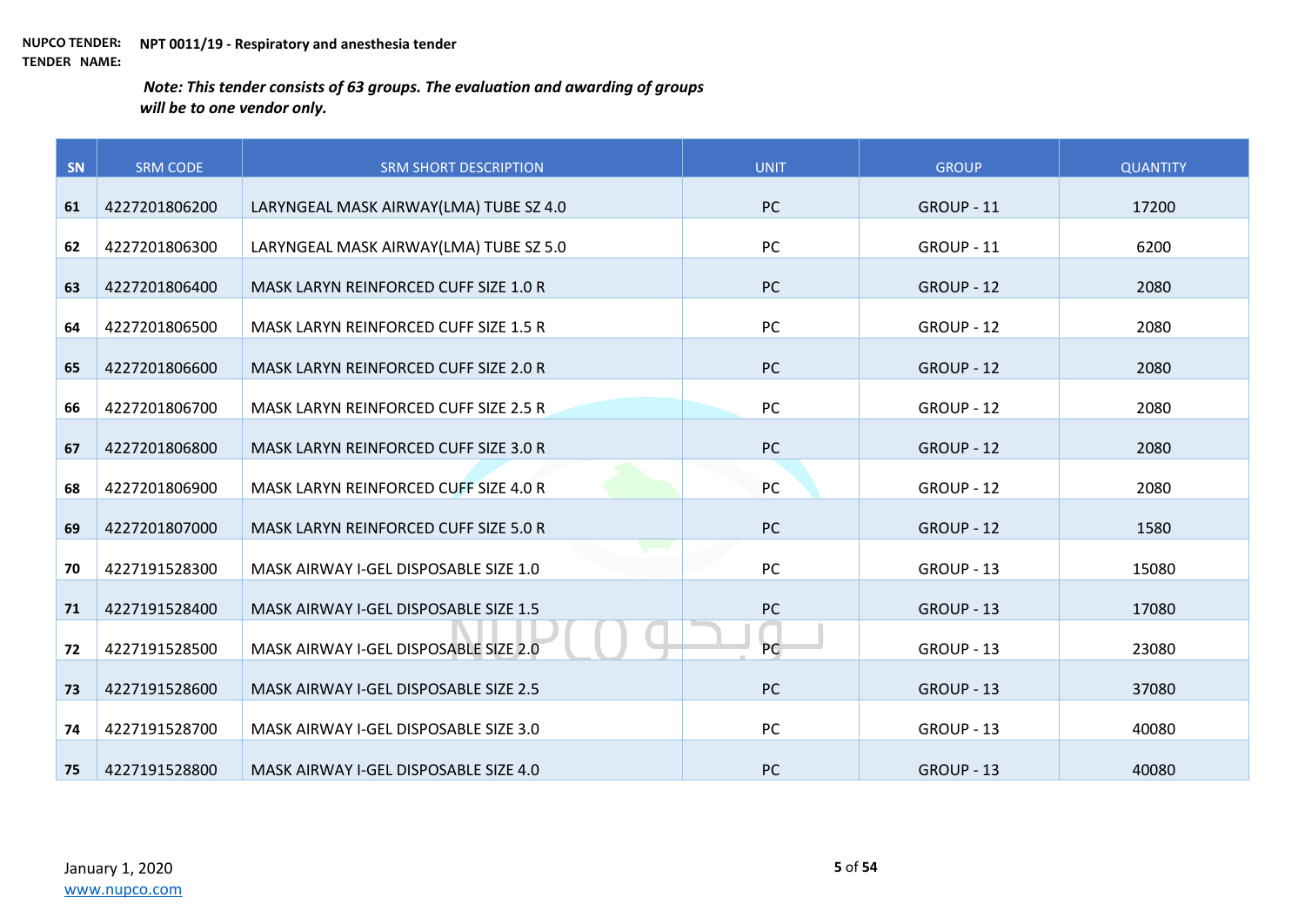| SN | <b>SRM CODE</b> | <b>SRM SHORT DESCRIPTION</b>                  | <b>UNIT</b> | <b>GROUP</b> | <b>QUANTITY</b> |
|----|-----------------|-----------------------------------------------|-------------|--------------|-----------------|
| 76 | 4227191528900   | MASK AIRWAY I-GEL DISPOSABLE SIZE 5.0         | <b>PC</b>   | GROUP - 13   | 35080           |
| 77 | 4227190504600   | AIRWAY PHARYNGEAL GUEDEL SZ 000 L3.5CM        | PC          | GROUP - 14   | 35650           |
| 78 | 4227190902900   | AIRWAY PHARYNGEAL GUEDEL SZ 00 L4.5CM         | <b>PC</b>   | GROUP - 14   | 38760           |
|    |                 |                                               |             |              |                 |
| 79 | 4227190902800   | AIRWAY PHARYNGEAL GUEDEL SZ 0 L4.5CM          | <b>SET</b>  | GROUP - 14   | 32160           |
| 80 | 4227190903100   | AIRWAY PHARYNGEAL GUEDEL SZ 1 L6.5CM          | PC          | GROUP - 14   | 71160           |
| 81 | 4227190903200   | AIRWAY PHARYNGEAL GUEDEL SZ 2 L8.5CM          | PC          | GROUP - 14   | 87360           |
| 82 | 4227191202300   | AIRWAY PHARYNGEAL GUEDEL SZ 3 L9.5            | PC          | GROUP - 14   | 70360           |
| 83 | 4227191202400   | AIRWAY PHARYNGEAL GUEDEL SZ 4 L10.5CM         | PC          | GROUP - 14   | 5960            |
| 84 | 4227160001900   | AIRWAY PHARYNGEAL GUEDAL SZ 5                 | <b>PC</b>   | GROUP - 14   | 42330           |
| 85 | 4227160002000   | AIRWAY PHARYNGEAL BERMAN SMALL 8.0CM          | <b>PC</b>   | GROUP - 15   | 1560            |
|    |                 |                                               |             |              |                 |
| 86 | 4227160002100   | AIRWAY PHARYNGEAL BERMAN MEDIUM 9.0MM         | PC          | GROUP - 15   | 1560            |
| 87 | 4227160002200   | AIRWAY PHARYNGEAL BERMAN LARGE 10.0M          | PC          | GROUP - 15   | 1560            |
| 88 | 4227150500100   | HIGH FLOW CIRCUIT COMPLETED SET               | <b>SET</b>  | GROUP - 16   | 4000            |
| 89 | 4227150500200   | LOW FLOW CIRCUIT COMPLETED SET                | <b>SET</b>  | GROUP - 16   | 3460            |
| 90 | 4227150500700   | <b>VENTILATOR CIRCUIT DOUBLE HEATED ADULT</b> | <b>PC</b>   | GROUP - 17   | 494600          |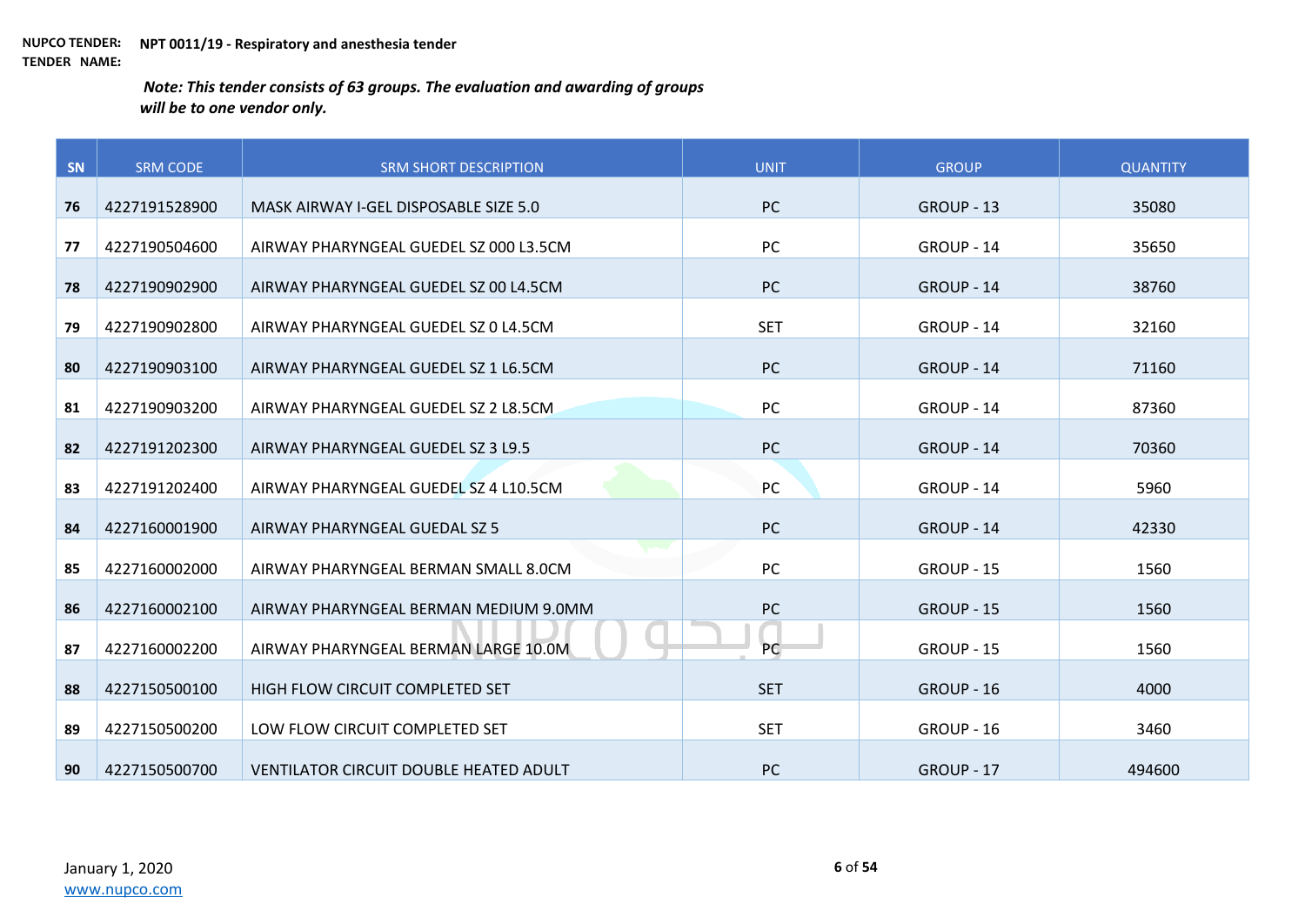| SN  | <b>SRM CODE</b> | <b>SRM SHORT DESCRIPTION</b>                   | <b>UNIT</b> | <b>GROUP</b> | <b>QUANTITY</b> |
|-----|-----------------|------------------------------------------------|-------------|--------------|-----------------|
| 91  | 4227150500800   | VENTILATOR CIRCUIT DOUBLE HEATED PEDIA         | PC          | GROUP - 17   | 4560            |
|     |                 |                                                |             |              |                 |
| 92  | 4227150500900   | VENTILATOR CIRCUIT DOUBLE HEATED NEONAT        | PC          | GROUP - 17   | 5660            |
| 93  | 4227150501000   | VENTILATOR EXTEND UNHEATED ADULT DOUBLE        | PC          | GROUP - 18   | 57400           |
| 94  | 4227150501100   | <b>VENTILATOR EXTENDUNHEATED PEDIA DOUBLE</b>  | PC          | GROUP - 18   | 101230          |
| 95  | 4227150501200   | <b>VENTILATOR EXTENDUNHEATED NEONAT DOUBLE</b> | PC          | GROUP - 18   | 280             |
| 96  | 4227150501300   | HIGH FREQUENCY VENTILATOR CIRCUIT ADULT        | <b>SET</b>  | GROUP - 19   | 30810           |
|     |                 |                                                |             |              |                 |
| 97  | 4227150501400   | HIGH FREQUENCY VENTILATORPEDIA & NEONAT        | <b>SET</b>  | GROUP - 19   | 9720            |
| 98  | 4227150501500   | VENTILATOR SET SINGLE UNHEATED ADULT           | <b>SET</b>  | GROUP - 20   | 80              |
| 99  | 4227150501600   | <b>VENTILATOR SET SINGLE UNHEATED NEONAT</b>   | <b>SET</b>  | GROUP - 20   | 80              |
| 100 | 4227160002300   | BREATHING SYSTEM INFANT T-PIECE 1.6 M          | PC          | GROUP - 21   | 8560            |
| 101 | 4227160002400   | BREATHING SYSTEM ADULT T-PIECE 1.6 M           | PC          | GROUP - 21   | 160             |
| 102 | 4227160002500   | BREATHING SYSTEM ADULT T-PIECE 2.4 M           | PC          | GROUP - 21   | 1360            |
|     |                 |                                                |             |              |                 |
| 103 | 4227160002600   | FILTER ANTI-VIRAL/BACTERIAL 22MM ADULT         | PC          | GROUP - 22   | 142660          |
| 104 | 4227160002700   | FILTER ANTI-VIRAL/BACTERIAL 22MM PEDIA         | PC          | GROUP - 22   | 82060           |
| 105 | 4227160002800   | FILTER EXHALATION SET ADULT AND PEDIA          | <b>SET</b>  | GROUP - 23   | 5080            |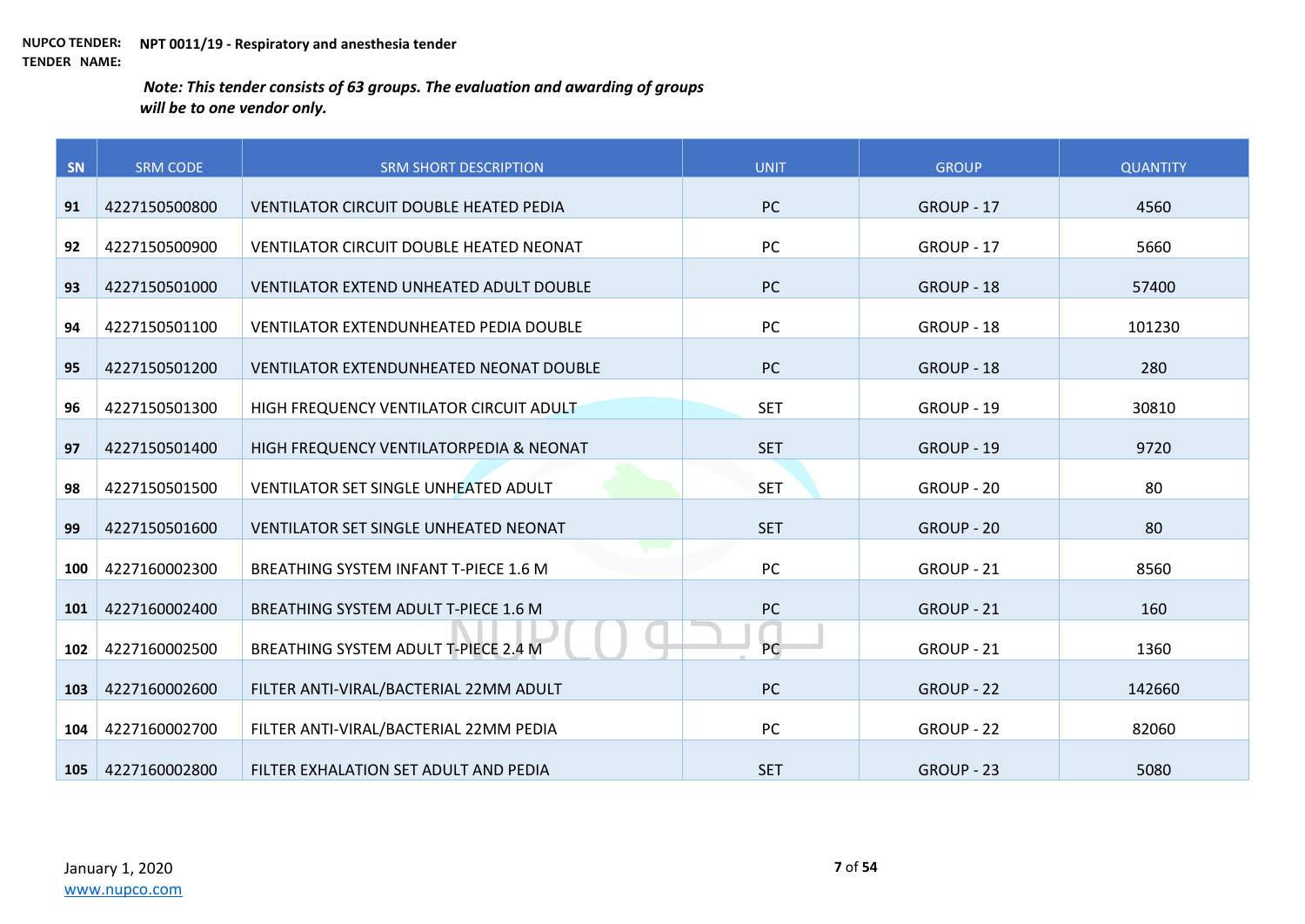| SN  | <b>SRM CODE</b> | <b>SRM SHORT DESCRIPTION</b>                   | <b>UNIT</b> | <b>GROUP</b> | <b>QUANTITY</b> |
|-----|-----------------|------------------------------------------------|-------------|--------------|-----------------|
| 106 | 4227160002900   | FILTER EXHALATION SET NEONAT DISPOSABLE        | PC          | GROUP - 23   | 1080            |
| 107 | 4227251800800   | FILTER HEPA ADULT W/CO2 PORT DISPOSABLE        | PC          | GROUP - 24   | 27080           |
| 108 | 4227251800900   | FILTER HEPA PEDIA W/CO2 PORT DISPOSABLE        | PC          | GROUP - 24   | 11080           |
|     |                 |                                                |             |              |                 |
| 109 | 4227191529000   | FILTER H.M.E W/OXYGEN ADULT DISPOSABLE         | PC          | GROUP - 25   | 24980           |
| 110 | 4227191529100   | FILTER H.M.E W/OXYGEN NEONAT DISPOSABLE        | <b>PC</b>   | GROUP - 25   | 80              |
| 111 | 4227160003100   | FILTER BACTERIAL/VIRAL ADULT 22 ID/OD          | PC          | GROUP - 26   | 494200          |
| 112 | 4227160003200   | FILTER BACTERIAL/VIRAL PEDIA 22 ID/OD          | PC          | GROUP - 26   | 198750          |
| 113 | 4227160003300   | FILTER BACTERIAL/VIRAL INFAN 22 ID/OD          | PC          | GROUP - 26   | 49560           |
| 114 | 4227170808700   | <b>BAG ANESTHESIA REBREATHING 1.0L DISPOSE</b> | <b>PC</b>   | GROUP - 27   | 12060           |
| 115 | 4227170808800   | BAG ANESTHESIA REBREATHING 0.5L DISPOSE        | PC          | GROUP - 27   | 9660            |
| 116 | 4227170808900   | BAG ANESTHESIA REBREATHING 2.0L DISPOSE        | PC          | GROUP - 27   | 29060           |
| 117 | 4227160003900   | PEAK FLOW METER LOW RANG LT 400 L/ MIN         | PC          | GROUP - 28   | 2160            |
| 118 | 4227160400200   | PEAK FLOW METER FULL RANGE 800L/MIN            | <b>PC</b>   | GROUP - 28   | 4660            |
| 119 | 4227160004000   | INCENTIVE SPIROMETER EXERCISER 4000M           | PC          | GROUP - 29   | 29060           |
| 120 | 4227160004100   | INCENTIVE SPIROMETER EXERCISER 2500 ML         | PC          | GROUP - 29   | 15060           |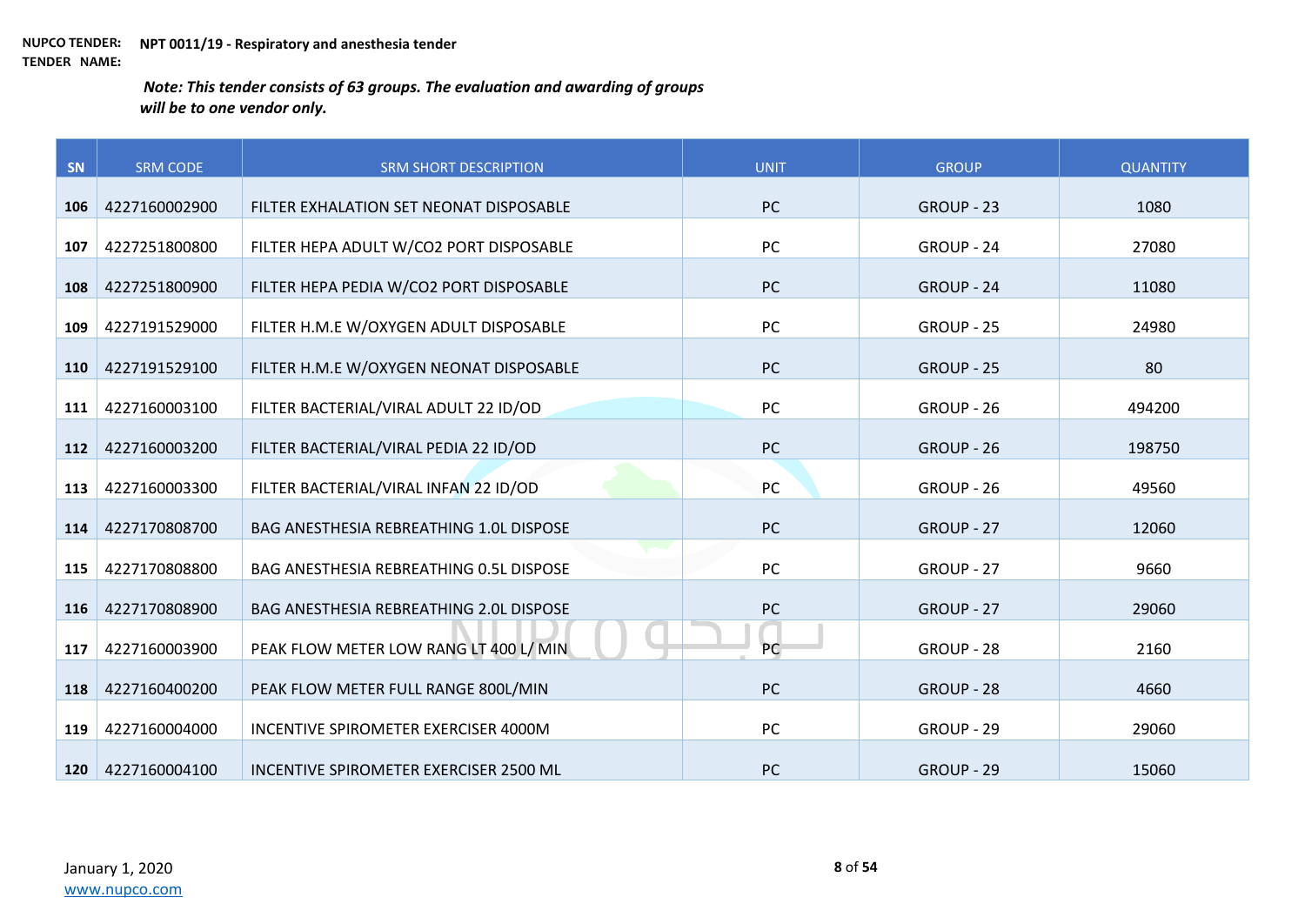| SN  | <b>SRM CODE</b>   | <b>SRM SHORT DESCRIPTION</b>             | <b>UNIT</b> | <b>GROUP</b> | <b>QUANTITY</b> |
|-----|-------------------|------------------------------------------|-------------|--------------|-----------------|
| 121 | 4227162100400     | ADAPTOR STRAIGHT 22MM ID - 22MM OD       | PC          | GROUP - 30   | 12480           |
| 122 | 4227162100500     | ADAPTOR STRAIGHT 15MM ID - 15MM OD       | PC          | GROUP - 30   | 52480           |
| 123 | 4227162100600     | ADAPTOR STRAIGHT 15MM OD - 6MM ID        | <b>PC</b>   | GROUP - 30   | 12480           |
| 124 | 4227150501700     | DETECTOR CO2 PEDIA 1-15 KG DISPOSABLE    | PC          | GROUP - 31   | 121582          |
| 125 | 4227191529200     | DETECTOR CO2 ADULT 15+ KG DISPOSABLE     | PC          | GROUP - 31   | 119000          |
|     |                   |                                          |             |              |                 |
| 126 | 4227160004400     | PRE-FILLED WATER 300ML BUBBLE HUMIDIFIER | PC          | GROUP - 32   | 20080           |
| 127 | 4227160004500     | PRE-FILLED WATER 500ML BUBBLE HUMIDIFIER | <b>PC</b>   | GROUP - 32   | 3080            |
| 128 | 4227191529400     | NEBULIZERLARGE VOLUME 25ML W/ADULT MASK  | PC          | GROUP - 33   | 4580            |
| 129 | 4227191529500     | NEBULIZERLARGE VOLUME 25ML W/PEDIA MASK  | PC          | GROUP - 33   | 5630            |
| 130 | 4227162101000     | ADAPTOR 22MM (ID) BOTH ENDSDISPOSABLE    | PC          | GROUP - 34   | 5200            |
|     |                   |                                          |             |              |                 |
| 131 | 4227162101100     | ADAPTOR 15MM (ID) BOTH ENDS DISPOSABLE   | <b>PC</b>   | GROUP - 34   | 2200            |
| 132 | 4227160006100     | NIPPLE PLASTIC TUBING 02 DISS F GREEN/WH | PC          | GROUP - 35   | 24180           |
| 133 | 4227160006200     | NIPPLE PLASTIC TUBING 02 DISS F BLACK    | PC          | GROUP - 35   | 180             |
| 134 | 4227191529700     | MDI CHAMBER ONE WAY VALVE WITH MASK SZ S | PC          | GROUP - 36   | 4080            |
|     | 135 4227191529800 | MDI CHAMBER ONE WAY VALVE WITH MASK SZ M | PC          | GROUP - 36   | 16480           |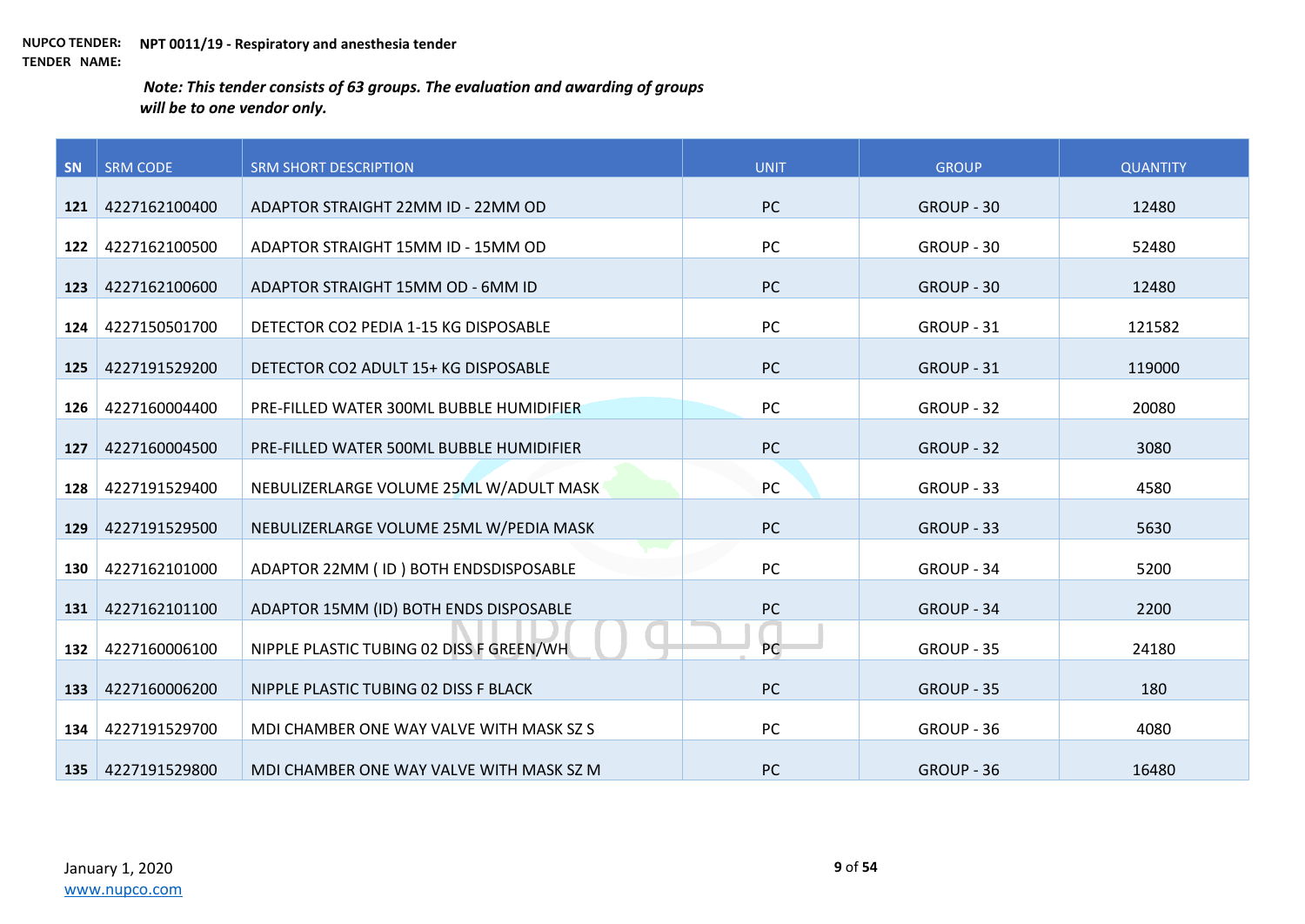| SN  | <b>SRM CODE</b>   | <b>SRM SHORT DESCRIPTION</b>              | <b>UNIT</b> | <b>GROUP</b> | <b>QUANTITY</b> |
|-----|-------------------|-------------------------------------------|-------------|--------------|-----------------|
| 136 | 4227191529900     | MDI CHAMBER ONE WAY VALVE WITH MASK SZ L  | <b>PC</b>   | GROUP - 36   | 1098            |
| 137 | 4227150501900     | VIBRATING MESH AEROSOL ADULT DISPOSABLE   | PC          | GROUP - 37   | 2280            |
| 138 | 4227150502000     | <b>CONNECTOR FOR VIBRATING MESH ADULT</b> | <b>PC</b>   | GROUP - 37   | 280             |
|     |                   |                                           |             |              |                 |
| 139 | 4227150502100     | <b>CONNECTOR FOR VIBRATING MESH PEDIA</b> | <b>PC</b>   | GROUP - 37   | 280             |
| 140 | 4227150502200     | CONNECTOR FOR VIBRATING MESH NEONATE      | <b>PC</b>   | GROUP - 37   | 180             |
| 141 | 4227160007400     | END-TIDAL CARBON DIOXIDE ADULT& PEDIATRIC | PC          | GROUP - 38   | 41810           |
| 142 | 4227160007500     | <b>END-TIDAL CARBON DIOXIDE NEONATE</b>   | <b>PC</b>   | GROUP - 38   | 12650           |
| 143 | 4227150502300     | ADULT/PEDIA BREATHING CIRCUIT SET HEATED  | <b>SET</b>  | GROUP - 39   | 60              |
| 144 | 4227150502400     | ADULT/PEDIA BREATHING SET UNHEATED        | <b>SET</b>  | GROUP - 39   | 60              |
| 145 | 4227150502500     | NEONATAL BREATHING CIRCUIT SET HEATED     | <b>SET</b>  | GROUP - 40   | 20060           |
| 146 | 4227150502600     | NEONATAL BREATHING CIRCUIT SET UNHEATED   | <b>SET</b>  | GROUP - 40   | 60              |
| 147 | 4227160007600     | ADULT NITRIC OXIDE DELIVERY SAMPLING KIT  | KIT         | GROUP - 41   | 2060            |
| 148 | 4227160007700     | PEDIA NITRIC OXIDE DELIVERY SAMPLING KIT  | <b>KIT</b>  | GROUP - 41   | 3220            |
| 149 | 4227160007800     | NEONATAL NITRIC OXIDE DELIVERY KIT        | KIT         | GROUP - 41   | 3220            |
|     | 150 4227191530700 | FACE MASK RESUSCITATION SZ DIAMETER 30MM  | <b>PC</b>   | GROUP - 42   | 3060            |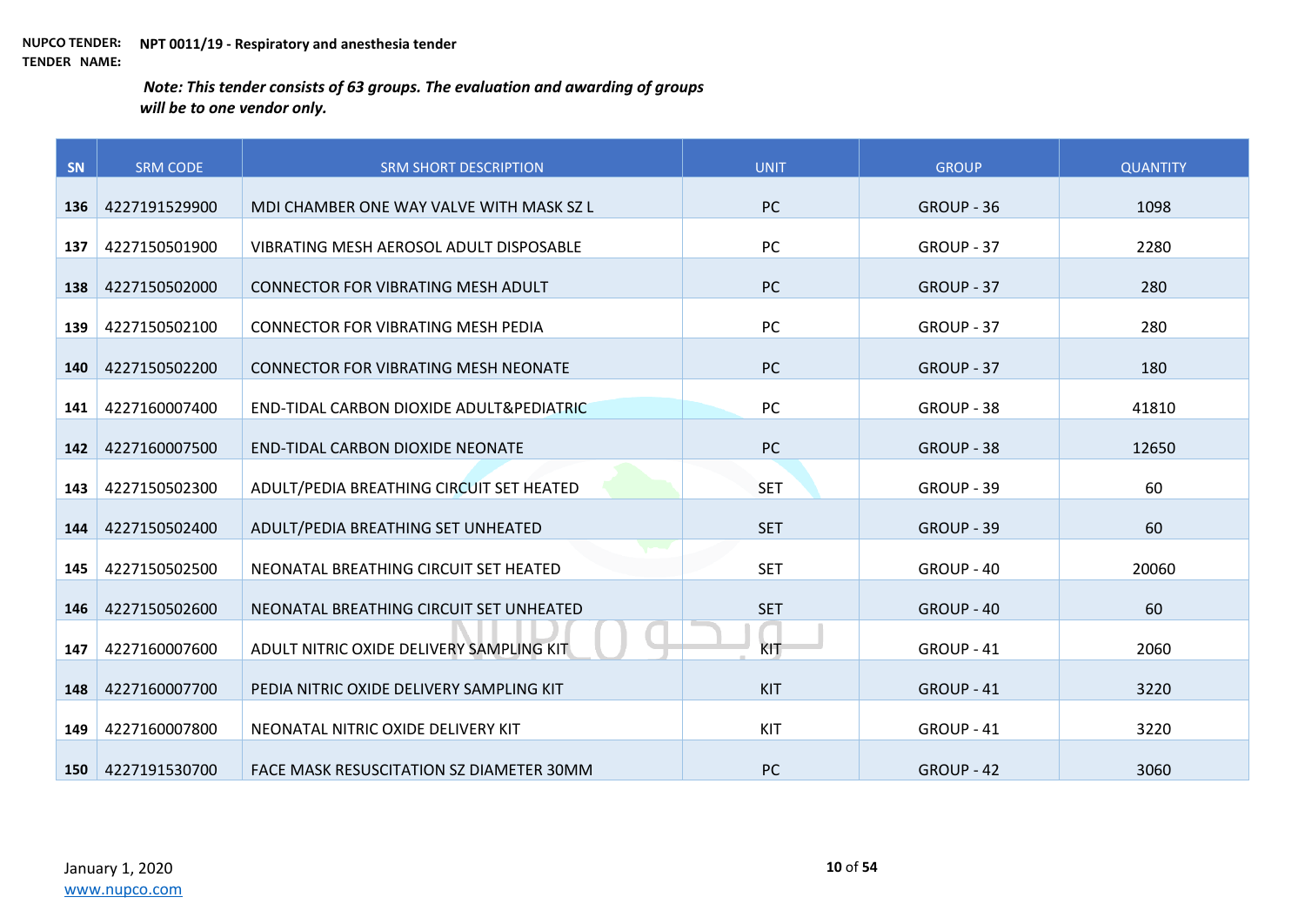| SN  | <b>SRM CODE</b> | <b>SRM SHORT DESCRIPTION</b>             | <b>UNIT</b> | <b>GROUP</b> | <b>QUANTITY</b> |
|-----|-----------------|------------------------------------------|-------------|--------------|-----------------|
| 151 | 4227191530800   | FACE MASK RESUSCITATION SZ DIAMETER 40MM | <b>PC</b>   | GROUP - 42   | 3060            |
|     |                 |                                          |             |              |                 |
| 152 | 4227191530900   | FACE MASK RESUSCITATION SZ DIAMETER 50MM | PC          | GROUP - 42   | 3060            |
| 153 | 4227191531000   | FACE MASK RESUSCITATION SZ DIAMETER 55MM | <b>PC</b>   | GROUP - 42   | 3060            |
| 154 | 4227191531100   | FACE MASK RESUSCITATION SZ DIAMETER 70MM | PC          | GROUP - 42   | 3060            |
| 155 | 4227191531200   | FACE MASK RESUSCITATION SZ DIAMETER 80MM | <b>PC</b>   | GROUP - 42   | 260             |
| 156 | 4227150502700   | <b>BUBBLE CPAP KIT DISPOSABLE</b>        | KIT         | GROUP - 43   | 6080            |
| 157 | 4227150502800   | BUBBLE CPAP SZ(XS) FLOW METER CONNECTION | <b>SET</b>  | GROUP - 43   | 1480            |
| 158 | 4227150502900   | BUBBLE CPAP SZ(S) FLOW METER CONNECTION  | <b>SET</b>  | GROUP - 43   | 1780            |
| 159 | 4227150503000   | BUBBLE CPAP SZ(M) FLOW METER CONNECTION  | <b>SET</b>  | GROUP - 43   | 2280            |
| 160 | 4227150503100   | BUBBLE CPAP SZ(L) FLOW METER CONNECTION  | <b>SET</b>  | GROUP - 43   | 2580            |
| 161 | 4227150503200   | BUBBLE CPAP SZ(XL) FLOW METER CONNECTION | <b>SET</b>  | GROUP - 43   | 2280            |
| 162 | 4227191534000   | AEROSOL MASK TRACHEOSTOMY ADULT          | PC          | GROUP - 44   | 5120            |
| 163 | 4227191534100   | AEROSOL MASK TRACHEOSTOMY PEDIATRIC      | <b>PC</b>   | GROUP - 44   | 4080            |
| 164 | 4227191534200   | MASK OXYGEN ADULT SMALL TUB LENGTH 2.1M  | PC          | GROUP - 45   | 82080           |
| 165 | 4227191534300   | MASK OXYGEN PEDIATRIC SMALL TUB LEN 2.1M | <b>PC</b>   | GROUP - 45   | 48200           |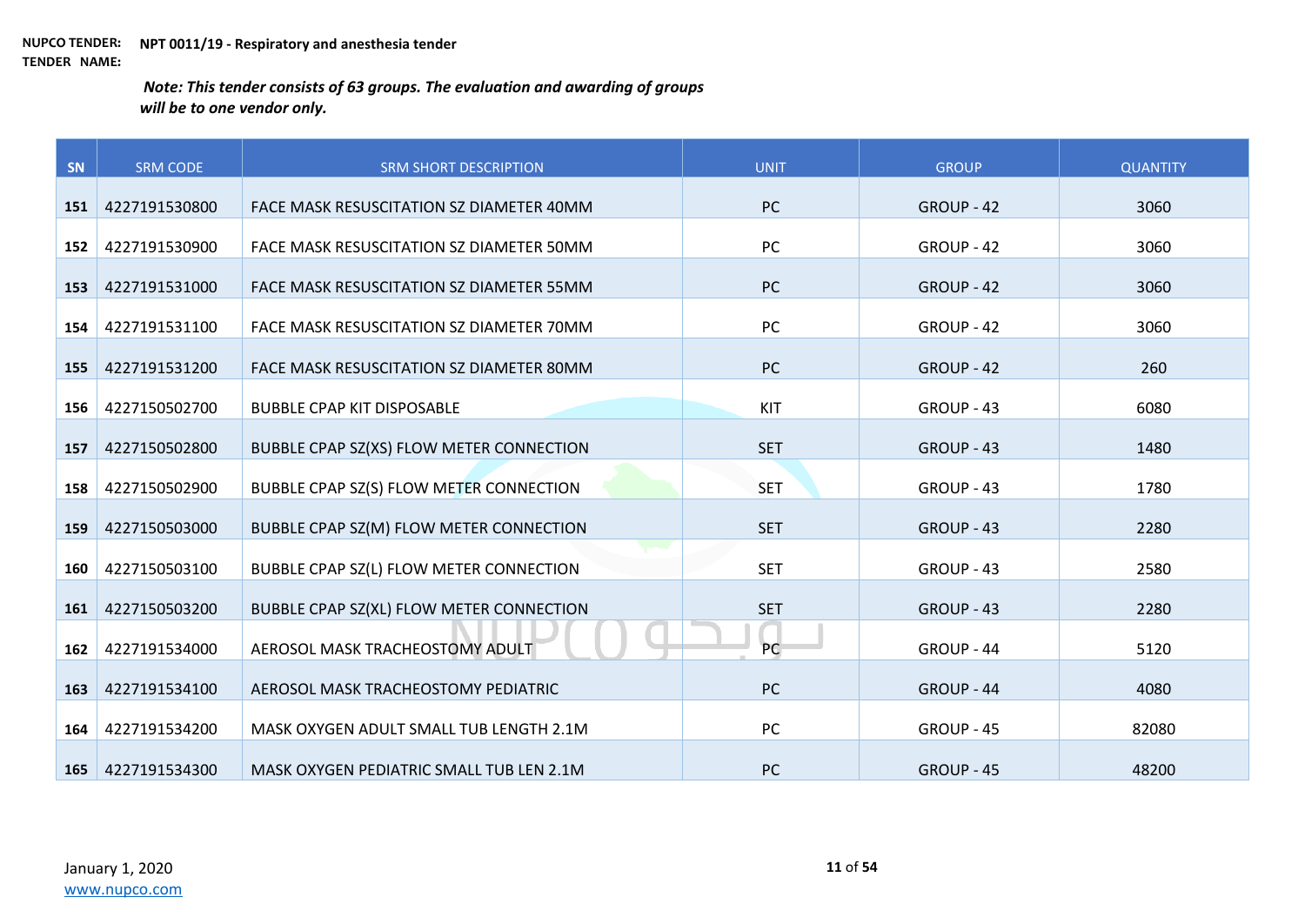| SN  | <b>SRM CODE</b> | <b>SRM SHORT DESCRIPTION</b>              | <b>UNIT</b> | <b>GROUP</b> | <b>QUANTITY</b> |
|-----|-----------------|-------------------------------------------|-------------|--------------|-----------------|
| 166 | 4227191534500   | ADULT MASK OXYGEN REBREATHER TUB 2.1M     | <b>PC</b>   | GROUP - 46   | 32060           |
| 167 | 4227191534600   | PEDIA MASK OXYGEN REBREATHER TUB 2.1M     | PC          | GROUP - 46   | 27060           |
|     |                 |                                           |             |              |                 |
| 168 | 4227191534700   | ADULT MASK OXYGEN AEROSOL TUB 2.1M        | <b>PC</b>   | GROUP - 47   | 26100           |
| 169 | 4227191534800   | PEADITRIC MASK OXYGEN AEROSOL TUB 2.1M    | PC          | GROUP - 47   | 35960           |
| 170 | 4227191535000   | VENTURI-MASK ADULT TUB 2.1M DISPOSABLE    | <b>PC</b>   | GROUP - 48   | 73620           |
| 171 | 4227191535100   | VENTURI-MASK PEDIA TUB 2.1M DISPOSABLE    | <b>PC</b>   | GROUP - 48   | 32400           |
| 172 | 4227150504200   | NASAL CANNULA OXYGEN PEDIA 2.1 M CURVED   | <b>PC</b>   | GROUP - 49   | 17060           |
| 173 | 4227150504300   | NASAL CANNULA OXYGEN ADULT 2.1M CURVED    | PC          | GROUP - 49   | 952000          |
| 174 | 4227150504400   | INFANT OXYHOOD(HEADBOX) SMALL DISPOSABLE  | <b>PC</b>   | GROUP - 50   | 240             |
| 175 | 4227150504500   | INFANT OXYHOOD(HEADBOX)MEDIUM DISPOSABLE  | PC          | GROUP - 50   | 240             |
| 176 | 4227190504100   | CUFF BP NEONATAL SIZE 1 DISPOSABLE        | <b>PC</b>   | GROUP - 51   | 2400            |
| 177 | 4227190504200   | CUFF BP NEONATAL SIZE 2 DISPOSABLE        | PC          | GROUP - 51   | 2400            |
| 178 | 4227190504300   | <b>CUFF BP NEONATAL SIZE 3 DISPOSABLE</b> | <b>PC</b>   | GROUP - 51   | 2400            |
| 179 | 4227190504400   | <b>CUFF BP NEONATAL SIZE 4 DISPOSABLE</b> | PC          | GROUP - 51   | 2400            |
| 180 | 4218180301600   | SENSOR SATURATION PROBE TWO TYPE NEONATE  | PC          | GROUP - 52   | 15200           |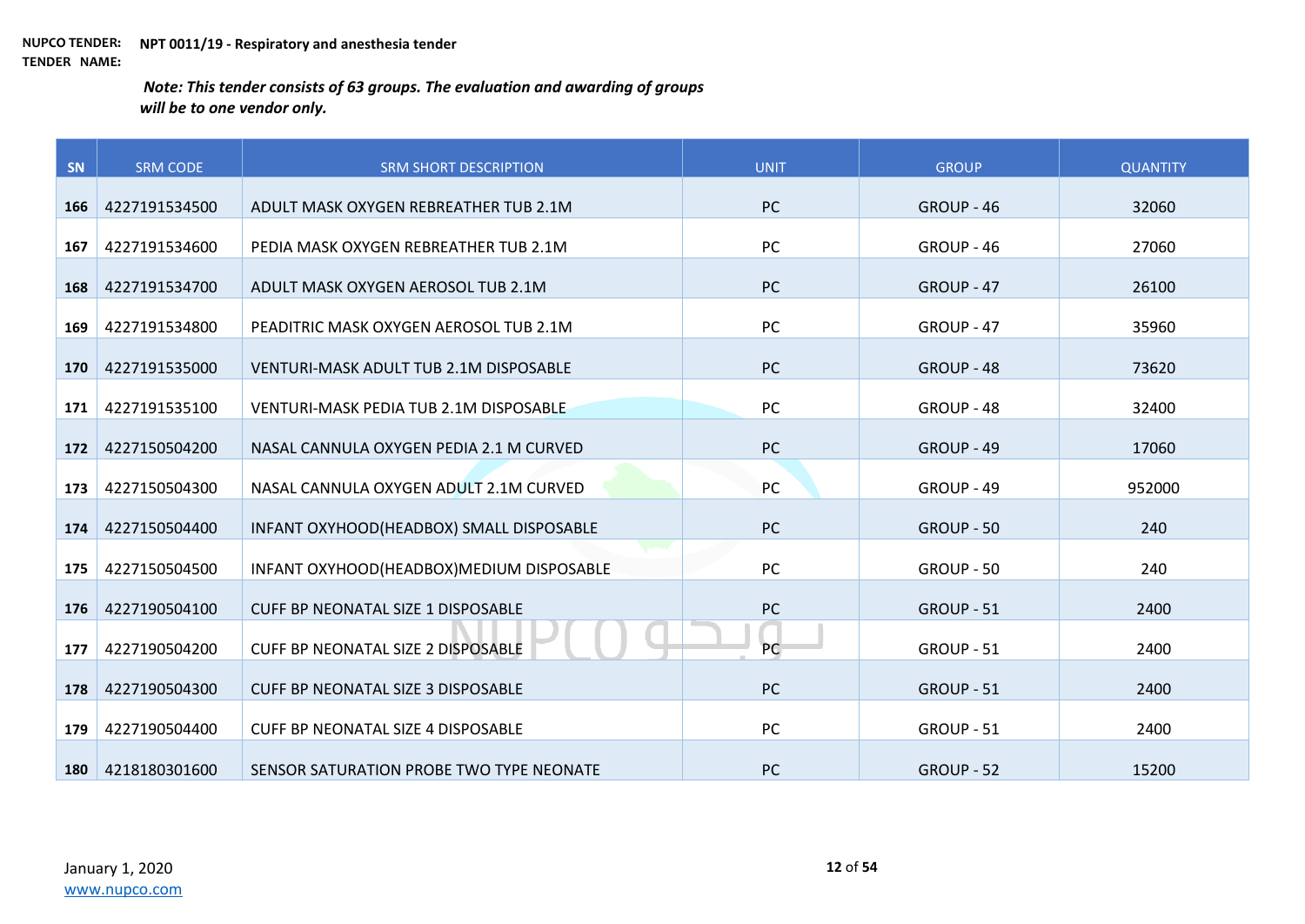| SN  | <b>SRM CODE</b> | <b>SRM SHORT DESCRIPTION</b>             | <b>UNIT</b> | <b>GROUP</b> | <b>QUANTITY</b> |
|-----|-----------------|------------------------------------------|-------------|--------------|-----------------|
| 181 | 4218180301700   | SENSOR SATURATION PROBE PEDIA ADHESIVE   | <b>PC</b>   | GROUP - 52   | 15200           |
|     |                 |                                          |             |              |                 |
| 182 | 4218180301800   | SENSOR SATURATION PROBE ADULT DISPOSABLE | PC          | GROUP - 52   | 16200           |
| 183 | 4227160008800   | SENSOR CEREBRAL OXIMETRY FOR PEDIATRIC   | <b>PC</b>   | GROUP - 53   | 8200            |
| 184 | 4218190010000   | SENSOR CEREBRAL OXIMETRY FOR NEONATAL    | PC          | GROUP - 53   | 8060            |
| 185 | 4218191700300   | SENSOR CEREBRAL OXIMETRY FOR ADULT       | <b>PC</b>   | GROUP - 53   | 14110           |
| 186 | 4227160008900   | SENSOR (BIS) ADULT DISPOSABLE            | PC          | GROUP - 54   | 1000            |
| 187 | 4227160009000   | SENSOR (BIS) PEDIATRIC DISPOSABLE        | PC          | GROUP - 54   | 350             |
| 188 | 4229514304400   | ELECTRODE ECG PEDIATRIC MONITOR ROUND    | PC          | GROUP - 55   | 128060          |
| 189 | 4229514312700   | ELECTRODE ECG ADULT MONITOR ROUND        | <b>PC</b>   | GROUP - 55   | 820060          |
| 190 | 4227160009500   | PRESSURE MONITORING KITSINGLE TUB 110CM  | KIT         | GROUP - 56   | 72420           |
| 191 | 4227162101300   | PRESSURE MONITORING KIT DUAL TUB 110CM   | KIT         | GROUP - 56   | 36530           |
| 192 | 4227160009600   | PRESSURE MONITORING KITTRIPLE TUB 110CM  | KIT         | GROUP - 56   | 2060            |
| 193 | 4214253400400   | INTROSSEEOUS NEEDLE SYSTEM SET ADULT     | <b>SET</b>  | GROUP - 57   | 16030           |
| 194 | 4214253400500   | INTROSSEEOUS NEEDLE SYSTEM SET PEDIA     | <b>SET</b>  | GROUP - 57   | 11544           |
| 195 | 4227160013700   | <b>SET TUBING FOR (SCD)</b>              | <b>PC</b>   | GROUP - 58   | 2080            |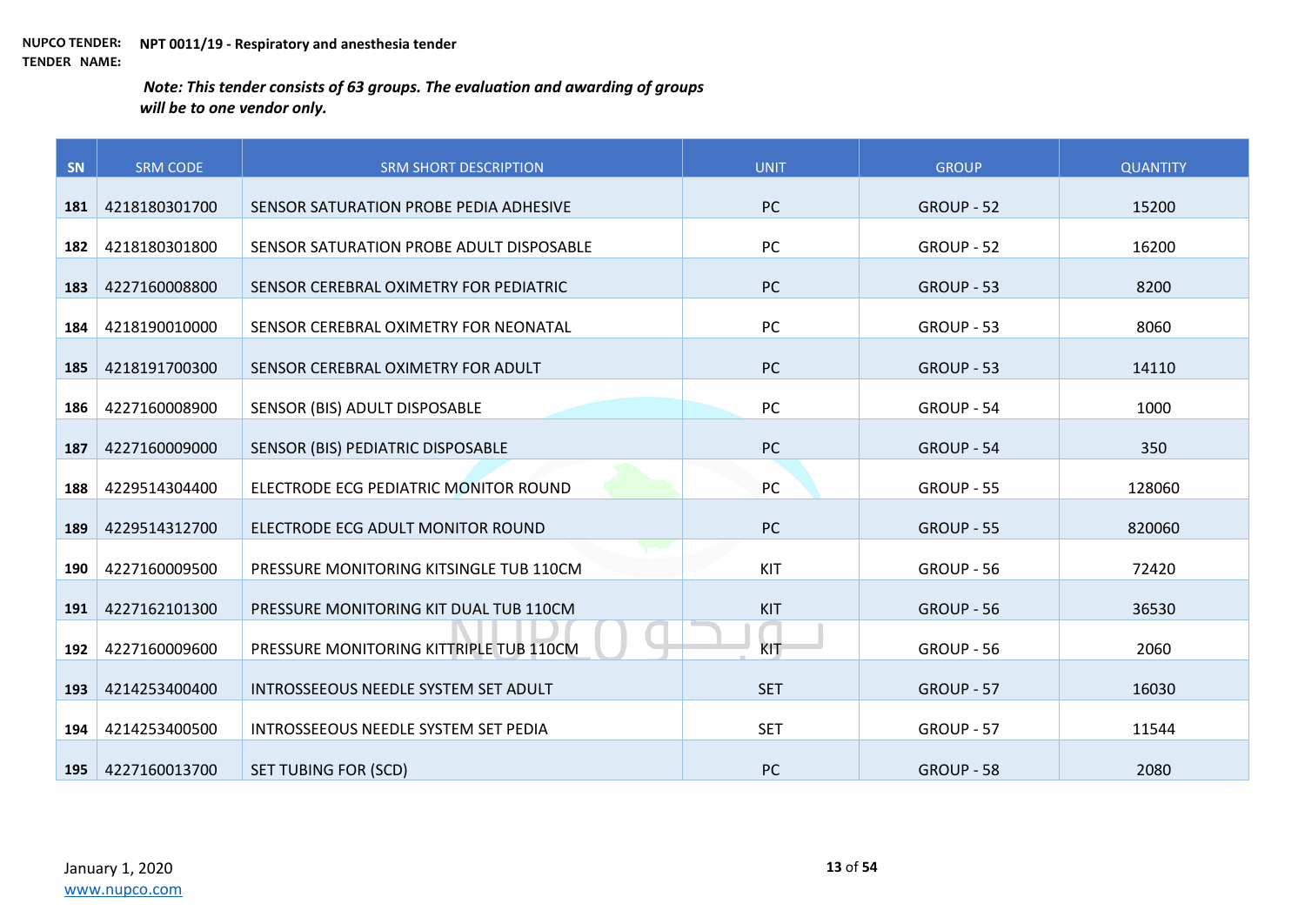| SN  | <b>SRM CODE</b> | <b>SRM SHORT DESCRIPTION</b>               | <b>UNIT</b> | <b>GROUP</b> | <b>QUANTITY</b> |
|-----|-----------------|--------------------------------------------|-------------|--------------|-----------------|
| 196 | 4227160013800   | <b>CUFF FOOT FOR (SCD EXPRESS) REGULAR</b> | <b>PC</b>   | GROUP - 58   | 7280            |
|     |                 |                                            |             |              |                 |
| 197 | 4227160013900   | <b>CUFF FOOT FOR (SCD EXPRESS) LARGE</b>   | PC          | GROUP - 58   | 3080            |
| 198 | 4214280201500   | SLEEVE LEG KNEE LENGTH FOR (SCD MEDIUM)    | EA          | GROUP - 58   | 5080            |
| 199 | 4214280201300   | SLEEVE LEG KNEE LENGTH FOR (SCD LARGE)     | EA          | GROUP - 58   | 6880            |
| 200 | 4214280201700   | SLEEVE LEG THIGH LENGTH FOR (SCD SMALL)    | EA          | GROUP - 58   | 26080           |
| 201 | 4227190503900   | SLEEVE LEG THIGH LENGTH FOR (SCD MEDIUM)   | PC          | GROUP - 58   | 26060           |
| 202 | 4214280205600   | SLEEVE LEG THIGH LENGTH FOR (SCD LARGE)    | PC          | GROUP - 58   | 26060           |
| 203 | 4227160015400   | NERVE BLOCK NEEDLE SZ 22G X 50MM           | PC          | GROUP - 59   | 600             |
| 204 | 4227160015500   | NERVE BLOCK NEEDLE SZ 22G X 80MM           | <b>PC</b>   | GROUP - 59   | 600             |
| 205 | 4227160015600   | NERVE BLOCK NEEDLE SZ 20G X 150MM          | PC          | GROUP - 59   | 600             |
| 206 | 4227201807100   | STYLET FOR INTUBATION 2.0-3.5MMID NEONAT   | PC          | GROUP - 60   | 16505           |
| 207 | 4227201807200   | STYLET FOR INTUBATION 2.0-4.5MMID PEDIA    | PC          | GROUP - 60   | 3860            |
| 208 | 4227201807300   | STYLET FOR INTUBATION 2.0-8.0MMID ADULT    | PC          | GROUP - 60   | 9860            |
| 209 | 4227160015900   | AIRWAY EXCHANGE CATHETER SZ 11 FR /83 CM   | PC          | GROUP - 61   | 1880            |
| 210 | 4227160016000   | AIRWAY EXCHANGE CATHETER SZ 19.0 FR/83CM   | <b>PC</b>   | GROUP - 61   | 1280            |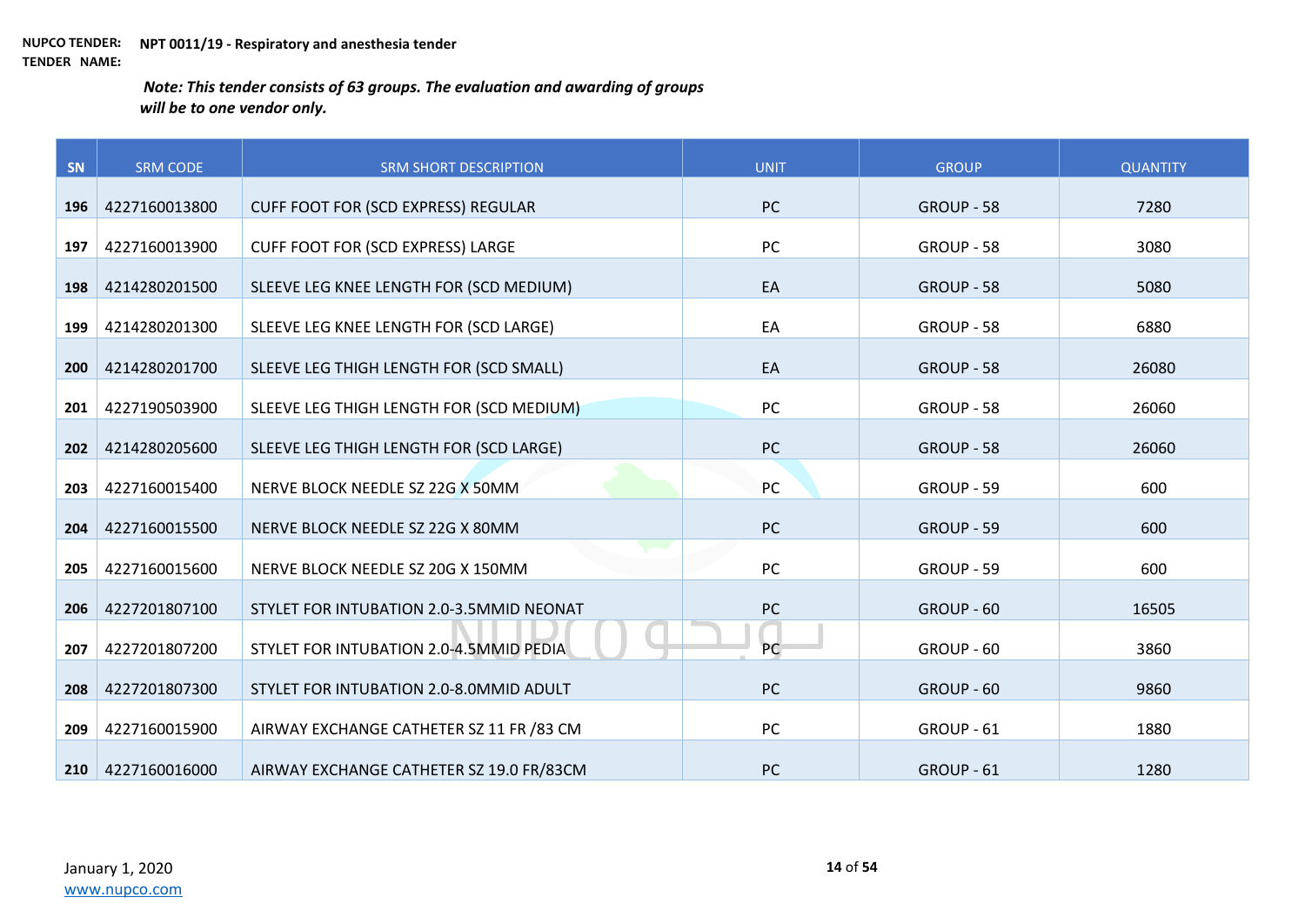| SN  | <b>SRM CODE</b> | <b>SRM SHORT DESCRIPTION</b>             | <b>UNIT</b> | <b>GROUP</b>    | <b>QUANTITY</b> |
|-----|-----------------|------------------------------------------|-------------|-----------------|-----------------|
| 211 | 4227201807400   | STYLET RIGID ADULT REUSABLE              | PC          | GROUP - 62      | 540             |
| 212 | 4227201807500   | STYLET RIGID PEDIATRIC REUSABLE          | PC          | GROUP - 62      | 540             |
| 213 | 4227201807700   | BLADE LARYNGOSCOPE FIBER DISPOSABLE      | PC          | GROUP - 63      | 69620           |
|     |                 |                                          | PC          |                 |                 |
| 214 | 4227201807900   | BLADE LARYNGOSCOPE MILLER DISPOSABLE     |             | GROUP - 63      | 4060            |
| 215 | 4227201808100   | HANDLE LARYNGOSCOPE FIBER OPTIC SIZE L   | <b>PC</b>   | GROUP - 63      | 40060           |
| 216 | 4227201808300   | HANDLE LARYNGOSCOPE SZ S (DISPOSABLE)    | PC          | GROUP - 63      | 30060           |
| 217 | 4227201807800   | BLADE LARYNGOSCOPE FIBER REUSABLE        | <b>PC</b>   | <b>ITEMIZED</b> | 1240            |
| 218 | 4227201808000   | BLADE LARYNGOSCOPE MILLER REUSABLE       | PC          | <b>ITEMIZED</b> | 790             |
| 219 | 4227201808200   | HANDLE LARYNGOSCOPE SZ L (REUSABLE)      | <b>PC</b>   | <b>ITEMIZED</b> | 440             |
| 220 | 4227201808400   | HANDLE LARYNGOSCOPE SZ S (REUSABLE)      | <b>PC</b>   | <b>ITEMIZED</b> | 390             |
| 221 | 4227201808500   | BULB HALOGEN&XENON XHL X-02.88.044 PEDIA | PC          | <b>ITEMIZED</b> | 60              |
| 222 | 4227201808600   | BULB HALOGEN&XENON XHL X-01.88.035 ADULT | PC          | <b>ITEMIZED</b> | 60              |
| 223 | 4227160016500   | SINGLE USE BRONCHOSCOPY SMALL            | <b>PC</b>   | <b>ITEMIZED</b> | 680             |
| 224 | 4227160016600   | SINGLE USE BRONCHOSCOPY REGULAR          | PC          | <b>ITEMIZED</b> | 680             |
| 225 | 4227160016700   | SINGLE USE BRONCHOSCOPY LARGE            | <b>PC</b>   | <b>ITEMIZED</b> | 680             |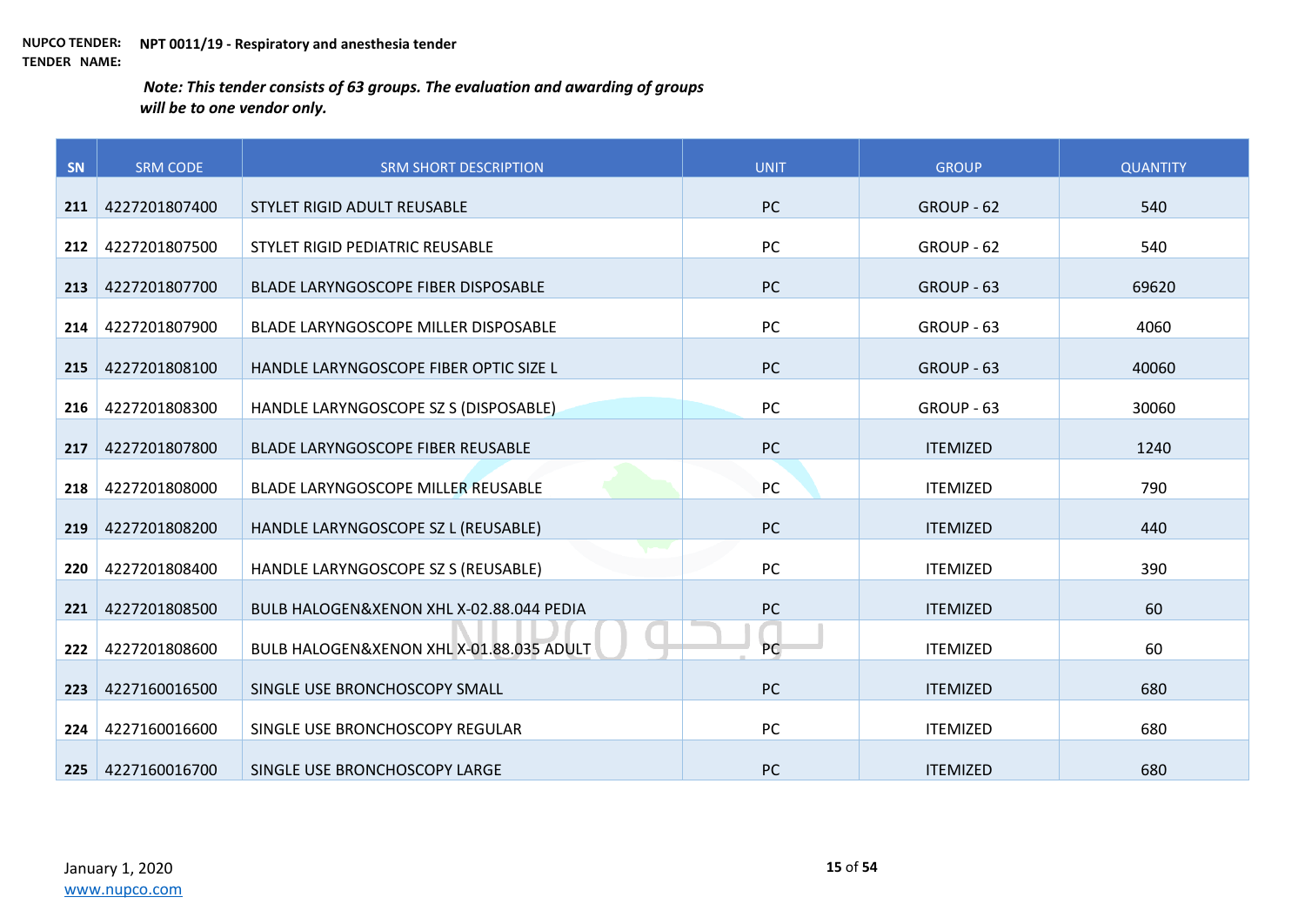| SN  | <b>SRM CODE</b> | <b>SRM SHORT DESCRIPTION</b>             | <b>UNIT</b> | <b>GROUP</b>    | <b>QUANTITY</b> |
|-----|-----------------|------------------------------------------|-------------|-----------------|-----------------|
| 226 | 4227190338600   | ENDOTRACHEAL TUB ORAL SZ 5-9 DISPOSE     | PC          | <b>ITEMIZED</b> | 155800          |
| 227 | 4227190338700   | ENDOTRACHEAL TUB ORAL SZ 2.5-4.5 DISPOSE | PC          | <b>ITEMIZED</b> | 42900           |
|     |                 |                                          |             |                 |                 |
| 228 | 4227190338800   | ENDOTRACHEAL TUB NASAL SZ 5-9 DISPOSE    | <b>PC</b>   | <b>ITEMIZED</b> | 34420           |
| 229 | 4227190338900   | ENDOTRACHEAL TUB NASAL SZ 2.5-4.5 DISPOS | PC          | <b>ITEMIZED</b> | 6000            |
| 230 | 4227150000300   | SENSOR NON INVASIVE HEMOGLOBIN ADULT     | <b>PC</b>   | <b>ITEMIZED</b> | 110000          |
| 231 | 4227150000400   | NON INVASIVE HEMOGLOBIN SENSOR PEDIATRIC | PC          | <b>ITEMIZED</b> | 60000           |
| 232 | 4227150000500   | NON INVASIVE HEMOGLOBIN SENSOR NEONATE   | PC          | <b>ITEMIZED</b> | 1500            |
| 233 | 4227150000600   | SENSOR RESPIRATORY RATE SENSOR RAS-125C  | PC          | <b>ITEMIZED</b> | 21430           |
| 234 | 4227150000700   | SENSOR REGIONAL SATURATION SPO2 SENSOR   | PC          | <b>ITEMIZED</b> | 8400            |
|     |                 |                                          |             |                 |                 |
| 235 | 4227150000800   | SENSOR OXYGEN FOREHEAD PED/ADT           | PC          | <b>ITEMIZED</b> | 56120           |
| 236 | 4227150000900   | SENSOR SED LINE EEG SENSOR EEG           | PC          | <b>ITEMIZED</b> | 99800           |
| 237 | 4227150001000   | SENSOR SPO2 PROBEADHESIVE PEDIA 20-50KG  | PC          | <b>ITEMIZED</b> | 63350           |
| 238 | 4227150001100   | SENSOR SPO2 PROBE PEDIA/INFANT>20 KG     | PC          | <b>ITEMIZED</b> | 71955           |
| 239 | 4227150001200   | SENSOR SPO2 NEONATES <3KG ADULT >40KG    | PC          | <b>ITEMIZED</b> | 106800          |
| 240 | 4227150001300   | NOMOLINE AIRWAY ADAPTER SET(ADT + PED)   | <b>PC</b>   | <b>ITEMIZED</b> | 29060           |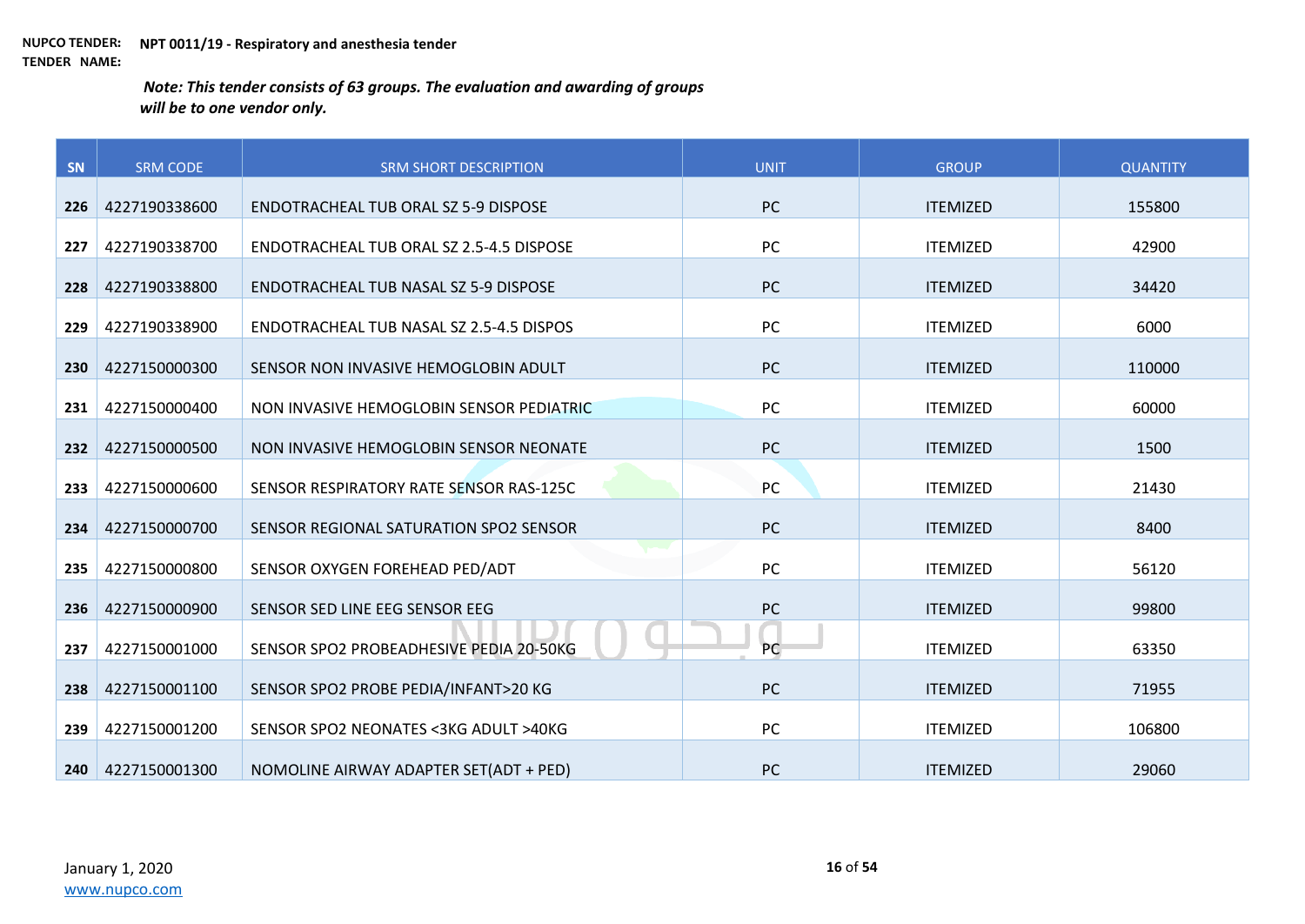| SN  | <b>SRM CODE</b> | <b>SRM SHORT DESCRIPTION</b>            | <b>UNIT</b> | <b>GROUP</b>    | <b>QUANTITY</b> |
|-----|-----------------|-----------------------------------------|-------------|-----------------|-----------------|
| 241 | 4227150001400   | SPCO PROBE MEASURE (ADT/NEO)            | <b>PC</b>   | <b>ITEMIZED</b> | 200             |
|     |                 |                                         |             |                 |                 |
| 242 | 4227150001500   | SPCO PROBE MEASURE NON-INVASIVELY (PED) | PC          | <b>ITEMIZED</b> | 1700            |
| 243 | 4227150001600   | SENSOR SED LINE EEG SENSOR              | <b>PC</b>   | <b>ITEMIZED</b> | 560             |
| 244 | 4227250005900   | ENDOBRONCHIAL ULTRASOUND SZ 19G 40MM L  | PC          | <b>ITEMIZED</b> | 360             |
| 245 | 4214250406000   | ENDOBRONCHIAL ULTRASOUND SZ 21G 40MM L  | EA          | <b>ITEMIZED</b> | 360             |
| 246 | 4214250406100   | ENDOBRONCHIAL ULTRASOUND SZ 22G 40MM L  | EA          | <b>ITEMIZED</b> | 360             |
| 247 | 4227191519500   | TRACHEOST TUBE PEDIA SINGLE SZ 6.0MM    | PC          | <b>ITEMIZED</b> | 490             |
| 248 | 4227191519600   | TRACHEOST TUBE NEONATALCUF SZ 2.5MM     | PC          | <b>ITEMIZED</b> | 470             |
| 249 | 4227191519700   | TRACHEOST TUBE NEONATALCUF SZ 3.0MM     | <b>PC</b>   | <b>ITEMIZED</b> | 470             |
| 250 | 4227191519800   | TRACHEOST TUBE NEONATALCUF SZ 3.5MM     | PC          | <b>ITEMIZED</b> | 470             |
| 251 | 4227191519900   | TRACHEOST TUBE NEONATALCUF SZ 4.0MM     | PC          | <b>ITEMIZED</b> | 470             |
| 252 | 4227191520000   | TRACHEOST TUBE PEDIA CUF SZ 2.5MM       | PC          | <b>ITEMIZED</b> | 470             |
| 253 | 4227191520100   | TRACHEOST TUBE PEDIA CUF SZ 3.0MM       | PC          | <b>ITEMIZED</b> | 470             |
| 254 | 4227191520200   | TRACHEOST TUBE PEDIA CUF SZ 3.5MM       | PC          | <b>ITEMIZED</b> | 470             |
| 255 | 4227191520300   | TRACHEOST TUBE PEDIA CUF SZ 4.0MM       | <b>PC</b>   | <b>ITEMIZED</b> | 470             |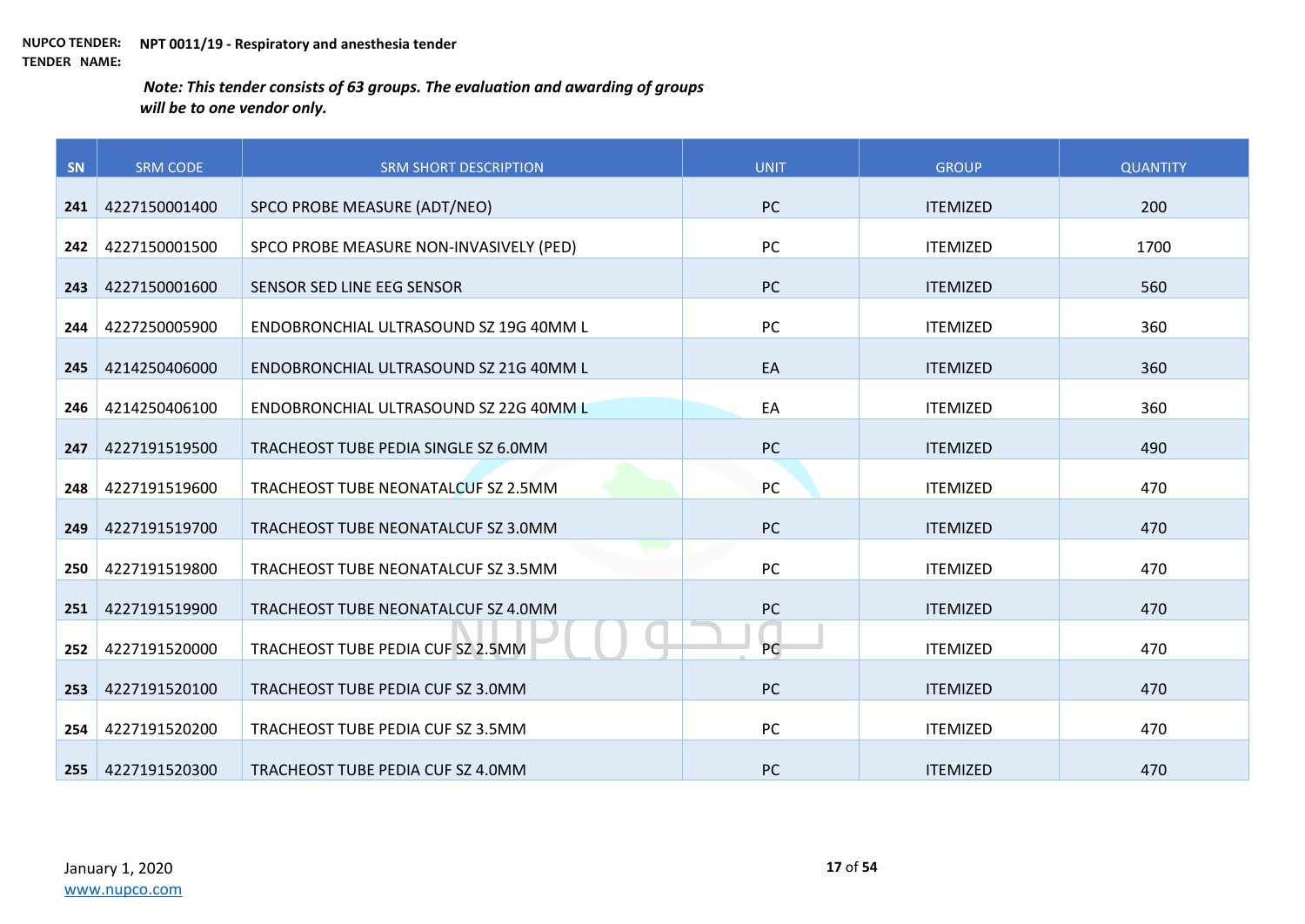| SN  | <b>SRM CODE</b> | <b>SRM SHORT DESCRIPTION</b>             | <b>UNIT</b> | <b>GROUP</b>    | <b>QUANTITY</b> |
|-----|-----------------|------------------------------------------|-------------|-----------------|-----------------|
| 256 | 4227191520400   | TRACHEOST TUBE CUF EXTND SZ 5.0MM DISTAL | <b>PC</b>   | <b>ITEMIZED</b> | 300             |
|     |                 |                                          |             |                 |                 |
| 257 | 4227191520500   | TRACHEOST TUBE CUF EXTND SZ 5.5MM DISTAL | PC          | <b>ITEMIZED</b> | 300             |
| 258 | 4227191520600   | TRACHEOST TUBE CUF EXTND SZ 6.0MM DISTAL | PC          | <b>ITEMIZED</b> | 320             |
| 259 | 4227191520700   | TRACHEOST TUBE CUF EXTND SZ 6.5MM DISTAL | PC          | <b>ITEMIZED</b> | 340             |
| 260 | 4227191520800   | TRACHEOST TUBE CUF EXTND SZ 7.0MM DIST   | <b>PC</b>   | <b>ITEMIZED</b> | 380             |
| 261 | 4227191520900   | TRACHEOST TUBE CUF EXTENDED SZ 7.5MM PVC | PC          | <b>ITEMIZED</b> | 380             |
| 262 | 4227191521000   | TRACHEOST TUBE CUF EXTENDED SZ 8.0MM DIS | <b>PC</b>   | <b>ITEMIZED</b> | 370             |
| 263 | 4227191521100   | TRACHEOST TUBE CUF EXTND SZ 9.0MM DISTAL | PC          | <b>ITEMIZED</b> | 310             |
| 264 | 4227191521200   | TRACHEOST TUBE CUF EXTENDED SZ 5.0MM PVC | <b>PC</b>   | <b>ITEMIZED</b> | 300             |
| 265 | 4227191521300   | TRACHEOST TUBE CUF EXTENDED SZ 5.5MM PVC | <b>PC</b>   | <b>ITEMIZED</b> | 300             |
| 266 | 4227191521400   | TRACHEOST TUBE CUF EXTENDED SZ 6.0MM PVC | PC          | <b>ITEMIZED</b> | 300             |
| 267 | 4227191521500   | TRACHEOST TUBE CUF EXTENDED SZ 6.5MM PVC | <b>PC</b>   | <b>ITEMIZED</b> | 320             |
| 268 | 4227191521600   | TRACHEOST TUBE CUF EXTENDED SZ 7.0MM PVC | <b>PC</b>   | <b>ITEMIZED</b> | 340             |
| 269 | 4227191521700   | TRACHEOST TUBE CUF EXTEND SZ 7.5MM PVC   | <b>PC</b>   | <b>ITEMIZED</b> | 380             |
| 270 | 4227191521800   | TRACHEOST TUBE CUF EXTENDED SZ 8.0MM PVC | <b>PC</b>   | <b>ITEMIZED</b> | 340             |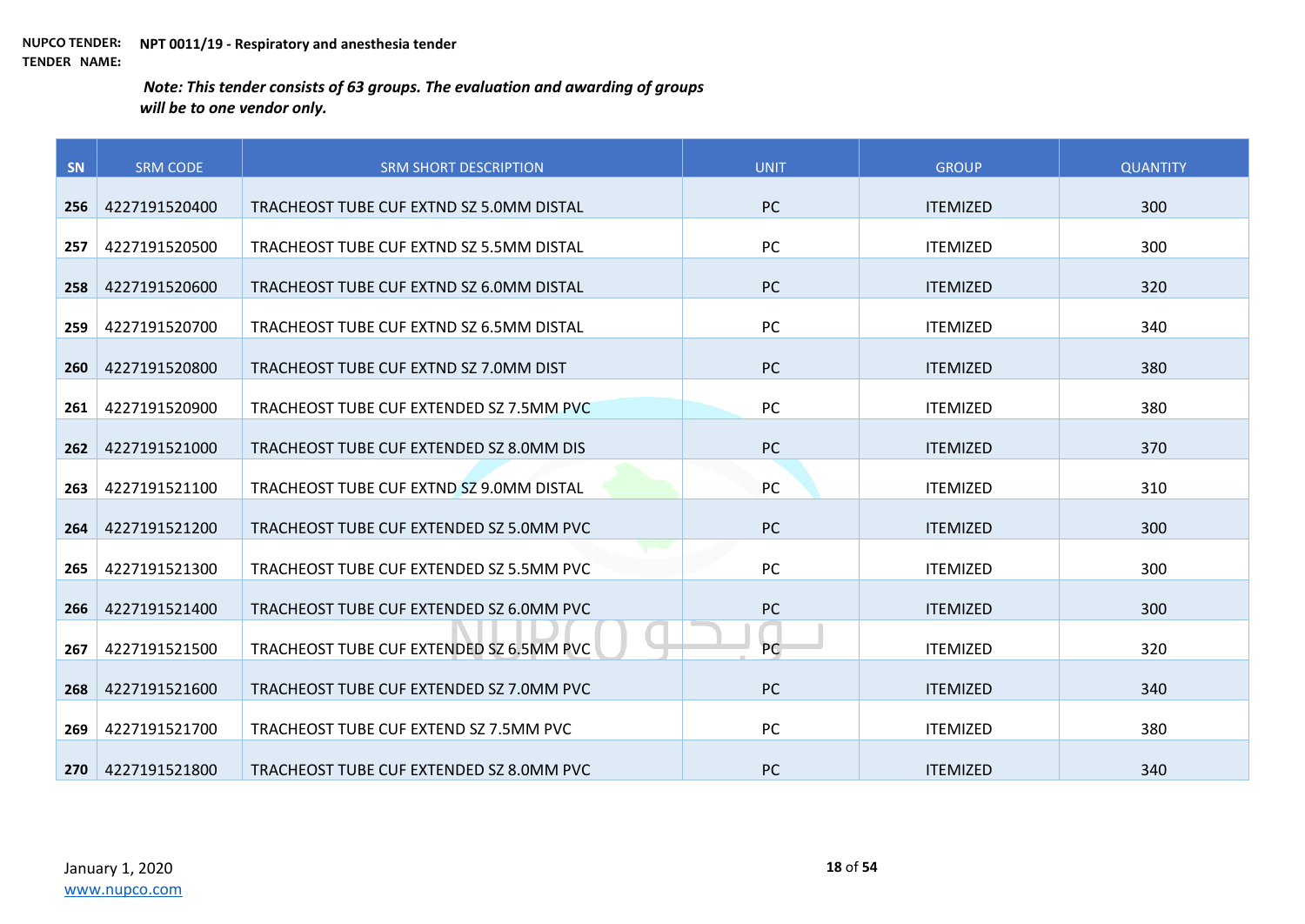| SN  | <b>SRM CODE</b> | <b>SRM SHORT DESCRIPTION</b>             | <b>UNIT</b> | <b>GROUP</b>    | <b>QUANTITY</b> |
|-----|-----------------|------------------------------------------|-------------|-----------------|-----------------|
| 271 | 4227191521900   | TRACHEOST TUBE CUF EXTENDED SZ 8.5MM     | <b>PC</b>   | <b>ITEMIZED</b> | 310             |
|     |                 |                                          |             |                 |                 |
| 272 | 4227191522000   | TRACHEOST TUBE CUF EXTENDED SZ 9.0MM PVC | PC          | <b>ITEMIZED</b> | 330             |
| 273 | 4227191522100   | TRACHEOSTOMY PERCUTANEOUS KIT SZ 5.0MM   | KIT         | <b>ITEMIZED</b> | 340             |
| 274 | 4227191522200   | TRACHEOSTOMY PERCUTANEOUS KIT SZ 6.0MM   | KIT         | <b>ITEMIZED</b> | 340             |
| 275 | 4227191522300   | TRACHEOSTOMY PERCUTANEOUS KIT SZ 7.0MM   | KIT         | <b>ITEMIZED</b> | 390             |
| 276 | 4227191522400   | TRACHEOSTOMY PERCUTANEOUS KIT SZ 8.0MM   | KIT         | <b>ITEMIZED</b> | 380             |
| 277 | 4227191522500   | TRACHEOSTOMY PERCUTANEOUS KIT SZ 9.0MM   | KIT         | <b>ITEMIZED</b> | 320             |
| 278 | 4227191522600   | EXTRA LONG TRACHEOST TUBE SZ 5.0MM R     | PC          | <b>ITEMIZED</b> | 300             |
|     |                 |                                          |             |                 |                 |
| 279 | 4227191522700   | EXTRA LONG TRACHEOST TUBE SZ 5.5MM R     | <b>PC</b>   | <b>ITEMIZED</b> | 290             |
| 280 | 4227191522800   | EXTRA LONG TRACHEOST TUBE SZ 6.0MM R     | PC          | <b>ITEMIZED</b> | 290             |
| 281 | 4227191522900   | EXTRA LONG TRACHEOST TUBE SZ 6.5MM R     | <b>PC</b>   | <b>ITEMIZED</b> | 300             |
| 282 | 4227191523000   | EXTRA LONG TRACHEOST TUBE SZ 7.0MM R     | PC          | <b>ITEMIZED</b> | 320             |
| 283 | 4227191523100   | EXTRA LONG TRACHEOST TUBE SZ 7.5MM R     | <b>PC</b>   | <b>ITEMIZED</b> | 360             |
|     |                 |                                          |             |                 |                 |
| 284 | 4227191523200   | EXTRA LONG TRACHEOST TUBE SZ 8.0MM R     | PC          | <b>ITEMIZED</b> | 320             |
| 285 | 4227191523300   | EXTRA LONG TRACHEOST TUBE SZ 8.5MM R     | <b>PC</b>   | <b>ITEMIZED</b> | 320             |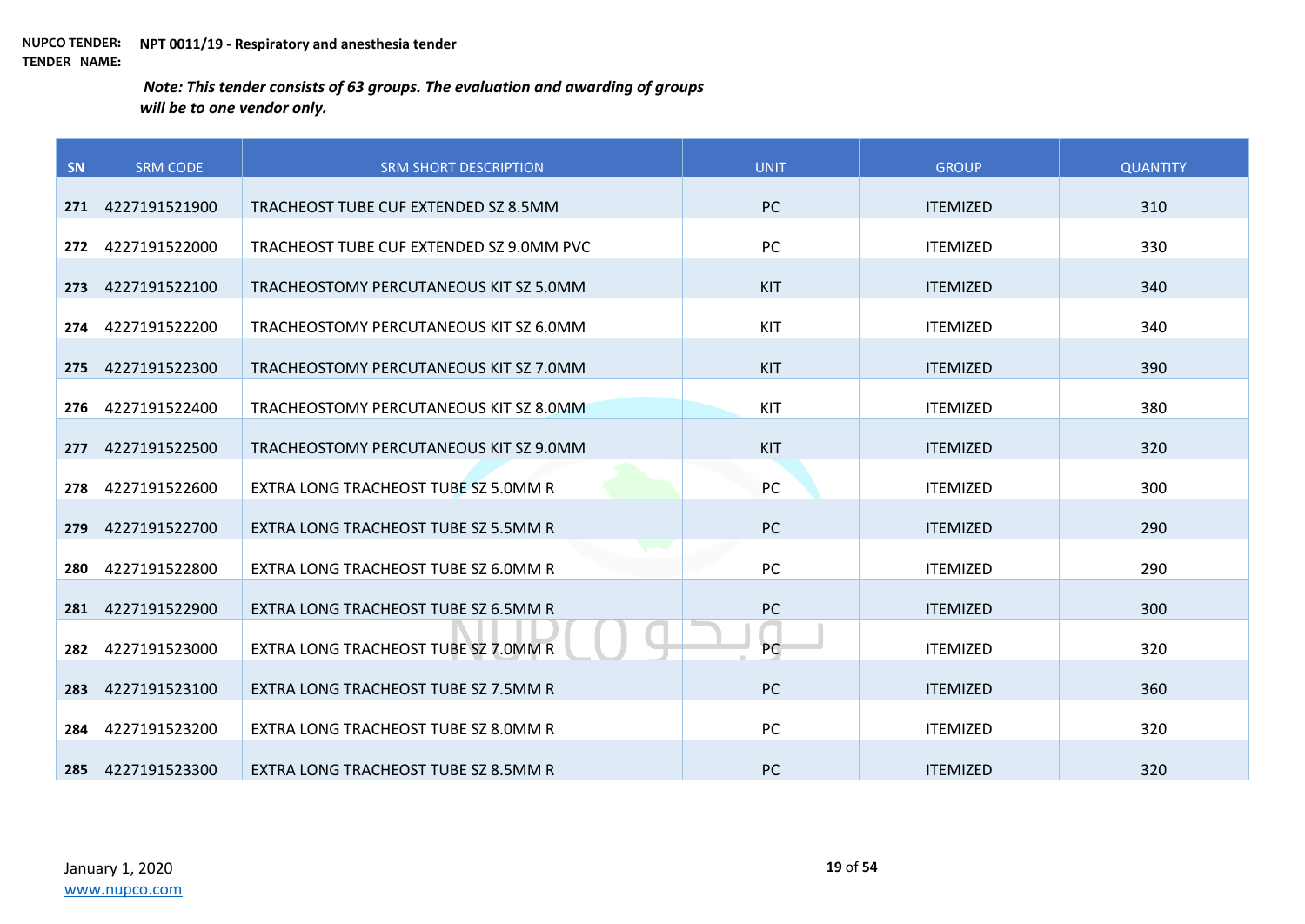| SN  | <b>SRM CODE</b> | <b>SRM SHORT DESCRIPTION</b>           | <b>UNIT</b> | <b>GROUP</b>    | <b>QUANTITY</b> |
|-----|-----------------|----------------------------------------|-------------|-----------------|-----------------|
| 286 | 4227191523400   | EXTRA LONG TRACHEOST TUBE SZ 9.0MM R   | <b>PC</b>   | <b>ITEMIZED</b> | 300             |
|     |                 |                                        |             |                 |                 |
| 287 | 4227191523500   | EXTRA LONG TRACHEOST TUBE SZ 10.0MM    | PC          | <b>ITEMIZED</b> | 300             |
| 288 | 4227191525300   | EXTRA L TRACHEOST TUBE UNCU SZ 2.5MM R | <b>PC</b>   | <b>ITEMIZED</b> | 220             |
| 289 | 4227191525400   | EXTRA L TRACHEOST TUBE UNCU SZ 3.0MM R | PC          | <b>ITEMIZED</b> | 220             |
| 290 | 4227191525500   | EXTRA L TRACHEOST TUBE UNCU SZ 3.5MM R | <b>PC</b>   | <b>ITEMIZED</b> | 220             |
| 291 | 4227191525600   | EXTRA L TRACHEOST TUBE UNCU SZ 4.0MM R | PC          | <b>ITEMIZED</b> | 220             |
| 292 | 4227191525700   | EXTRA L TRACHEOST TUBE UNCU SZ 4.5MM R | <b>PC</b>   | <b>ITEMIZED</b> | 220             |
| 293 | 4227191525800   | EXTRA L TRACHEOST TUBE UNCU SZ 5.0MM R | PC          | <b>ITEMIZED</b> | 220             |
| 294 | 4227191525900   | EXTRA L TRACHEOST TUBE UNCU SZ 5.5MM R | <b>PC</b>   | <b>ITEMIZED</b> | 220             |
| 295 | 4227191526000   | EXTRA L TRACHEOST TUBE UNCU SZ 6.0MM R | <b>PC</b>   | <b>ITEMIZED</b> | 220             |
| 296 | 4227191526100   | EXTRA L TRACHEOST TUBE UNCU SZ 6.5MM R | PC          | <b>ITEMIZED</b> | 220             |
| 297 | 4227191526200   | EXTRA L TRACHEOST TUBE UNCU SZ 7.0MM   | PC          | <b>ITEMIZED</b> | 240             |
| 298 | 4227191526300   | EXTRA L TRACHEOST TUBE UNCU SZ 7.5MM R | <b>PC</b>   | <b>ITEMIZED</b> | 240             |
| 299 | 4227191526400   | EXTRA L TRACHEOST TUBE UNCU SZ 8.0MM R | PC          | <b>ITEMIZED</b> | 240             |
| 300 | 4227191526500   | EXTRA L TRACHEOST TUBE UNCU SZ 9.0MM R | <b>PC</b>   | <b>ITEMIZED</b> | 220             |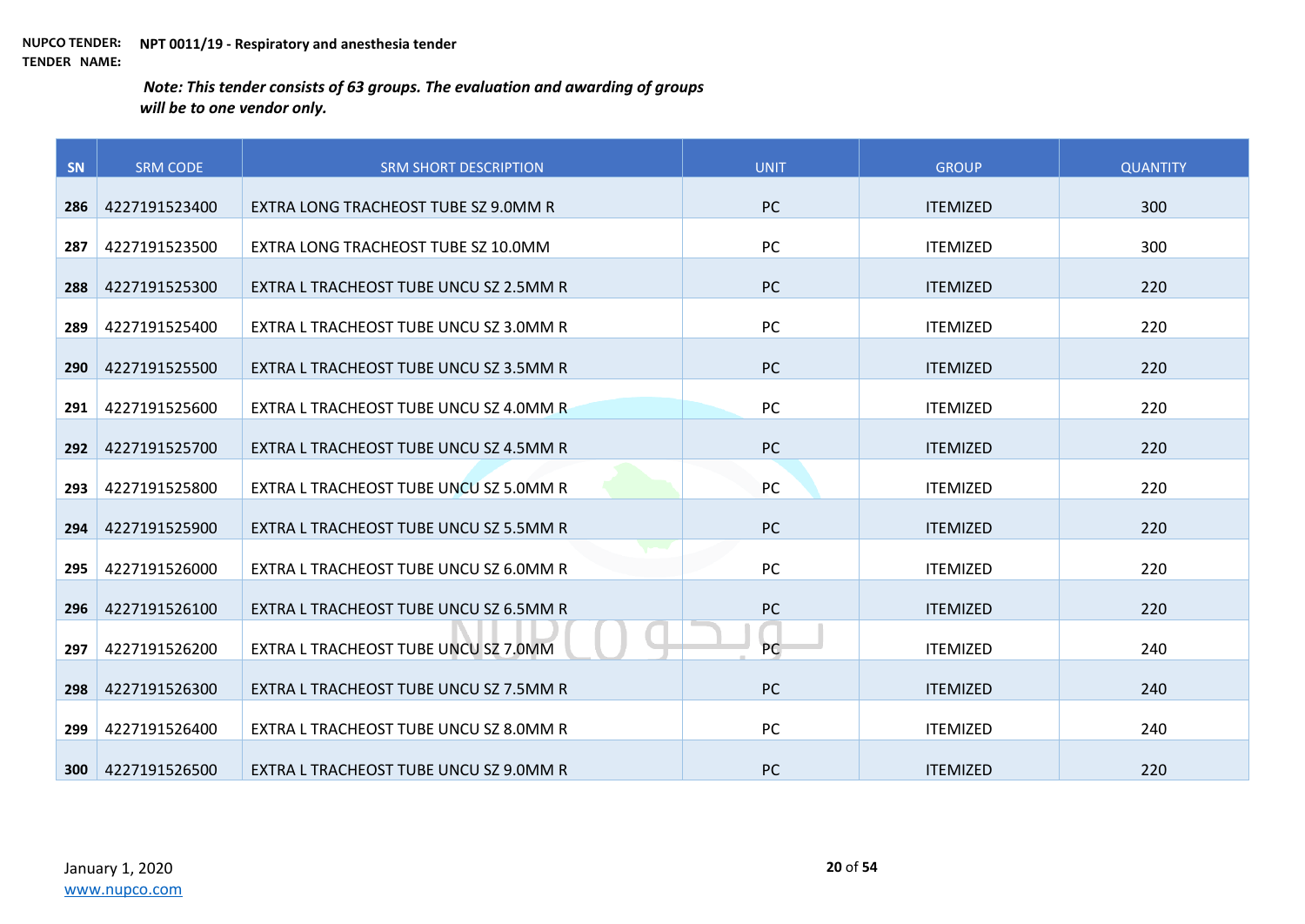| SN  | <b>SRM CODE</b> | <b>SRM SHORT DESCRIPTION</b>             | <b>UNIT</b> | <b>GROUP</b>    | <b>QUANTITY</b> |
|-----|-----------------|------------------------------------------|-------------|-----------------|-----------------|
|     | 4227191526600   | EXTRA L TRACHEOST TUBE UNCU SZ 10.0MM R  | <b>PC</b>   | <b>ITEMIZED</b> | 220             |
| 301 |                 |                                          |             |                 |                 |
| 302 | 4227191523600   | TRACHEOST TUBE PVC CUFFED SZ 7.0MM       | PC          | <b>ITEMIZED</b> | 400             |
| 303 | 4227191523700   | TRACHEOST TUBE PVC CUFFED SZ 8.0MM       | PC          | <b>ITEMIZED</b> | 390             |
| 304 | 4227191523800   | TRACHEOST TUBE PVC CUFFED SZ 9.0MM       | PC          | <b>ITEMIZED</b> | 360             |
| 305 | 4227191523900   | EXTRA L TRACHEOST TUBE UNCU SZ 2.5MM     | <b>PC</b>   | <b>ITEMIZED</b> | 300             |
| 306 | 4227191524000   | EXTRA L TRACHEOST TUBE UNCU SZ 3.0MM     | PC          | <b>ITEMIZED</b> | 400             |
| 307 | 4227191524100   | EXTRA L TRACHEOST TUBE UNCU SZ 3.5MM     | <b>PC</b>   | <b>ITEMIZED</b> | 300             |
| 308 | 4227191524200   | EXTRA L TRACHEOST TUBE UNCU SZ 4.0MM     | PC          | <b>ITEMIZED</b> | 400             |
| 309 | 4227191524300   | EXTRA L TRACHEOST TUBE UNCU SZ 4.5MM     | <b>PC</b>   | <b>ITEMIZED</b> | 300             |
| 310 | 4227191524400   | EXTRA L TRACHEOST TUBE UNCU SZ 5.0MM     | <b>PC</b>   | <b>ITEMIZED</b> | 240             |
| 311 | 4227191524500   | EXTRA L TRACHEOST TUBE UNCU SZ 5.5MM     | PC          | <b>ITEMIZED</b> | 240             |
| 312 | 4227191524600   | EXTRA L TRACHEOST TUBE UNCU SZ 6.0MM     | PC          | <b>ITEMIZED</b> | 240             |
| 313 | 4227191524700   | EXTRA L TRACHEOST TUBE UNCU SZ 6.5MM     | <b>PC</b>   | <b>ITEMIZED</b> | 220             |
| 314 | 4227191524800   | EXTRA L TRACHEOST TUBE UNCU SZ 7.0MM PVC | <b>PC</b>   | <b>ITEMIZED</b> | 260             |
| 315 | 4227191524900   | EXTRA L TRACHEOST TUBE UNCU SZ 7.5MM     | <b>PC</b>   | <b>ITEMIZED</b> | 260             |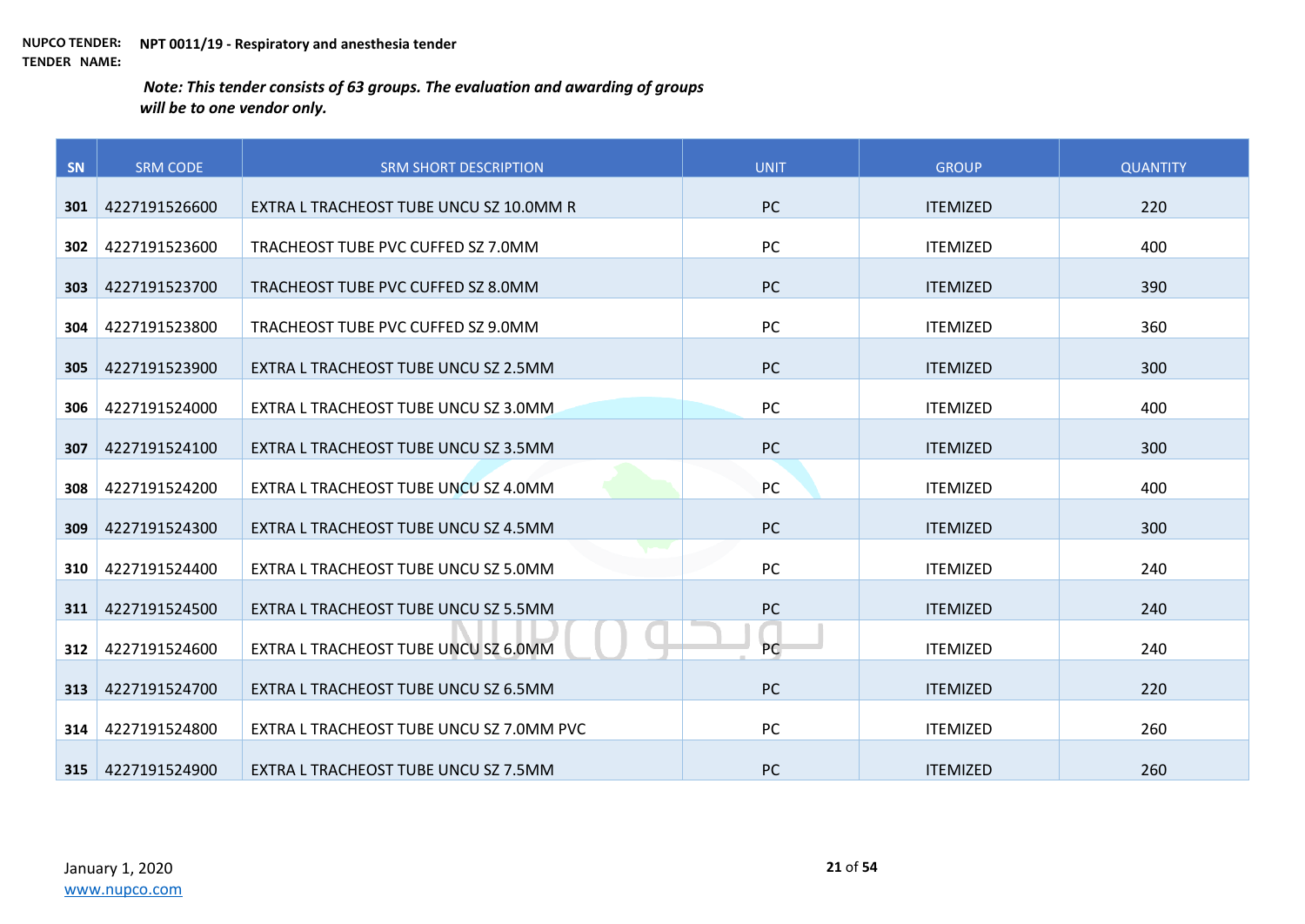| SN  | <b>SRM CODE</b> | <b>SRM SHORT DESCRIPTION</b>            | <b>UNIT</b> | <b>GROUP</b>    | <b>QUANTITY</b> |
|-----|-----------------|-----------------------------------------|-------------|-----------------|-----------------|
| 316 | 4227191525000   | EXTRA L TRACHEOST TUBE UNCU SZ 8.0MM    | <b>PC</b>   | <b>ITEMIZED</b> | 240             |
|     |                 |                                         |             |                 |                 |
| 317 | 4227191525100   | EXTRA L TRACHEOST TUBE UNCU SZ 9.0MM    | PC          | <b>ITEMIZED</b> | 220             |
| 318 | 4227191525200   | EXTRA L TRACHEOST TUBE UNCU SZ 10.0MM   | PC          | <b>ITEMIZED</b> | 220             |
| 319 | 4227191526700   | REPLACEMENT INNER CANNULA SIZE 5.0MM    | PC          | <b>ITEMIZED</b> | 180             |
| 320 | 4227191526800   | REPLACEMENT INNER CANNULA SIZE 6.0MM    | PC          | <b>ITEMIZED</b> | 190             |
| 321 | 4227191526900   | REPLACEMENT INNER CANNULA SIZE 7.0MM    | PC          | <b>ITEMIZED</b> | 220             |
| 322 | 4227191527000   | REPLACEMENT INNER CANNULA SIZE 8.0MM    | PC          | <b>ITEMIZED</b> | 220             |
| 323 | 4227191527100   | REPLACEMENT INNER CANNULA SIZE 9.0MM    | PC          | <b>ITEMIZED</b> | 200             |
| 324 | 4227191527200   | REPLACEMENT INNER CANNULA SIZE 10.0MM   | PC          | <b>ITEMIZED</b> | 200             |
| 325 | 4227190322500   | TUBE ENDOTRACHEALORAL/NASAL CU SZ 3.0MM | PC          | <b>ITEMIZED</b> | 4060            |
| 326 | 4227190322600   | TUBE ENDOTRACHEALORAL/NASAL CU SZ 3.5MM | PC          | <b>ITEMIZED</b> | 4340            |
| 327 | 4227190322700   | TUBE ENDOTRACHEALORAL/NASAL CU SZ 4.0MM | PC          | <b>ITEMIZED</b> | 4560            |
| 328 | 4227190322800   | TUBE ENDOTRACHEALORAL/NASAL CU SZ 4.5MM | <b>PC</b>   | <b>ITEMIZED</b> | 26970           |
| 329 | 4227190322900   | TUBE ENDOTRACHEALORAL/NASAL CU SZ 5.0MM | PC          | <b>ITEMIZED</b> | 67880           |
| 330 | 4227190323000   | TUBE ENDOTRACHEALORAL/NASAL CU SZ 5.5MM | <b>PC</b>   | <b>ITEMIZED</b> | 103280          |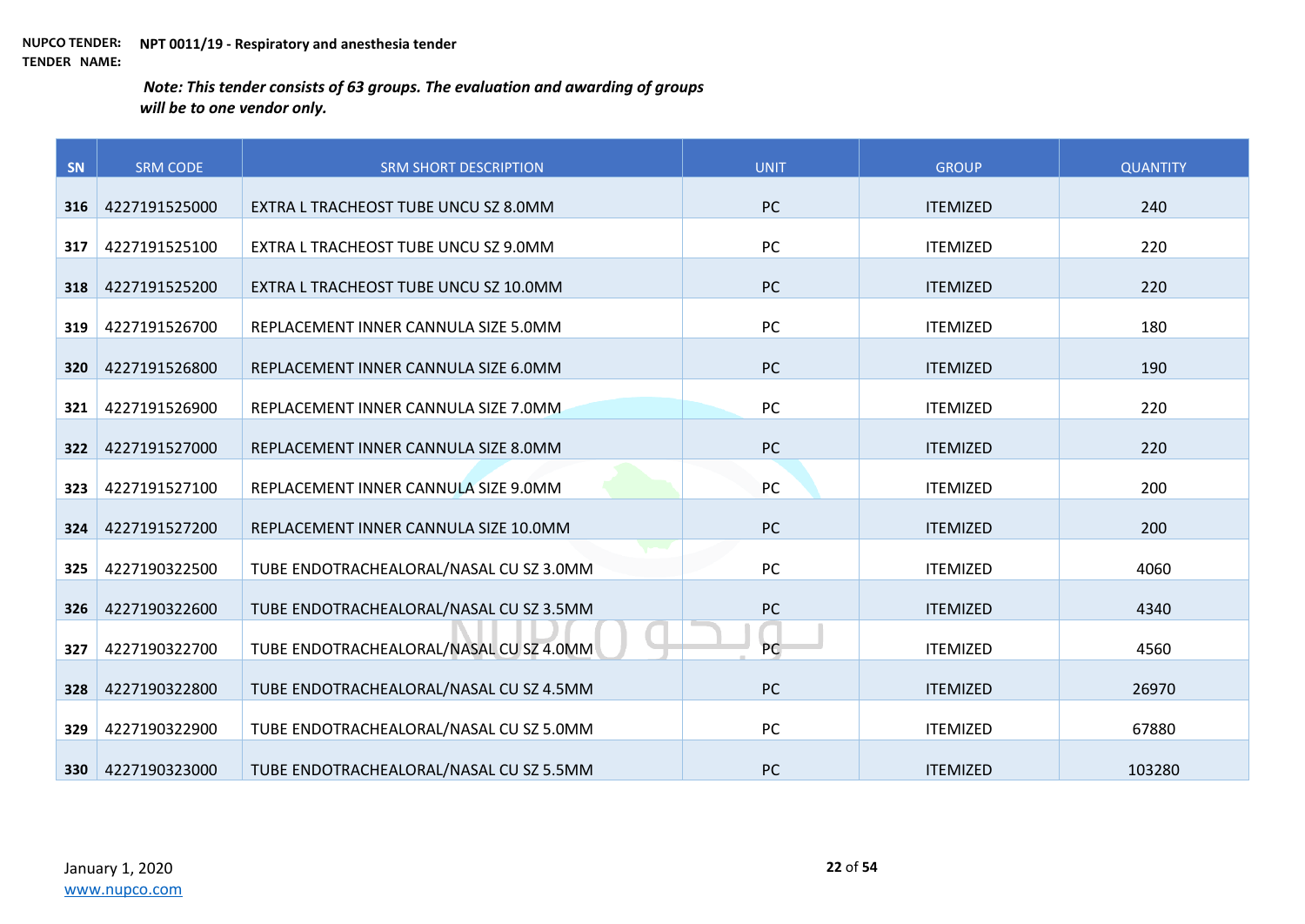| SN  | <b>SRM CODE</b> | <b>SRM SHORT DESCRIPTION</b>             | <b>UNIT</b> | <b>GROUP</b>    | <b>QUANTITY</b> |
|-----|-----------------|------------------------------------------|-------------|-----------------|-----------------|
| 331 | 4227190323100   | TUBE ENDOTRACHEALORAL/NASAL CU SZ 6.0MM  | <b>PC</b>   | <b>ITEMIZED</b> | 103270          |
|     |                 |                                          |             |                 |                 |
| 332 | 4227190323200   | TUBE ENDOTRACHEALORAL/NASAL CU SZ 6.5MM  | PC          | <b>ITEMIZED</b> | 8520            |
| 333 | 4227190323300   | TUBE ENDOTRACHEAL ORAL/NASAL CU SZ 7.0MM | <b>PC</b>   | <b>ITEMIZED</b> | 27840           |
| 334 | 4227190323400   | TUBE ENDOTRACHEALORAL/NASAL CU SZ 7.5MM  | PC          | <b>ITEMIZED</b> | 27840           |
| 335 | 4227190323500   | TUBE ENDOTRACHEALORAL/NASAL CU SZ 8.0MM  | <b>PC</b>   | <b>ITEMIZED</b> | 25240           |
| 336 | 4227190323600   | TUBE ENDOTRACHEALORAL/NASAL CU SZ 8.5MM  | PC          | <b>ITEMIZED</b> | 20140           |
| 337 | 4227190323700   | TUBE ENDOTRACHEAL PLAIN ORAL SZ 2.5MM    | PC          | <b>ITEMIZED</b> | 2860            |
| 338 | 4227190323800   | TUBE ENDOTRACHEAL PLAIN ORAL SZ 3.0MM    | PC          | <b>ITEMIZED</b> | 4460            |
| 339 | 4227190323900   | TUBE ENDOTRACHEAL PLAIN ORAL SZ 3.5MM    | <b>PC</b>   | <b>ITEMIZED</b> | 7360            |
| 340 | 4227190324000   | TUBE ENDOTRACHEAL PLAIN ORAL SZ 4.0MM    | PC          | <b>ITEMIZED</b> | 87770           |
| 341 | 4227190324100   | TUBE ENDOTRACHEAL PLAIN ORAL SZ 4.5MM    | PC          | <b>ITEMIZED</b> | 82010           |
| 342 | 4227190324200   | TUBE ENDOTRACHEAL PLAIN ORAL SZ 5.0MM    | PC          | <b>ITEMIZED</b> | 76080           |
| 343 | 4227190324300   | TUBE ENDOTRACHEAL PLAIN ORAL SZ 5.5MM    | PC          | <b>ITEMIZED</b> | 73360           |
| 344 | 4227190324400   | TUBE ENDOTRACHEAL PLAIN ORAL SZ 6.0MM    | PC          | <b>ITEMIZED</b> | 59930           |
| 345 | 4227190324500   | TUBE ENDOTRACHEAL PLAIN ORAL SZ 6.5MM    | <b>PC</b>   | <b>ITEMIZED</b> | 52620           |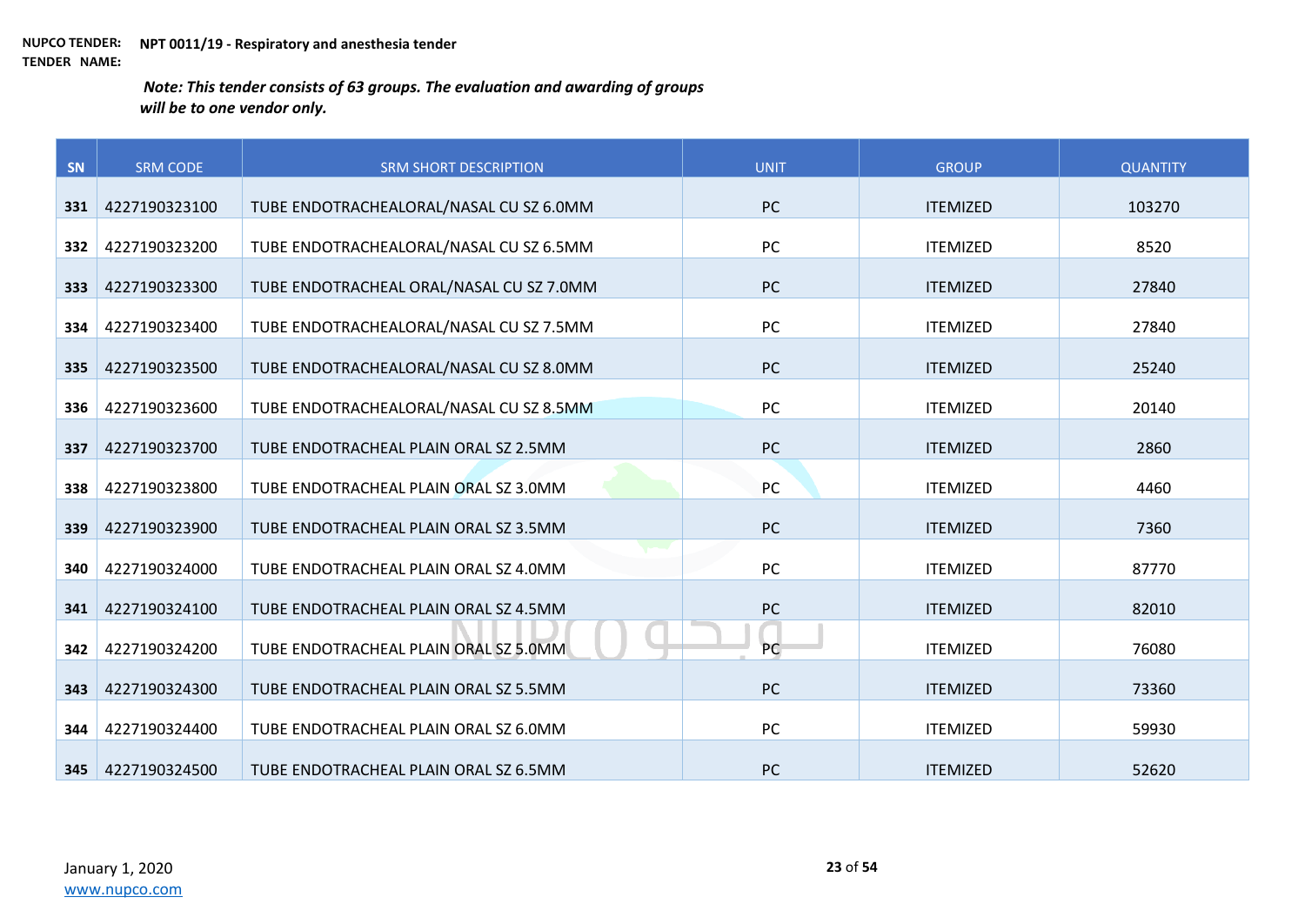| SN  | <b>SRM CODE</b> | <b>SRM SHORT DESCRIPTION</b>            | <b>UNIT</b> | <b>GROUP</b>    | <b>QUANTITY</b> |
|-----|-----------------|-----------------------------------------|-------------|-----------------|-----------------|
|     |                 |                                         |             |                 |                 |
| 346 | 4227190325800   | TUBE ENDOTRACHEALUNCUFFED ORAL SZ 2.5MM | <b>PC</b>   | <b>ITEMIZED</b> | 3440            |
| 347 | 4227190325900   | TUBE ENDOTRACHEALUNCUFFED ORAL SZ 3.0MM | <b>PC</b>   | <b>ITEMIZED</b> | 5440            |
| 348 | 4227190326000   | TUBE ENDOTRACHEALUNCUFFED ORAL SZ 3.5MM | <b>PC</b>   | <b>ITEMIZED</b> | 5360            |
| 349 | 4227190326100   | TUBE ENDOTRACHEALUNCUFFED ORAL SZ 4.0MM | <b>PC</b>   | <b>ITEMIZED</b> | 36550           |
| 350 | 4227190326200   | TUBE ENDOTRACHEALUNCUFFED ORAL SZ 4.5MM | <b>PC</b>   | <b>ITEMIZED</b> | 30170           |
| 351 | 4227190326300   | TUBE ENDOTRACHEALUNCUFFED ORAL SZ 5.0MM | PC          | <b>ITEMIZED</b> | 14850           |
| 352 | 4227190326400   | TUBE ENDOTRACHEALUNCUFFED ORAL SZ 5.5MM | <b>PC</b>   | <b>ITEMIZED</b> | 14860           |
| 353 | 4227190326500   | TUBE ENDOTRACHEALUNCUFFED ORAL SZ 6.0MM | PC          | <b>ITEMIZED</b> | 7260            |
| 354 | 4227190326600   | TUBE ENDOTRACHEALUNCUFFED ORAL SZ 6.5MM | <b>PC</b>   | <b>ITEMIZED</b> | 7230            |
| 355 | 4227190326700   | TUBE ENDOTRACHEALUNCUFFED ORAL SZ 7.0MM | PC          | <b>ITEMIZED</b> | 5450            |
| 356 | 4227190326800   | TUBE ENDOTRACH CUFFED ORAL SZ 3.0MM     | <b>PC</b>   | <b>ITEMIZED</b> | 7440            |
| 357 | 4227190326900   | TUBE ENDOTRACH CUFFED ORAL SZ 3.5MM PVC | PC          | <b>ITEMIZED</b> | 7440            |
| 358 | 4227190327000   | TUBE ENDOTRACH CUFFED ORAL SZ 4.0MM PVC | <b>PC</b>   | <b>ITEMIZED</b> | 7440            |
| 359 | 4227190327100   | TUBE ENDOTRACH CUFFED ORAL SZ 4.5MM PVC | <b>PC</b>   | <b>ITEMIZED</b> | 7440            |
| 360 | 4227190327200   | TUBE ENDOTRACH CUFFED ORAL SZ 5.0MM PVC | <b>PC</b>   | <b>ITEMIZED</b> | 24610           |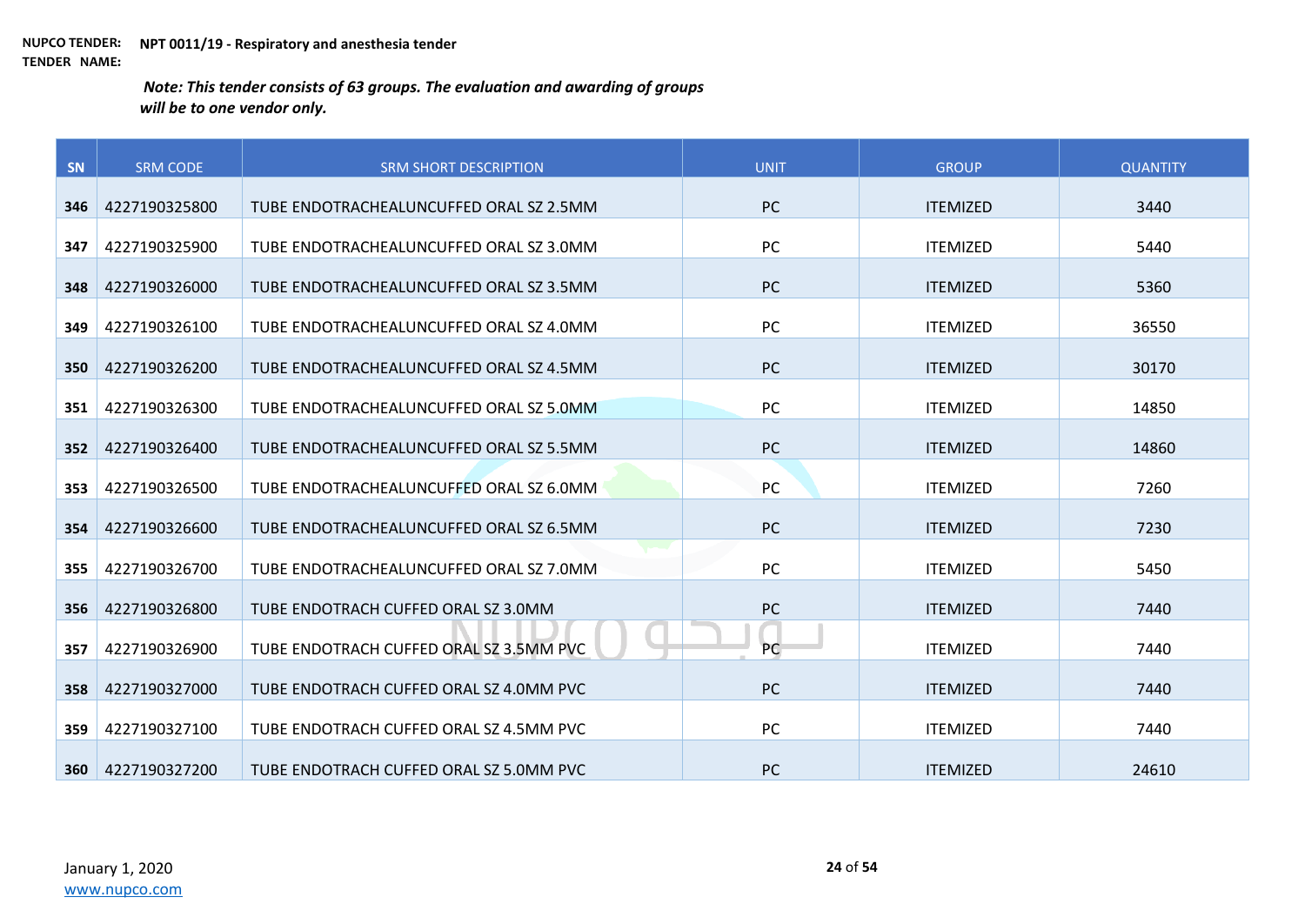| SN  | <b>SRM CODE</b> | <b>SRM SHORT DESCRIPTION</b>            | <b>UNIT</b> | <b>GROUP</b>    | <b>QUANTITY</b> |
|-----|-----------------|-----------------------------------------|-------------|-----------------|-----------------|
|     |                 |                                         |             |                 |                 |
| 361 | 4227190327300   | TUBE ENDOTRACH CUFFED ORAL SZ 5.5MM PVC | PC          | <b>ITEMIZED</b> | 7840            |
| 362 | 4227190327400   | TUBE ENDOTRACH CUFFED ORAL SZ 6.0MM PVC | PC          | <b>ITEMIZED</b> | 43640           |
| 363 | 4227190327500   | TUBE ENDOTRACH CUFFED ORAL SZ 6.5MM PVC | PC          | <b>ITEMIZED</b> | 12080           |
| 364 | 4227190327600   | TUBE ENDOTRACH CUFFED ORAL SZ 7.0MM PVC | PC          | <b>ITEMIZED</b> | 16900           |
| 365 | 4227190327700   | TUBE ENDOTRACH CUFFED ORAL SZ 7.5MM PVC | PC          | <b>ITEMIZED</b> | 15900           |
| 366 | 4227190327800   | TUBE ENDOTRACH CUFFED ORAL SZ 8.0MM PVC | PC          | <b>ITEMIZED</b> | 15870           |
| 367 | 4227190327900   | TUBE ENDOTRACH CUFFED ORAL SZ 8.5MM PVC | PC          | <b>ITEMIZED</b> | 14840           |
| 368 | 4227190324600   | TUBE ENDOTRACHEAL CUFFED ORAL SZ 3.0MM  | PC          | <b>ITEMIZED</b> | 360             |
| 369 | 4227190324700   | TUBE ENDOTRACHEAL CUFFED ORAL SZ 3.5MM  | <b>PC</b>   | <b>ITEMIZED</b> | 360             |
| 370 | 4227190324800   | TUBE ENDOTRACHEAL CUFFED ORAL SZ 4.0MM  | <b>PC</b>   | <b>ITEMIZED</b> | 360             |
| 371 | 4227190324900   | TUBE ENDOTRACHEAL CUFFED ORAL SZ 4.5MM  | PC          | <b>ITEMIZED</b> | 8750            |
| 372 | 4227190325000   | TUBE ENDOTRACHEAL CUFFED ORAL SZ 5.0MM  | PC          | <b>ITEMIZED</b> | 10515           |
| 373 | 4227190325100   | TUBE ENDOTRACHEAL CUFFED ORAL SZ 5.5MM  | <b>PC</b>   | <b>ITEMIZED</b> | 380             |
| 374 | 4227190325200   | TUBE ENDOTRACHEAL CUFFED ORAL SZ 6.0MM  | <b>PC</b>   | <b>ITEMIZED</b> | 460             |
| 375 | 4227190325300   | TUBE ENDOTRACHEAL CUFFED ORAL SZ 6.5MM  | <b>PC</b>   | <b>ITEMIZED</b> | 580             |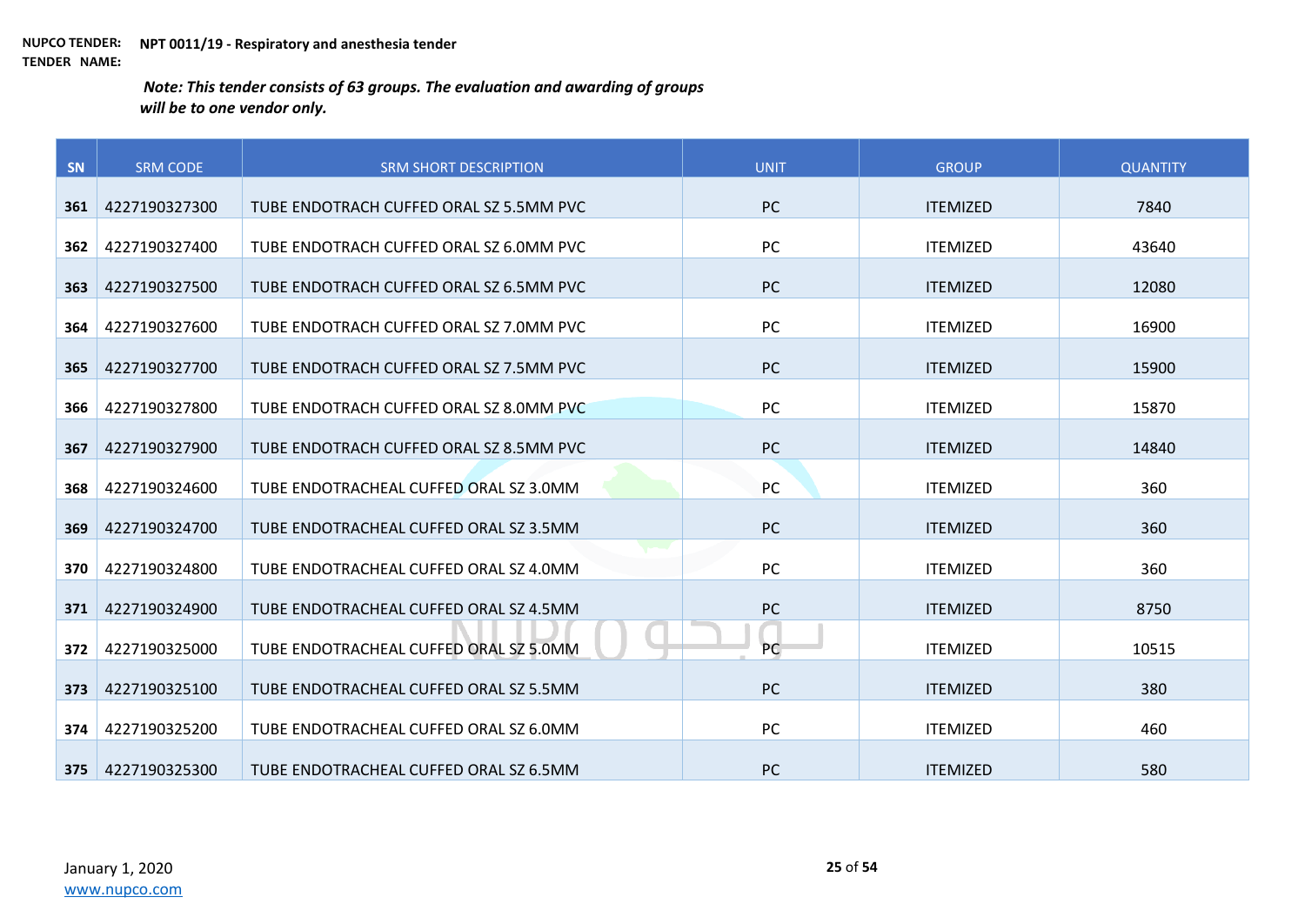| SN  | <b>SRM CODE</b> | <b>SRM SHORT DESCRIPTION</b>             | <b>UNIT</b> | <b>GROUP</b>    | <b>QUANTITY</b> |
|-----|-----------------|------------------------------------------|-------------|-----------------|-----------------|
|     |                 |                                          |             |                 |                 |
| 376 | 4227190325400   | TUBE ENDOTRACHEAL CUFFED ORAL SZ 7.0MM   | <b>PC</b>   | <b>ITEMIZED</b> | 940             |
| 377 | 4227190325500   | TUBE ENDOTRACHEAL CUFFED ORAL SZ 7.5MM   | <b>PC</b>   | <b>ITEMIZED</b> | 30380           |
| 378 | 4227190325600   | TUBE ENDOTRACHEAL CUFFED ORAL SZ 8.0MM   | <b>PC</b>   | <b>ITEMIZED</b> | 17700           |
| 379 | 4227190325700   | TUBE ENDOTRACHEAL CUFFED ORAL SZ 8.5MM   | <b>PC</b>   | <b>ITEMIZED</b> | 460             |
| 380 | 4227190328000   | TUBE ENDOTRACHEAL NASAL UNCUF SZ 2.5MM R | <b>PC</b>   | <b>ITEMIZED</b> | 3420            |
| 381 | 4227190328100   | TUBE ENDOTRACHEAL NASAL UNCUF SZ 3.0MM R | PC          | <b>ITEMIZED</b> | 20800           |
| 382 | 4227190328200   | TUBE ENDOTRACHEAL NASAL UNCUF SZ 3.5MM R | <b>PC</b>   | <b>ITEMIZED</b> | 22830           |
| 383 | 4227190328300   | TUBE ENDOTRACHEAL NASAL UNCUF SZ 4.0MM R | PC          | <b>ITEMIZED</b> | 33560           |
| 384 | 4227190328400   | TUBE ENDOTRACHEAL NASAL UNCUF SZ 4.5MM R | <b>PC</b>   | <b>ITEMIZED</b> | 36660           |
| 385 | 4227190328500   | TUBE ENDOTRACHEAL NASAL UNCUF SZ 5.0MM R | PC          | <b>ITEMIZED</b> | 33760           |
| 386 | 4227190328600   | TUBE ENDOTRACHEAL NASAL UNCUF SZ 5.5MM R | <b>PC</b>   | <b>ITEMIZED</b> | 32960           |
| 387 | 4227190328700   | TUBE ENDOTRACHEAL NASAL UNCUF SZ 6.0MM R | PC          | <b>ITEMIZED</b> | 7960            |
| 388 | 4227190328800   | TUBE ENDOTRACHEAL NASAL UNCUF SZ 6.5MM R | <b>PC</b>   | <b>ITEMIZED</b> | 43200           |
| 389 | 4227190328900   | TUBE ENDOTRACHEAL NASAL UNCUF SZ 7.0MM R | <b>PC</b>   | <b>ITEMIZED</b> | 12520           |
| 390 | 4227190329000   | TUBE ENDOTRACHEAL NASAL UNCUF SZ 7.5MM R | <b>PC</b>   | <b>ITEMIZED</b> | 12520           |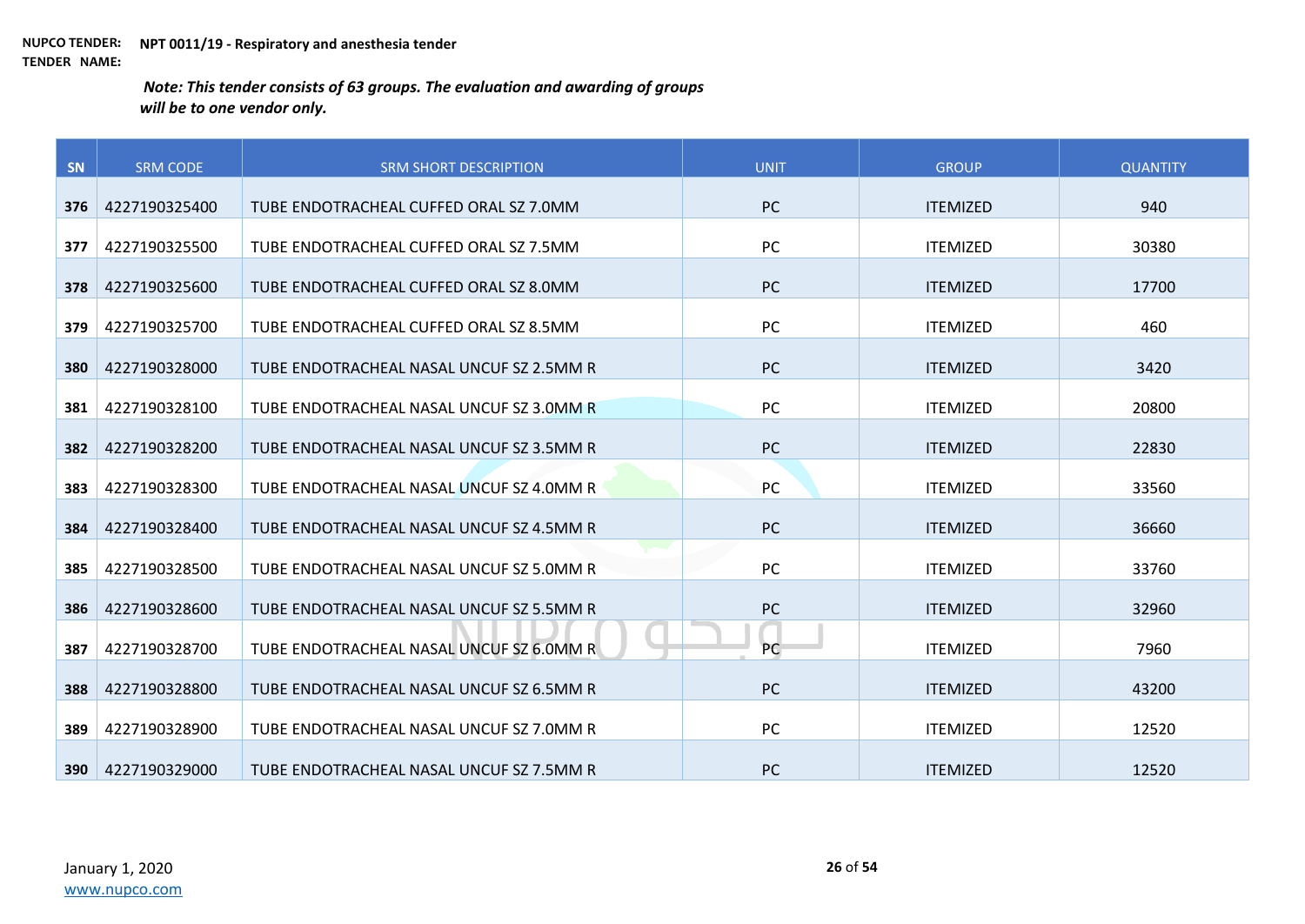| SN  | <b>SRM CODE</b> | <b>SRM SHORT DESCRIPTION</b>            | <b>UNIT</b> | <b>GROUP</b>    | <b>QUANTITY</b> |
|-----|-----------------|-----------------------------------------|-------------|-----------------|-----------------|
|     |                 |                                         |             |                 |                 |
| 391 | 4227190329100   | TUBE ENDOTRACHEAL NASAL CUFF SZ 3.0MM R | EA          | <b>ITEMIZED</b> | 5440            |
| 392 | 4227190329200   | TUBE ENDOTRACHEAL NASAL CUFF SZ 3.5MM R | PC          | <b>ITEMIZED</b> | 5440            |
| 393 | 4227190329300   | TUBE ENDOTRACHEAL NASAL CUFF SZ 4.0MM R | <b>PC</b>   | <b>ITEMIZED</b> | 7440            |
| 394 | 4227190329400   | TUBE ENDOTRACHEAL NASAL CUFF SZ 4.5MM R | PC          | <b>ITEMIZED</b> | 7440            |
| 395 | 4227190329500   | TUBE ENDOTRACHEAL NASAL CUFF SZ 5.0MM R | <b>PC</b>   | <b>ITEMIZED</b> | 6440            |
| 396 | 4227190329600   | TUBE ENDOTRACHEAL NASAL CUFF SZ 5.5MM R | <b>PC</b>   | <b>ITEMIZED</b> | 6440            |
| 397 | 4227190329700   | TUBE ENDOTRACHEAL NASAL CUFF SZ 6.0MM R | <b>PC</b>   | <b>ITEMIZED</b> | 9180            |
| 398 | 4227190329800   | TUBE ENDOTRACHEAL NASAL CUFF SZ 6.5MM R | PC          | <b>ITEMIZED</b> | 8780            |
| 399 | 4227190329900   | TUBE ENDOTRACHEAL NASAL CUFF SZ 7.0MM R | <b>PC</b>   | <b>ITEMIZED</b> | 13840           |
| 400 | 4227190330000   | TUBE ENDOTRACHEAL NASAL CUFF SZ 7.5MM R | PC          | <b>ITEMIZED</b> | 7840            |
| 401 | 4227190330100   | TUBE ENDOTRACHEAL NASAL CUFF SZ 8.0MM R | <b>PC</b>   | <b>ITEMIZED</b> | 11800           |
| 402 | 4227190330200   | TUBE ENDOTRACHEAL NASAL CUFF SZ 8.5MM R | <b>PC</b>   | <b>ITEMIZED</b> | 2280            |
| 403 | 4227190330300   | TUBE ENDOTRACHEAL NASAL CUFF SZ 9.0MM R | <b>PC</b>   | <b>ITEMIZED</b> | 740             |
| 404 | 4227190330400   | TUBE ENDOTRACHEAL PLAIN NASAL SZ 2.5MM  | <b>PC</b>   | <b>ITEMIZED</b> | 1240            |
| 405 | 4227190330500   | TUBE ENDOTRACHEAL PLAIN NASAL SZ 3.0MM  | <b>PC</b>   | <b>ITEMIZED</b> | 1240            |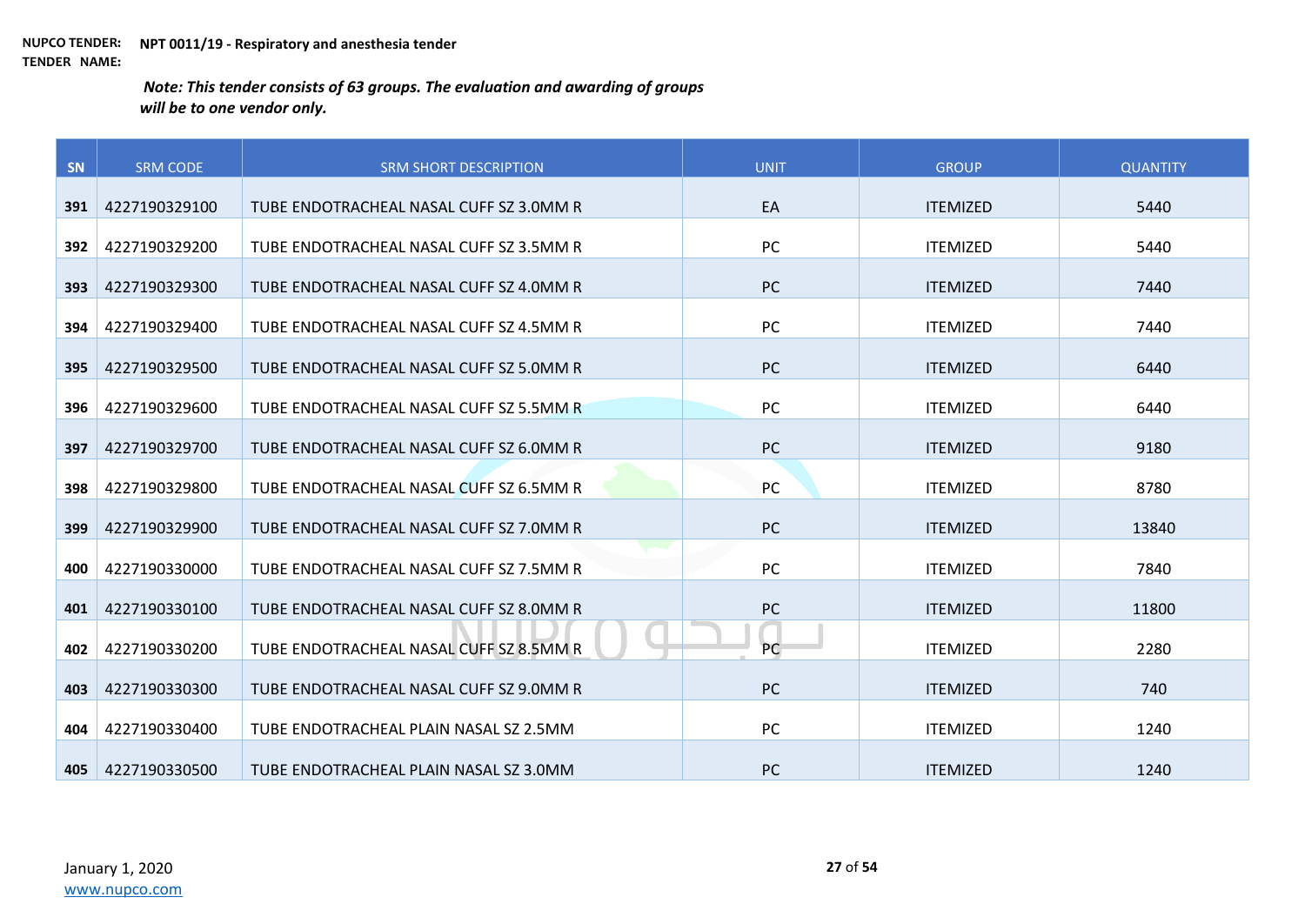| SN  | <b>SRM CODE</b> | <b>SRM SHORT DESCRIPTION</b>           | <b>UNIT</b> | <b>GROUP</b>    | <b>QUANTITY</b> |
|-----|-----------------|----------------------------------------|-------------|-----------------|-----------------|
|     |                 |                                        |             |                 |                 |
| 406 | 4227190330600   | TUBE ENDOTRACHEAL PLAIN NASAL SZ 3.5MM | <b>PC</b>   | <b>ITEMIZED</b> | 2168            |
| 407 | 4227190330700   | TUBE ENDOTRACHEAL PLAIN NASAL SZ 4.0MM | PC          | <b>ITEMIZED</b> | 2640            |
| 408 | 4227190330800   | TUBE ENDOTRACHEAL PLAIN NASAL SZ 4.5MM | <b>PC</b>   | <b>ITEMIZED</b> | 21560           |
| 409 | 4227190330900   | TUBE ENDOTRACHEAL PLAIN NASAL SZ 5.0MM | PC          | <b>ITEMIZED</b> | 20680           |
| 410 | 4227190331000   | TUBE ENDOTRACHEAL PLAIN NASAL SZ 5.5MM | <b>PC</b>   | <b>ITEMIZED</b> | 4140            |
| 411 | 4227190331100   | TUBE ENDOTRACHEAL PLAIN NASAL SZ 6.0MM | PC          | <b>ITEMIZED</b> | 20910           |
| 412 | 4227190331200   | TUBE ENDOTRACHEAL PLAIN NASAL SZ 6.5MM | <b>PC</b>   | <b>ITEMIZED</b> | 4180            |
| 413 | 4227190331300   | TUBE ENDOTRACHEAL PLAIN NASAL SZ 7.0MM | PC          | <b>ITEMIZED</b> | 1840            |
| 414 | 4227190331400   | TUBE ENDOTRACHEAL NASAL NORTH SZ 3.0MM | <b>PC</b>   | <b>ITEMIZED</b> | 1620            |
| 415 | 4227190331500   | TUBE ENDOTRACHEAL NASAL NORTH SZ 3.5MM | <b>PC</b>   | <b>ITEMIZED</b> | 1120            |
| 416 | 4227190331600   | TUBE ENDOTRACHEAL NASAL NORTH SZ 4.0MM | PC          | <b>ITEMIZED</b> | 1120            |
| 417 | 4227190331700   | TUBE ENDOTRACHEAL NASAL NORTH SZ 4.5MM | <b>PC</b>   | <b>ITEMIZED</b> | 1120            |
| 418 | 4227190331800   | TUBE ENDOTRACHEAL NASAL NORTH SZ 5.0MM | <b>PC</b>   | <b>ITEMIZED</b> | 1120            |
| 419 | 4227190331900   | TUBE ENDOTRACHEAL NASAL NORTH SZ 5.5MM | <b>PC</b>   | <b>ITEMIZED</b> | 1120            |
| 420 | 4227190332000   | TUBE ENDOTRACHEAL NASAL NORTH SZ 6.0MM | <b>PC</b>   | <b>ITEMIZED</b> | 3520            |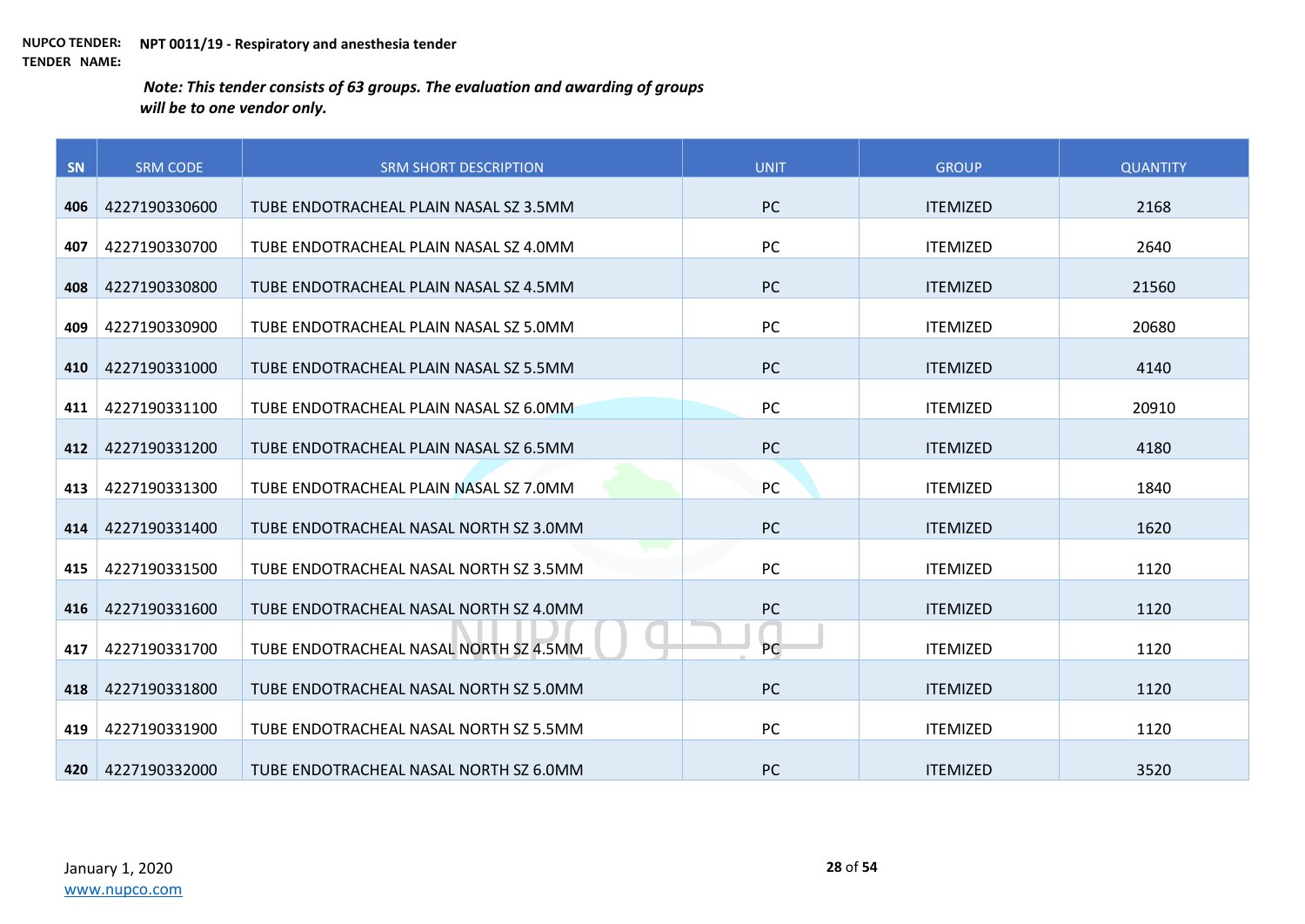| <b>SN</b> | <b>SRM CODE</b> | <b>SRM SHORT DESCRIPTION</b>           | <b>UNIT</b> | <b>GROUP</b>    | <b>QUANTITY</b> |
|-----------|-----------------|----------------------------------------|-------------|-----------------|-----------------|
|           |                 |                                        |             |                 |                 |
| 421       | 4227190332100   | TUBE ENDOTRACHEAL NASAL NORTH SZ 6.5MM | <b>PC</b>   | <b>ITEMIZED</b> | 3520            |
| 422       | 4227190332200   | TUBE ENDOTRACHEAL NASAL NORTH SZ 7.0MM | PC          | <b>ITEMIZED</b> | 38990           |
| 423       | 4227190332300   | TUBE ENDOTRACHEAL NASAL NORTH SZ 7.5MM | PC          | <b>ITEMIZED</b> | 2320            |
| 424       | 4227190332400   | TUBE ENDOTRACHEAL NASAL NORTH SZ 8.0MM | <b>PC</b>   | <b>ITEMIZED</b> | 36320           |
| 425       | 4227190332500   | TUBE ENDOTRACHEAL NASAL NORTH SZ 8.5MM | PC          | <b>ITEMIZED</b> | 1120            |
| 426       | 4227190332600   | TUBE ENDOTRACHEAL POLAR NASAL SZ 4.0MM | PC          | <b>ITEMIZED</b> | 2060            |
| 427       | 4227190332700   | TUBE ENDOTRACHEAL POLAR NASAL SZ 4.5MM | PC          | <b>ITEMIZED</b> | 2060            |
| 428       | 4227190332800   | TUBE ENDOTRACHEAL POLAR NASAL SZ 5.0MM | PC          | <b>ITEMIZED</b> | 2060            |
| 429       | 4227190332900   | TUBE ENDOTRACHEAL POLAR NAZAL SZ 5.5MM | <b>PC</b>   | <b>ITEMIZED</b> | 3060            |
| 430       | 4227190333000   | TUBE ENDOTRACHEAL POLAR NASAL SZ 6.0MM | PC          | <b>ITEMIZED</b> | 7200            |
| 431       | 4227190333100   | TUBE ENDOTRACHEAL POLAR NAZAL SZ 6.5MM | PC          | <b>ITEMIZED</b> | 7060            |
| 432       | 4227190333200   | TUBE ENDOTRACHEAL POLAR NAZAL SZ 7.0MM | <b>PC</b>   | <b>ITEMIZED</b> | 7320            |
| 433       | 4227190333300   | TUBE ENDOTRACHEAL POLAR NASAL SZ 7.5MM | PC          | <b>ITEMIZED</b> | 7600            |
| 434       | 4227190333400   | TUBE ENDOTRACHEAL POLAR NASAL SZ 8.0MM | PC          | <b>ITEMIZED</b> | 7120            |
| 435       | 4227190333500   | TUBE ENDOTRACHEAL POLAR NAZAL SZ 8.5MM | <b>PC</b>   | <b>ITEMIZED</b> | 7100            |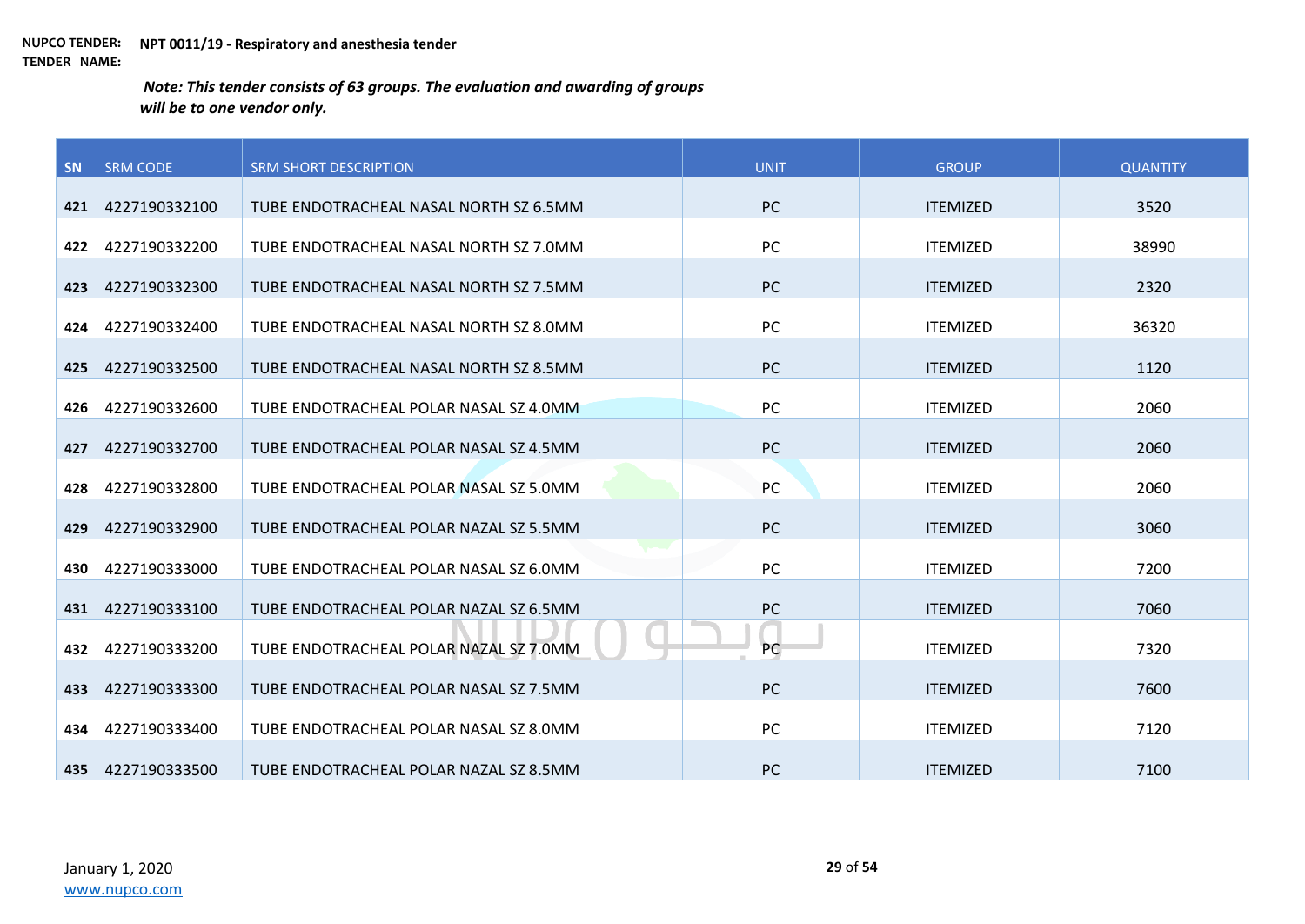| SN  | <b>SRM CODE</b> | <b>SRM SHORT DESCRIPTION</b>           | <b>UNIT</b> | <b>GROUP</b>    | <b>QUANTITY</b> |
|-----|-----------------|----------------------------------------|-------------|-----------------|-----------------|
|     |                 |                                        |             |                 |                 |
| 436 | 4227190333600   | TUBE ENDOTRACHEAL FLEX STEEL SZ 5.0 FG | <b>PC</b>   | <b>ITEMIZED</b> | 1480            |
| 437 | 4227190333700   | TUBE ENDOTRACHEAL FLEX STEEL SZ 5.5 FG | <b>PC</b>   | <b>ITEMIZED</b> | 1480            |
| 438 | 4227190333800   | TUBE ENDOTRACHEAL FLEX STEEL SZ 6.0 FG | <b>PC</b>   | <b>ITEMIZED</b> | 1230            |
| 439 | 4227190333900   | TUBE ENDOTRACHEAL NASAL SZ 3.0MM       | PC          | <b>ITEMIZED</b> | 1140            |
| 440 | 4227190334000   | TUBE ENDOTRACHEAL NASAL SZ 3.5MM       | <b>PC</b>   | <b>ITEMIZED</b> | 1140            |
| 441 | 4227190334100   | TUBE ENDOTRACHEAL NASAL SZ 4.0MM       | PC          | <b>ITEMIZED</b> | 1140            |
| 442 | 4227190334200   | TUBE ENDOTRACHEAL NAZAL SZ 4.5MM       | PC          | <b>ITEMIZED</b> | 1140            |
| 443 | 4227190334300   | TUBE ENDOTRACHEAL NASAL SZ 5.0MM       | PC          | <b>ITEMIZED</b> | 3140            |
| 444 | 4227190334400   | TUBE ENDOTRACHEAL NASAL SZ 5.5MM       | <b>PC</b>   | <b>ITEMIZED</b> | 3140            |
| 445 | 4227190334500   | TUBE ENDOTRACHEAL ADULT NASAL SZ 6.0MM | PC          | <b>ITEMIZED</b> | 4140            |
| 446 | 4227190334600   | TUBE ENDOTRACHEAL ADULT NASAL SZ 6.5MM | <b>PC</b>   | <b>ITEMIZED</b> | 5140            |
| 447 | 4227190334700   | TUBE ENDOTRACHEAL ADULT NASAL SZ 7.0MM | PC          | <b>ITEMIZED</b> | 6340            |
| 448 | 4227190334800   | TUBE ENDOTRACHEAL ADULT NASAL SZ 7.5MM | <b>PC</b>   | <b>ITEMIZED</b> | 6440            |
| 449 | 4227190334900   | TUBE ENDOTRACHEAL ADULT NASAL SZ 8.0MM | PC          | <b>ITEMIZED</b> | 6200            |
| 450 | 4227190335000   | TUBE ENDOTRACHEAL ADULT NASAL SZ 8.5MM | <b>PC</b>   | <b>ITEMIZED</b> | 4140            |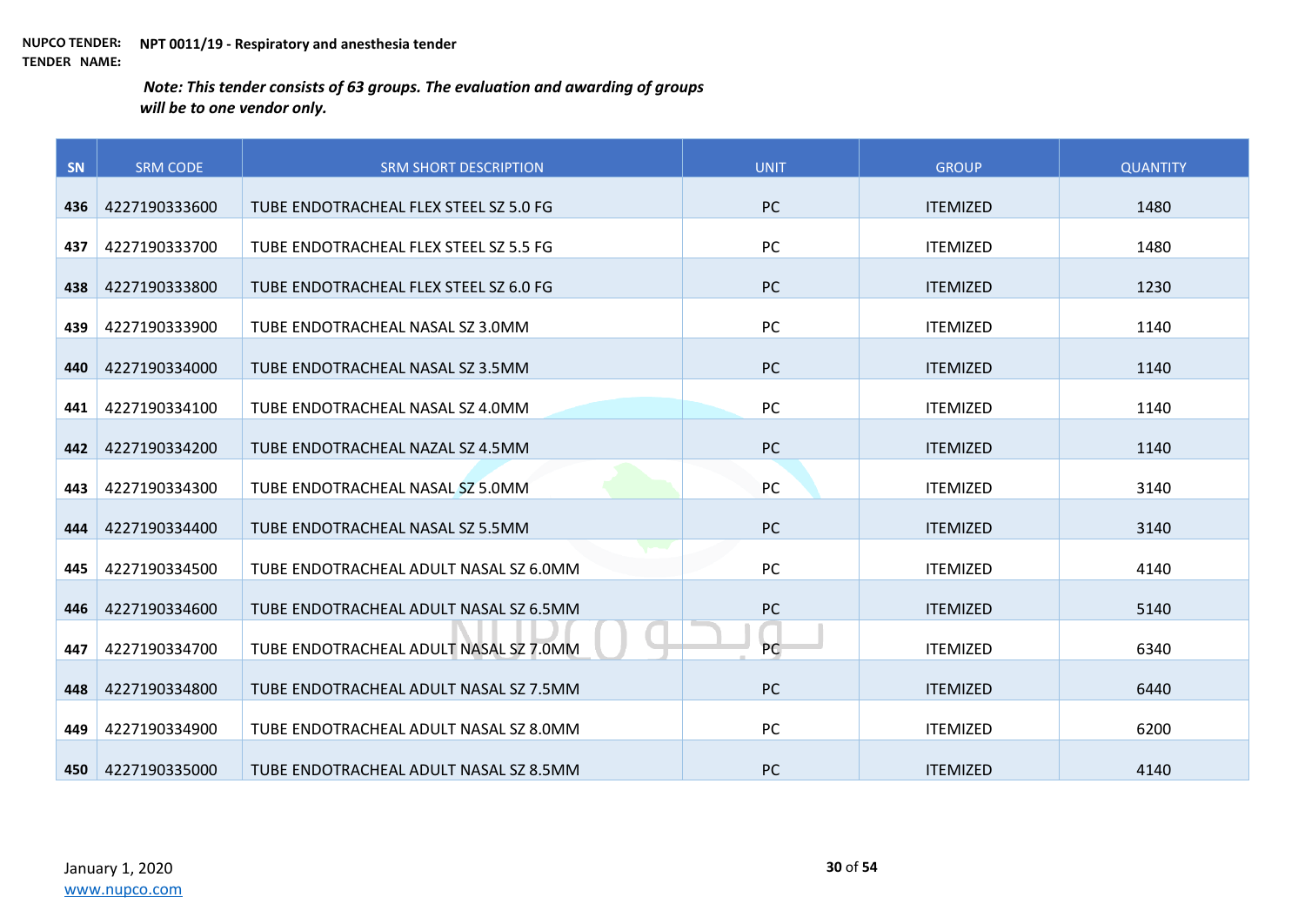| SN  | <b>SRM CODE</b> | <b>SRM SHORT DESCRIPTION</b>            | <b>UNIT</b> | <b>GROUP</b>    | <b>QUANTITY</b> |
|-----|-----------------|-----------------------------------------|-------------|-----------------|-----------------|
|     |                 |                                         |             |                 |                 |
| 451 | 4227190335100   | TUBE ENDOTRACHEAL RAE SZ 3.0MM PVC      | EA          | <b>ITEMIZED</b> | 6080            |
| 452 | 4227190335200   | TUBE ENDOTRACHEAL RAE SZ 3.5MM PVC      | EA          | <b>ITEMIZED</b> | 6080            |
| 453 | 4227190335300   | TUBE ENDOTRACHEAL RAE SZ 4.0MM PVC      | <b>PC</b>   | <b>ITEMIZED</b> | 6080            |
| 454 | 4227190335400   | TUBE ENDOTRACHEAL RAE SZ 4.5MM          | PC          | <b>ITEMIZED</b> | 6080            |
| 455 | 4227190335500   | TUBE ENDOTRACHEAL RAE SZ 5.0MM          | <b>PC</b>   | <b>ITEMIZED</b> | 6080            |
| 456 | 4227190335600   | TUBE ENDOTRACHEAL RAE SZ 5.5MM          | PC          | <b>ITEMIZED</b> | 6080            |
| 457 | 4227190335700   | TUBE ENDOTRACHEAL ADULT RAE SZ 6.0MM    | <b>PC</b>   | <b>ITEMIZED</b> | 7060            |
| 458 | 4227190335800   | TUBE ENDOTRACHEAL ADULT RAE SZ 6.5MM    | PC          | <b>ITEMIZED</b> | 7060            |
| 459 | 4227190335900   | TUBE ENDOTRACHEAL ADULT RAE SZ 7.0MM    | <b>PC</b>   | <b>ITEMIZED</b> | 8080            |
| 460 | 4227190336000   | TUBE ENDOTRACHEAL ADULT RAE SZ 7.5MM    | <b>PC</b>   | <b>ITEMIZED</b> | 8080            |
| 461 | 4227190336100   | TUBE ENDOTRACHEAL ADULT RAE SZ 8.0MM    | PC          | <b>ITEMIZED</b> | 8080            |
| 462 | 4227190336200   | TUBE ENDOTRACHEAL ADULT RAE SZ 8.5MM    | PC          | <b>ITEMIZED</b> | 5060            |
| 463 | 4227201802600   | MICROLARYN TUBE CUF CURVED SZ 3.0MM PVC | <b>PC</b>   | <b>ITEMIZED</b> | 2060            |
| 464 | 4227201802700   | MICROLARYN TUBE CUF CURVED SZ 3.5MM PVC | PC          | <b>ITEMIZED</b> | 2080            |
| 465 | 4227201802800   | MICROLARYN TUBE CUF CURVED SZ 4.0MM PVC | <b>PC</b>   | <b>ITEMIZED</b> | 3080            |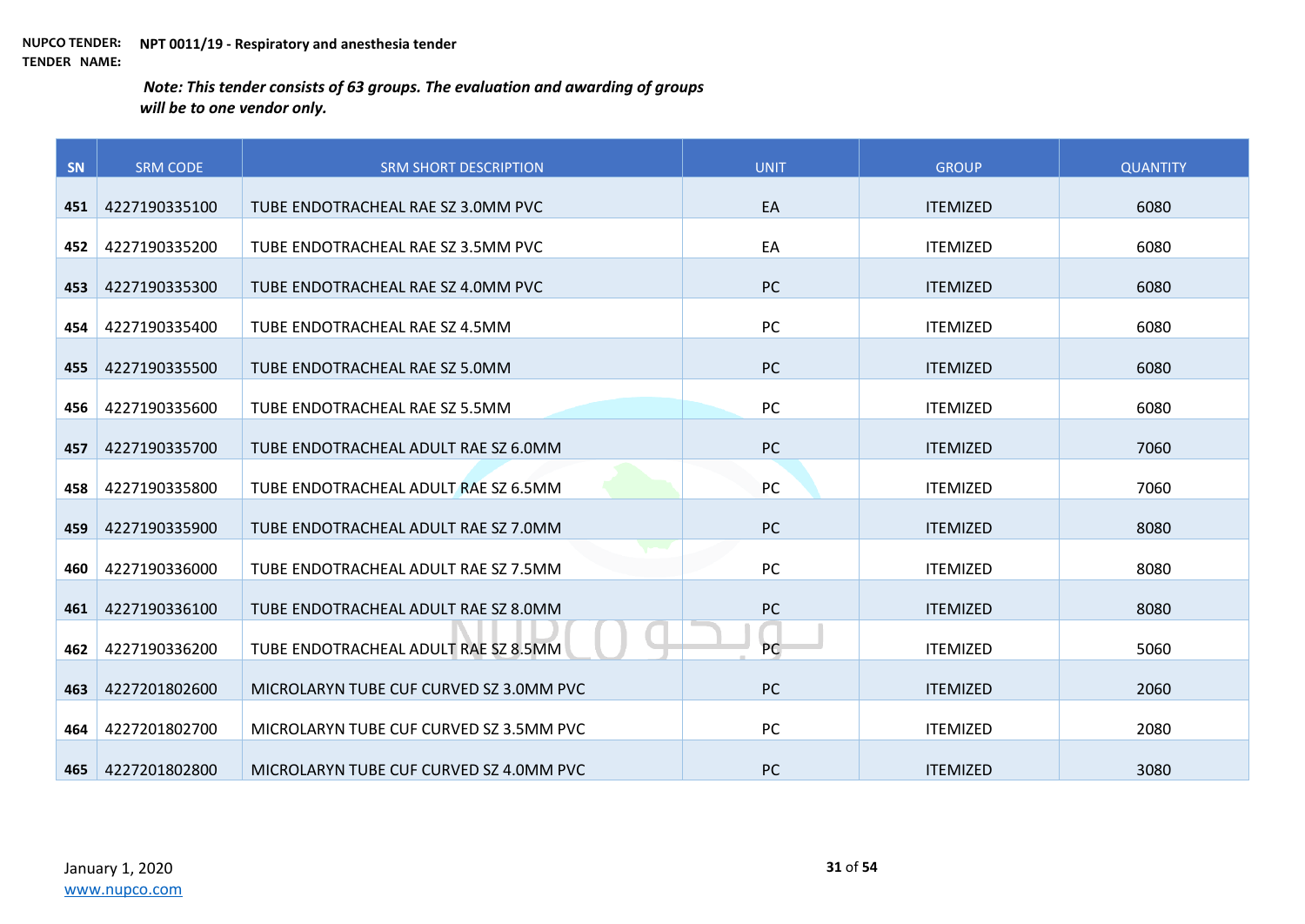| SN  | <b>SRM CODE</b> | <b>SRM SHORT DESCRIPTION</b>            | <b>UNIT</b> | <b>GROUP</b>    | <b>QUANTITY</b> |
|-----|-----------------|-----------------------------------------|-------------|-----------------|-----------------|
|     |                 |                                         | <b>PC</b>   | <b>ITEMIZED</b> | 2080            |
| 466 | 4227201802900   | MICROLARYN TUBE CUF CURVED SZ 4.5MM PVC |             |                 |                 |
| 467 | 4227201803000   | MICROLARYN TUBE CUF CURVED SZ 5.0MM PVC | PC          | <b>ITEMIZED</b> | 3380            |
| 468 | 4227201803100   | MICROLARYN TUBE CUF CURVED SZ 5.5MM PVC | <b>PC</b>   | <b>ITEMIZED</b> | 2080            |
| 469 | 4227201803200   | MICROLARYN TUBE CUF CURVED SZ 6.0MM PVC | PC          | <b>ITEMIZED</b> | 3080            |
| 470 | 4227201803300   | MICROLARYN TUBE CUF CURVED SZ 6.5MM PVC | <b>PC</b>   | <b>ITEMIZED</b> | 2080            |
| 471 | 4227201803400   | MICROLARYN TUBE CUF CURVED SZ 7.0MM PVC | PC          | <b>ITEMIZED</b> | 2080            |
| 472 | 4227201803500   | MICROLARYN TUBE CUF CURVED SZ 7.5MM PVC | PC          | <b>ITEMIZED</b> | 2080            |
| 473 | 4227201803600   | MICROLARYN TUBE CUF CURVED SZ 8.0MM PVC | PC          | <b>ITEMIZED</b> | 2080            |
| 474 | 4227201803700   | MICROLARYN TUBE CUF CURVED SZ 8.5MM PVC | <b>PC</b>   | <b>ITEMIZED</b> | 2060            |
| 475 | 4227201803800   | MICROLARYN TUBE CUF CURVED SZ 3.0MM RAE | <b>PC</b>   | <b>ITEMIZED</b> | 2060            |
| 476 | 4227201803900   | MICROLARYN TUBE CUF CURVED SZ 3.5MM RAE | PC          | <b>ITEMIZED</b> | 2060            |
| 477 | 4227201804000   | MICROLARYN TUBE CUF CURVED SZ 4.0MM RAE | <b>PC</b>   | <b>ITEMIZED</b> | 2060            |
| 478 | 4227201804100   | MICROLARYN TUBE CUF CURVED SZ 4.5MM RAE | <b>PC</b>   | <b>ITEMIZED</b> | 2060            |
| 479 | 4227201804200   | MICROLARYN TUBE CUF CURVED SZ 5.0MM RAE | <b>PC</b>   | <b>ITEMIZED</b> | 2060            |
| 480 | 4227201804300   | MICROLARYN TUBE CUF CURVED SZ 5.5MM RAE | <b>PC</b>   | <b>ITEMIZED</b> | 2008            |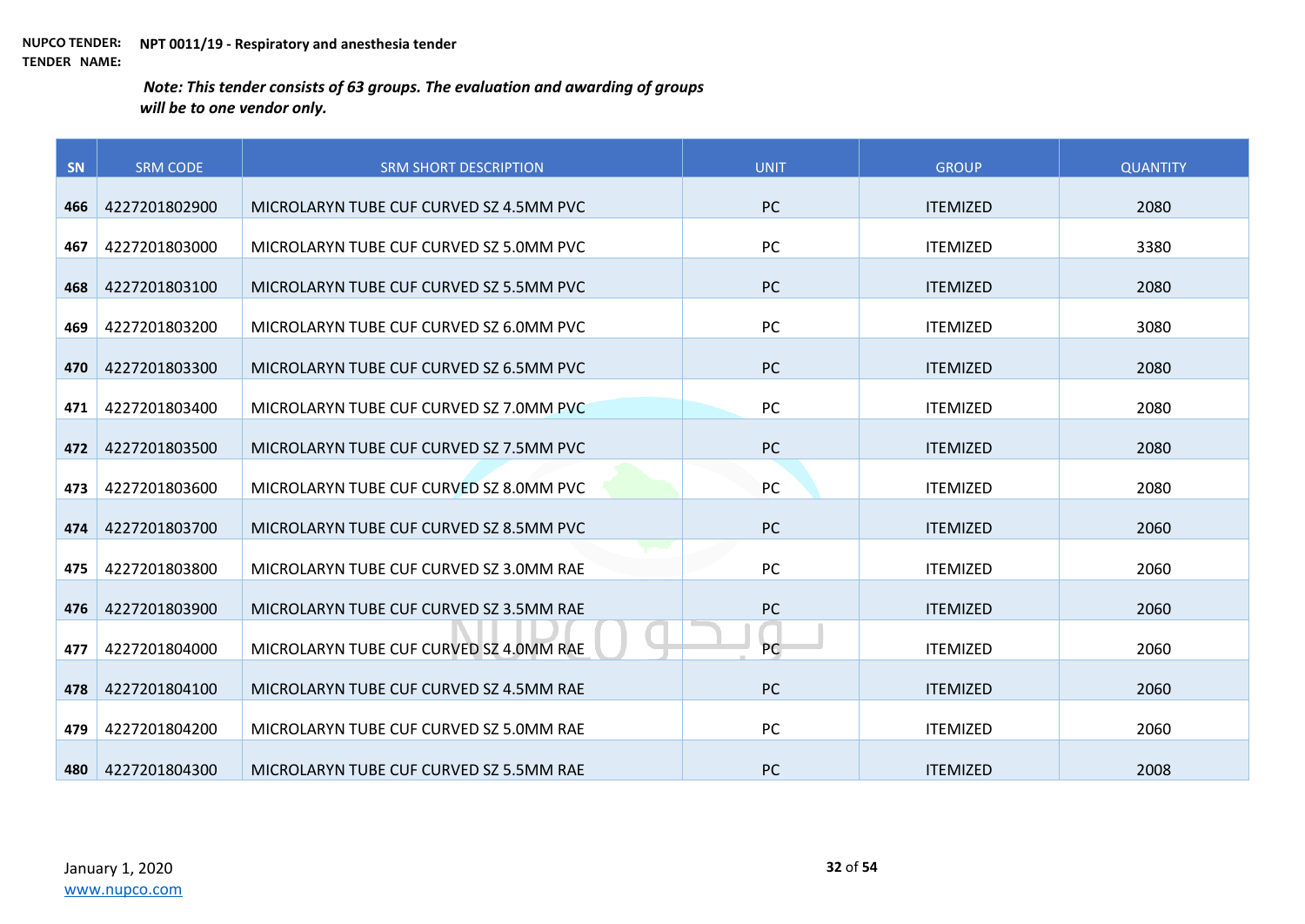| SN  | <b>SRM CODE</b> | <b>SRM SHORT DESCRIPTION</b>             | <b>UNIT</b> | <b>GROUP</b>    | <b>QUANTITY</b> |
|-----|-----------------|------------------------------------------|-------------|-----------------|-----------------|
|     |                 |                                          |             |                 |                 |
| 481 | 4227201804400   | MICROLARYN TUBE CUF CURVED SZ 6.0MM RAE  | <b>PC</b>   | <b>ITEMIZED</b> | 2080            |
| 482 | 4227201804500   | MICROLARYN TUBE CUF CURVED SZ 6.5MM RAE  | PC          | <b>ITEMIZED</b> | 2080            |
| 483 | 4227201804600   | MICROLARYN TUBE CUF CURVED SZ 7.0MM RAE  | PC          | <b>ITEMIZED</b> | 2080            |
| 484 | 4227201804700   | MICROLARYN TUBE CUF CURVED SZ 7.5MM RAE  | PC          | <b>ITEMIZED</b> | 2080            |
| 485 | 4227201804800   | MICROLARYN TUBE CUF CURVED SZ 8.0MM RAE  | <b>PC</b>   | <b>ITEMIZED</b> | 2080            |
| 486 | 4227201804900   | MICROLARYN TUBE CUF CURVED SZ 8.5MM RAE  | PC          | <b>ITEMIZED</b> | 2080            |
| 487 | 4227160003000   | FILTER MICRO HMEW/HEPA 25 ML DISPOSABLE  | PC          | <b>ITEMIZED</b> | 25880           |
| 488 | 4227160004800   | HIGH FLOW NASAL CANNULA SIZES (XXS)      | PC          | <b>ITEMIZED</b> | 3200            |
| 489 | 4227160004900   | HIGH FLOW NASAL CANNULA SIZES (XS)       | PC          | <b>ITEMIZED</b> | 3200            |
| 490 | 4227160005000   | HIGH FLOW NASAL CANNULA SIZES (S)        | PC          | <b>ITEMIZED</b> | 4240            |
| 491 | 4227160005100   | HIGH FLOW NASAL CANNULA SIZES (M)        | PC          | <b>ITEMIZED</b> | 4980            |
| 492 | 4227160005200   | HIGH FLOW NASAL CANNULA SIZES (L)        | PC          | <b>ITEMIZED</b> | 25480           |
| 493 | 4227160005300   | HIGH FLOW NASAL CANNULA SIZES (XL)       | PC          | <b>ITEMIZED</b> | 4280            |
| 494 | 4227160005500   | CONNECTOR SWIVEL BRONCHOSCOPE 15MM(ID)   | PC          | <b>ITEMIZED</b> | 20950           |
| 495 | 4227160007900   | PAPER ROLL(NITRIC OXIDE DELIVERY SYSTEM) | <b>ROL</b>  | <b>ITEMIZED</b> | 60              |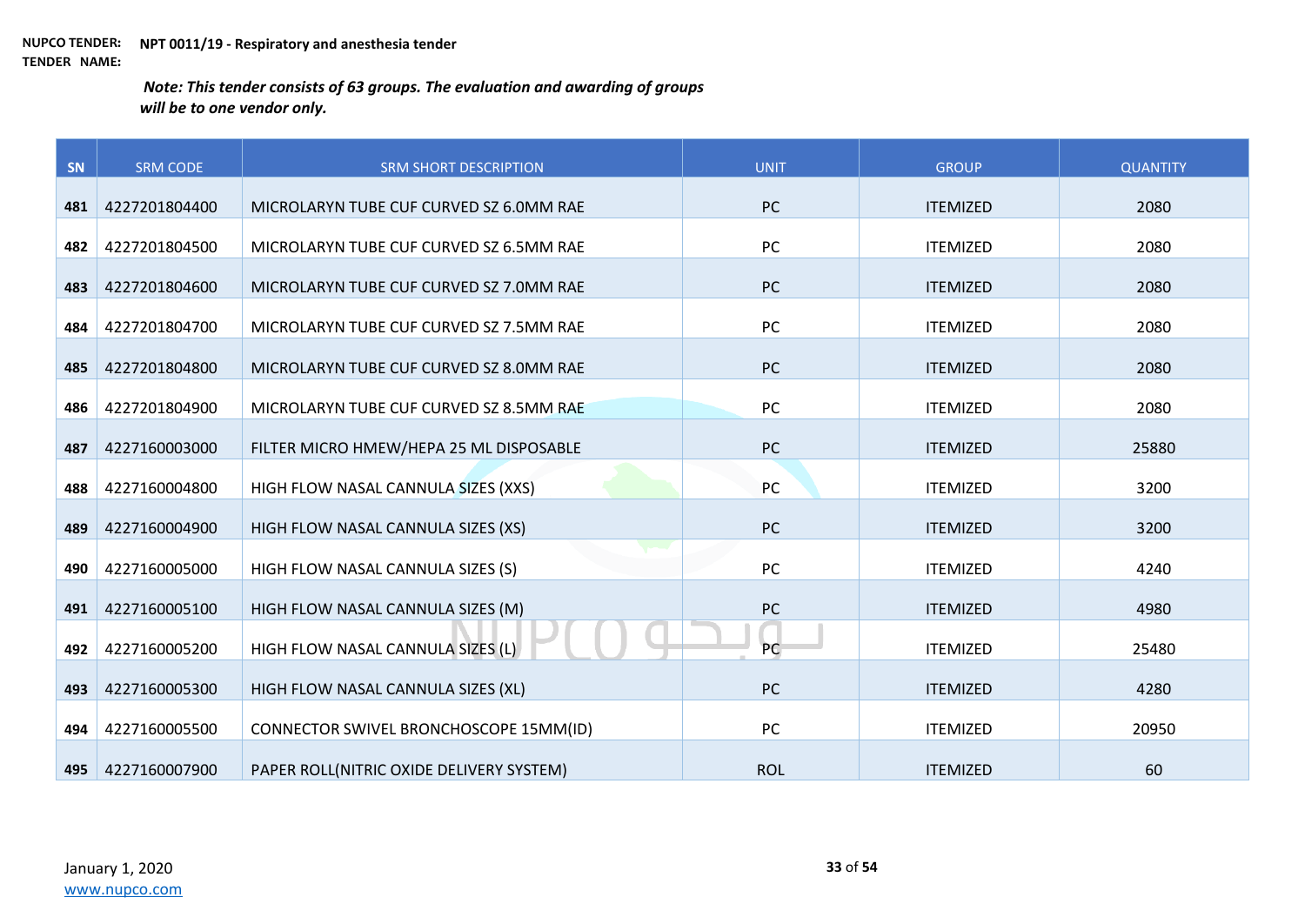| SN  | <b>SRM CODE</b> | <b>SRM SHORT DESCRIPTION</b>            | <b>UNIT</b> | <b>GROUP</b>    | <b>QUANTITY</b> |
|-----|-----------------|-----------------------------------------|-------------|-----------------|-----------------|
| 496 | 4227191530000   | MASK FULL FACE ADULT GEL OR FOAM L      | <b>PC</b>   | <b>ITEMIZED</b> | 72834           |
|     |                 |                                         |             |                 |                 |
| 497 | 4227191530100   | MASK FULL FACE ADULT GEL OR FOAM M      | <b>PC</b>   | <b>ITEMIZED</b> | 2160            |
| 498 | 4227191530200   | MASK FULL FACE ADULT GEL OR FOAM S      | <b>PC</b>   | <b>ITEMIZED</b> | 2160            |
| 499 | 4227191530300   | MASK FULL FACE ADULTGEL OR FOAM EXTRA S | PC          | <b>ITEMIZED</b> | 1760            |
| 500 | 4227191530400   | MASK NASAL ADULT GEL OR FOAM VENTED S   | <b>PC</b>   | <b>ITEMIZED</b> | 760             |
| 501 | 4227191530500   | MASK NASAL ADULT GEL OR FOAM VENTED M   | PC          | <b>ITEMIZED</b> | 760             |
| 502 | 4227191530600   | MASK NASAL ADULT GEL OR FOAM VENTED L   | PC          | <b>ITEMIZED</b> | 760             |
| 503 | 4227191531400   | MASK ADULT FULL FACE GEL OR FOAM LARGE  | PC          | <b>ITEMIZED</b> | 1760            |
| 504 | 4227191531500   | MASK ADULT FULL FACE GEL OR FOAM MEDIUM | <b>PC</b>   | <b>ITEMIZED</b> | 2360            |
| 505 | 4227191531600   | MASK ADULT FULL FACE GEL OR FOAM S      | PC          | <b>ITEMIZED</b> | 1860            |
| 506 | 4227191531700   | MASK ADULT FULL FACEGEL OR FOAM EXTRA S | <b>PC</b>   | <b>ITEMIZED</b> | 1460            |
| 507 | 4227191531800   | MASK PEDIA FULL FACE GEL OR FOAM LARGE  | PC          | <b>ITEMIZED</b> | 1260            |
| 508 | 4227191531900   | MASK PEDIA FULL FACE GEL OR FOAM MEDIUM | <b>PC</b>   | <b>ITEMIZED</b> | 1260            |
| 509 | 4227191532000   | MASK PEDIA FULL FACE GEL OR FOAM SMALL  | PC          | <b>ITEMIZED</b> | 1260            |
| 510 | 4227191532100   | MASK PEDIA FULL FACE GEL OR FOAM XS     | <b>PC</b>   | <b>ITEMIZED</b> | 1260            |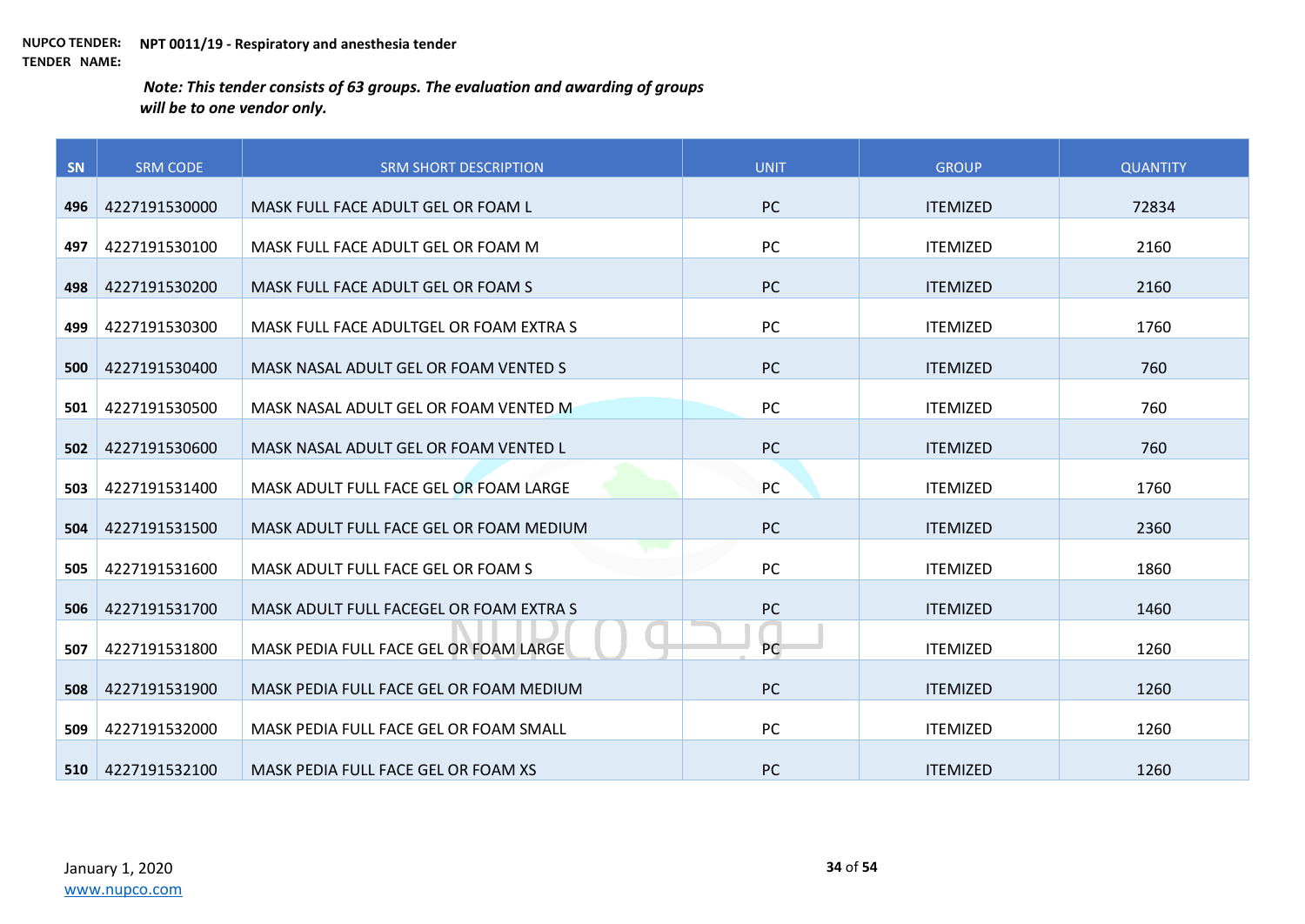| SN  | <b>SRM CODE</b> | <b>SRM SHORT DESCRIPTION</b>            | <b>UNIT</b> | <b>GROUP</b>    | <b>QUANTITY</b> |
|-----|-----------------|-----------------------------------------|-------------|-----------------|-----------------|
|     |                 |                                         |             |                 |                 |
| 511 | 4227191532200   | MASK NASAL PEDIA GEL OR FOAM VENTED S   | <b>PC</b>   | <b>ITEMIZED</b> | 1160            |
| 512 | 4227191532300   | MASK NASAL PEDIA GEL OR FOAM VENTED M   | PC          | <b>ITEMIZED</b> | 1160            |
| 513 | 4227191532400   | MASK NASAL PEDIA GEL OR FOAM VENTED L   | PC          | <b>ITEMIZED</b> | 1160            |
| 514 | 4227191532500   | MASK FULL FACE PEDIAGEL OR FOAM VENT L  | PC          | <b>ITEMIZED</b> | 1160            |
| 515 | 4227191532600   | MASK FULL FACE PEDIAGEL OR FOAM VENT M  | <b>PC</b>   | <b>ITEMIZED</b> | 1160            |
| 516 | 4227191532700   | MASK FULL FACE PEDIAGEL OR FOAM VENTS   | PC          | <b>ITEMIZED</b> | 1160            |
| 517 | 4227191532800   | MASK FULL FACE PEDIAGEL OR FOAM VENT XS | <b>PC</b>   | <b>ITEMIZED</b> | 960             |
| 518 | 4227191532900   | TOTAL FACE MASK ADULT DISPOSABLE SZ XL  | PC          | <b>ITEMIZED</b> | 560             |
| 519 | 4227191533000   | TOTAL FACE MASK ADULT DISPOSABLE SZ L   | <b>PC</b>   | <b>ITEMIZED</b> | 560             |
| 520 | 4227191533100   | TOTAL FACE MASK ADULT DISPOSABLE SZ M   | <b>PC</b>   | <b>ITEMIZED</b> | 580             |
| 521 | 4227191533200   | TOTAL FACE MASK ADULT DISPOSABLE SZ S   | PC          | <b>ITEMIZED</b> | 580             |
| 522 | 4227191533300   | TOTAL FACE MASK ADULT DISPOSABLE SZ XS  | PC          | <b>ITEMIZED</b> | 580             |
| 523 | 4227191533400   | TOTAL FACE MASK PEDIA DISPOSABLE SZ XL  | <b>PC</b>   | <b>ITEMIZED</b> | 580             |
| 524 | 4227191533500   | TOTAL FACE MASK PEDIA DISPOSABLE SZ L   | <b>PC</b>   | <b>ITEMIZED</b> | 580             |
| 525 | 4227191533600   | TOTAL FACE MASK PEDIA DISPOSABLE SZ M   | <b>PC</b>   | <b>ITEMIZED</b> | 580             |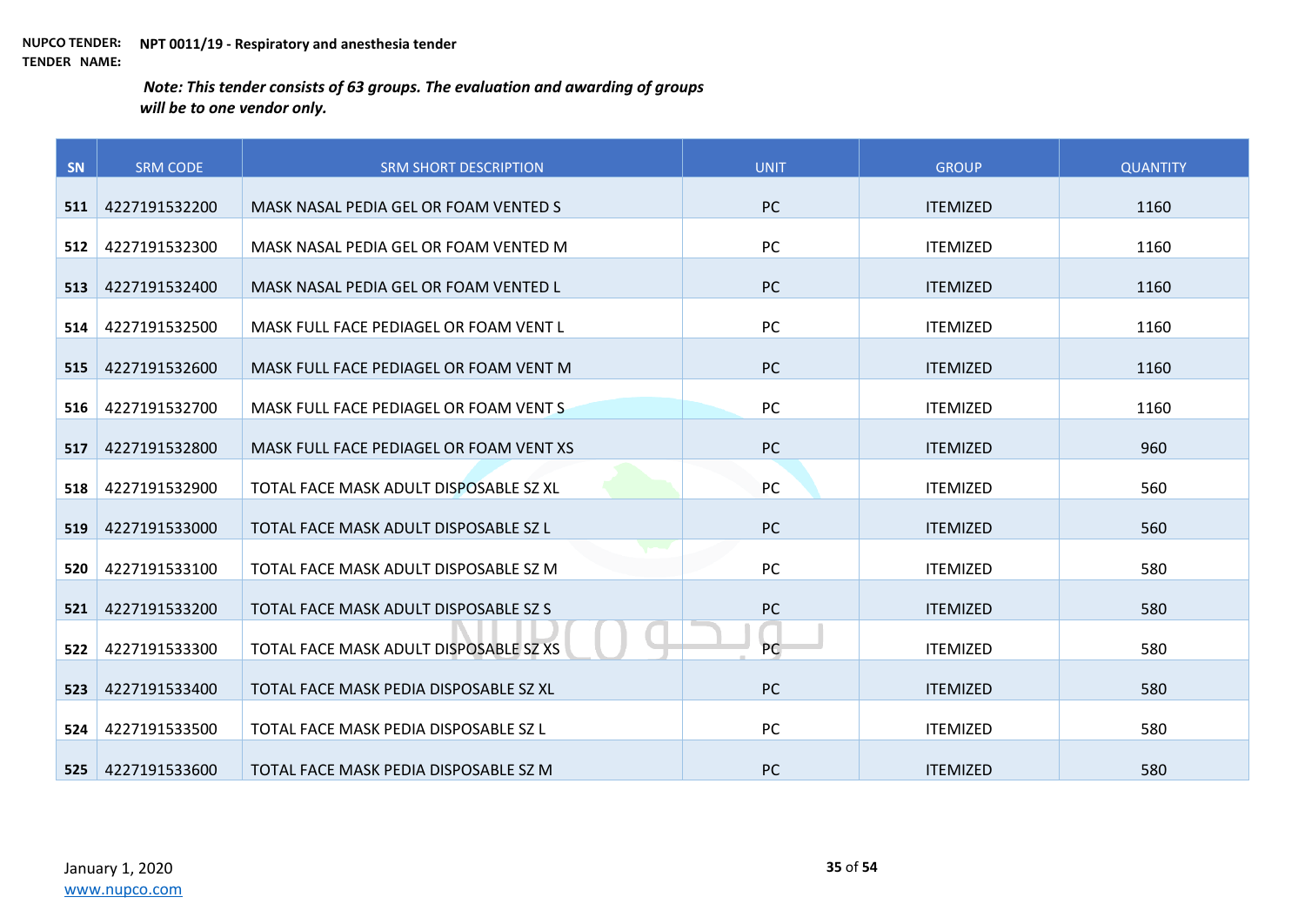| SN  | <b>SRM CODE</b> | <b>SRM SHORT DESCRIPTION</b>            | <b>UNIT</b> | <b>GROUP</b>    | <b>QUANTITY</b> |
|-----|-----------------|-----------------------------------------|-------------|-----------------|-----------------|
| 526 | 4227191533700   | TOTAL FACE MASK PEDIA DISPOSABLE SZ S   | <b>PC</b>   | <b>ITEMIZED</b> | 580             |
|     |                 |                                         |             |                 |                 |
| 527 | 4227191533800   | TOTAL FACE MASK PEDIA DISPOSABLE SZ XS  | PC          | <b>ITEMIZED</b> | 580             |
| 528 | 4227150503300   | HIGH FLOW NASAL CANNULA SZ LARGE ADULT  | <b>PC</b>   | <b>ITEMIZED</b> | 1880            |
| 529 | 4227150503400   | HIGH FLOW NASAL CANNULA SZ MEDIUM ADULT | PC          | <b>ITEMIZED</b> | 15950           |
| 530 | 4227150503500   | HIGH FLOW NASAL CANNULA SZ SMALL ADULT  | <b>PC</b>   | <b>ITEMIZED</b> | 1880            |
| 531 | 4227150503600   | HIGH FLOW NASAL CANNULASZ XL PED&NEONAT | PC          | <b>ITEMIZED</b> | 1780            |
| 532 | 4227150503700   | HIGH FLOW NASAL CANNULA SZ L PEDIATRIC  | PC          | <b>ITEMIZED</b> | 1780            |
| 533 | 4227150503800   | HIGH FLOW NASAL CANNULA SZ M PEDIA      | PC          | <b>ITEMIZED</b> | 1780            |
| 534 | 4227150503900   | HIGH FLOW NASAL CANNULA SZ S PEDIA      | PC          | <b>ITEMIZED</b> | 10434           |
| 535 | 4227150504000   | HIGH FLOW NASAL CANNULA SZ XS PEDIA     | PC          | <b>ITEMIZED</b> | 1780            |
| 536 | 4227191534400   | MASK OXYGEN NEONATAL SMALL TUB LEN 2.1M | PC          | <b>ITEMIZED</b> | 2060            |
| 537 | 4227150504100   | NASAL CANNULA OXYGEN NEONATE 2.1M CURVE | PC          | <b>ITEMIZED</b> | 13060           |
| 538 | 4222230700200   | SET BLOOD/FLUID WARMING SET             | EA          | <b>ITEMIZED</b> | 87080           |
| 539 | 4227190504500   | SET BLOOD/FLUID WARMING PEDIA/NEONATAL  | <b>SET</b>  | <b>ITEMIZED</b> | 5680            |
| 540 | 4222230700100   | SET BLOOD/FLUID WARMING HIGH FLOW       | EA          | <b>ITEMIZED</b> | 26080           |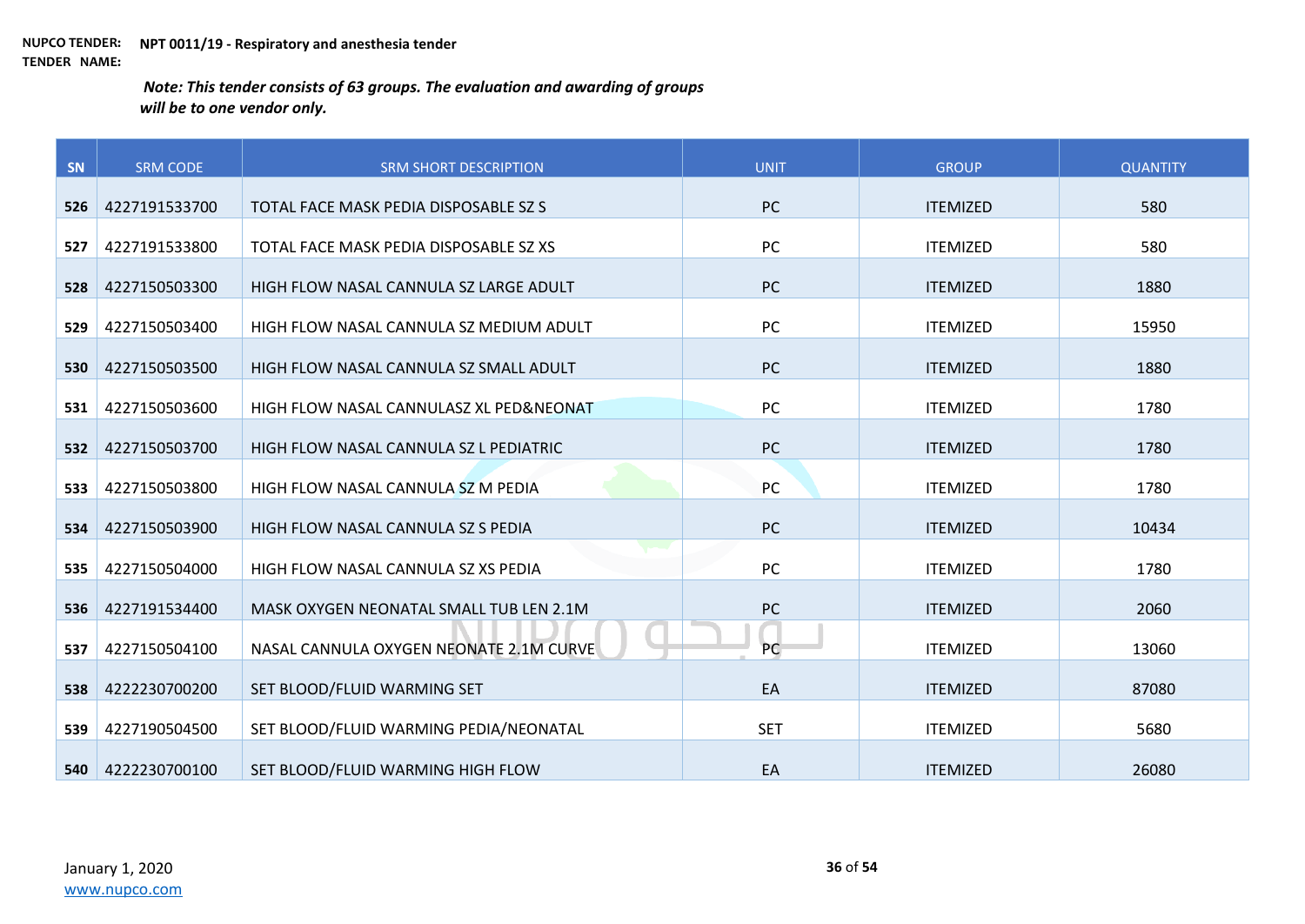| SN  | <b>SRM CODE</b> | <b>SRM SHORT DESCRIPTION</b>            | <b>UNIT</b> | <b>GROUP</b>    | <b>QUANTITY</b> |
|-----|-----------------|-----------------------------------------|-------------|-----------------|-----------------|
| 541 | 4229514304200   | ECG ELECTRODE (ADULT) MRI COMPAT        | <b>PC</b>   | <b>ITEMIZED</b> | 1080            |
|     |                 |                                         |             |                 |                 |
| 542 | 4218170800700   | ECG ELECTRODE (PEDIATRIC) MRI COMPTABLE | EA          | <b>ITEMIZED</b> | 21290           |
| 543 | 4227160009700   | CATHETER CENTRAL VENOUS KITTRIPLE 5.5FR | KIT         | <b>ITEMIZED</b> | 60              |
| 544 | 4227160009800   | CATHETER CENTRAL VENOUS KITDOUBLE 5.5FR | <b>SET</b>  | <b>ITEMIZED</b> | 1060            |
| 545 | 4227160009900   | CATHETER CENTRAL VENOUS KIT DOUBLE 7FR  | <b>SET</b>  | <b>ITEMIZED</b> | 23820           |
| 546 | 4227160010000   | CATHETER CENTRAL VENTRIPLE 5FR 10-15CM  | <b>SET</b>  | <b>ITEMIZED</b> | 2060            |
| 547 | 4227160010100   | CATHETER CENTRAL VENOUSDUAL 5FR 10-15CM | <b>SET</b>  | <b>ITEMIZED</b> | 2060            |
| 548 | 4227160010200   | CATHETER CENTRAL VENOUS KITDUAL 5FR 8CM | <b>SET</b>  | <b>ITEMIZED</b> | 5060            |
| 549 | 4227160010300   | CATHETER CENTRAL VENOUS TRIPLE 7FR 20CM | <b>SET</b>  | <b>ITEMIZED</b> | 63970           |
| 550 | 4227160010400   | CATHETER CENTRAL VENOUS TRIPLE 7FR 30CM | <b>SET</b>  | <b>ITEMIZED</b> | 1060            |
| 551 | 4227160010500   | CATHETER CENTRAL KIT TRIPLE 8.5FR 20CM  | <b>SET</b>  | <b>ITEMIZED</b> | 2060            |
| 552 | 4227160010600   | CATHETER CENTRAL VENOUS DOUBLE 4FR 5CM  | KIT         | <b>ITEMIZED</b> | 15900           |
| 553 | 4227160010700   | CATHETER CENTRAL VENOUS DOUBLE 4FR 8CM  | <b>SET</b>  | <b>ITEMIZED</b> | 18865           |
| 554 | 4227160010800   | CATHETER CENTRAL VENOUSTRIPLE 5.5FR 8CM | <b>SET</b>  | <b>ITEMIZED</b> | 4460            |
| 555 | 4227160010900   | CATHETER CENTRAL KITDOUBLE 5.5FR 13CM   | <b>SET</b>  | <b>ITEMIZED</b> | 2060            |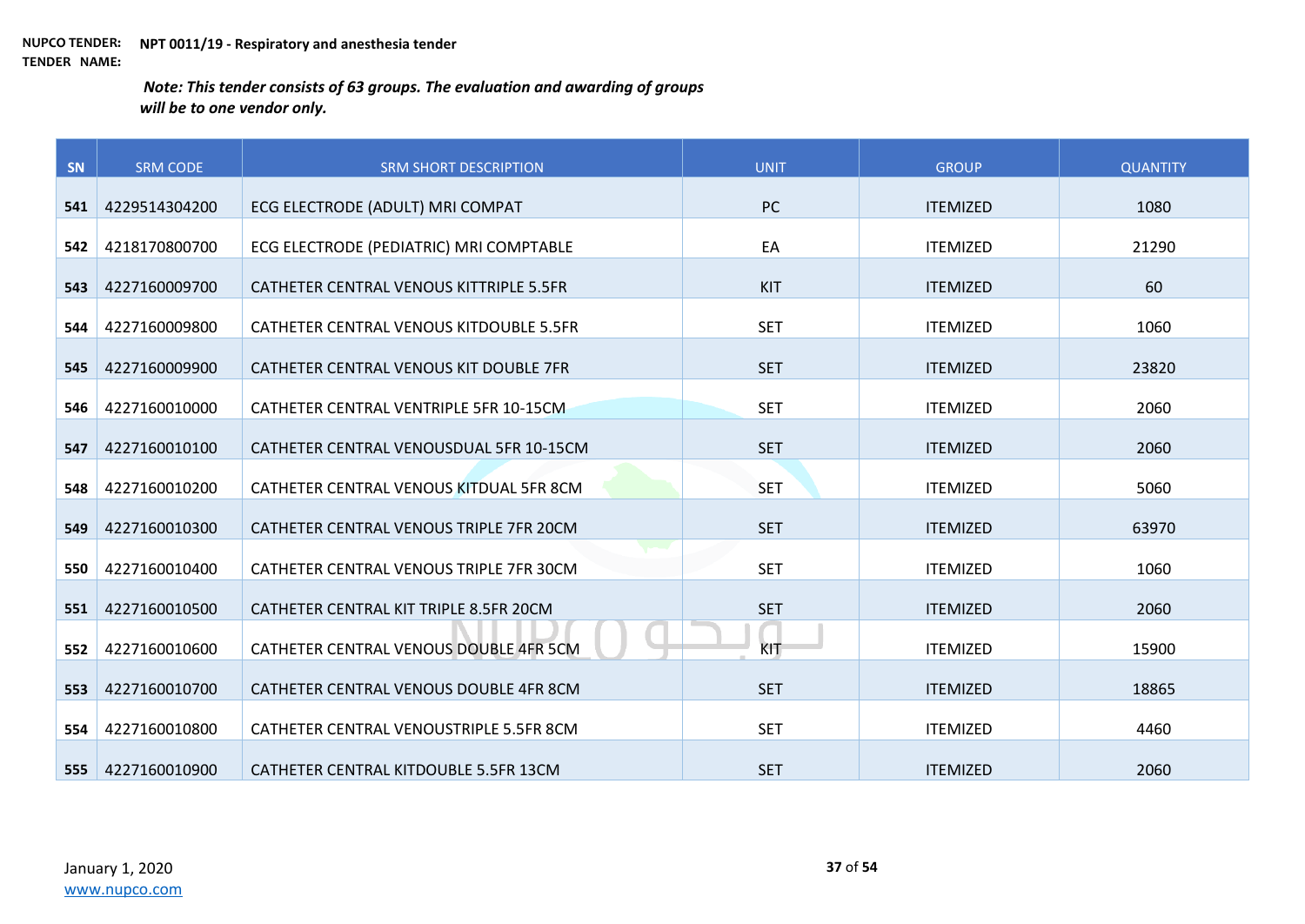| SN  | <b>SRM CODE</b> | <b>SRM SHORT DESCRIPTION</b>             | <b>UNIT</b> | <b>GROUP</b>    | <b>QUANTITY</b> |
|-----|-----------------|------------------------------------------|-------------|-----------------|-----------------|
| 556 | 4227160011000   | CATHETER CENTRAL KITTRIPLE 5.5FR 13CM    | <b>SET</b>  | <b>ITEMIZED</b> | 4460            |
|     |                 |                                          |             |                 |                 |
| 557 | 4227160011100   | CATHETER CENTRAL VENOUSTRIPLE 3FR 5CM    | <b>SET</b>  | <b>ITEMIZED</b> | 2060            |
| 558 | 4227160012300   | LEADER CATHETER 14G X 18CM SINGLE LUMEN  | <b>SET</b>  | <b>ITEMIZED</b> | 260             |
| 559 | 4227160012400   | LEADER CATHETER 17G X 18CM SINGLE LUMEN  | <b>SET</b>  | <b>ITEMIZED</b> | 260             |
| 560 | 4227160012500   | LEADER CATHETER 18G X 18CM SINGLE LUMEN  | <b>SET</b>  | <b>ITEMIZED</b> | 260             |
| 561 | 4227160012600   | LEADER CATHETER 18G X 25CM SINGLE LUMEN  | <b>SET</b>  | <b>ITEMIZED</b> | 60              |
| 562 | 4214253400300   | INTRAOSSEOUS VASCULAR ACCESS KIT15 GA    | KIT         | <b>ITEMIZED</b> | 200             |
| 563 | 4227250003500   | EPIDURAL COMBINED SPINAL 16G X 10CM CSE  | <b>SET</b>  | <b>ITEMIZED</b> | 10140           |
| 564 | 4227250003600   | EPIDURAL COMBINED SPINAL 18G X 10 CM CSE | <b>SET</b>  | <b>ITEMIZED</b> | 30290           |
| 565 | 4227250003700   | EPIDURAL COMBINED SPINAL 18G X 15 CM CSE | <b>SET</b>  | <b>ITEMIZED</b> | 10200           |
| 566 | 4227250003800   | EPIDURAL SET G16 FOR ADULT 16G X 15 CM   | <b>SET</b>  | <b>ITEMIZED</b> | 8980            |
| 567 | 4227250003900   | EPIDURAL SET G18 FOR ADULT 18G X 10 CM   | <b>SET</b>  | <b>ITEMIZED</b> | 38400           |
| 568 | 4227250004000   | EPIDURAL SET G18 FOR ADULT18G X 15 CM    | <b>SET</b>  | <b>ITEMIZED</b> | 2080            |
| 569 | 4227250004100   | EPIDURAL SET G19 FOR CHILDREN19G X 8 CM  | <b>SET</b>  | <b>ITEMIZED</b> | 10911           |
| 570 | 4227250004200   | EPIDURAL CATHETERIZATION KIT 19G TUOHY   | <b>SET</b>  | <b>ITEMIZED</b> | 18080           |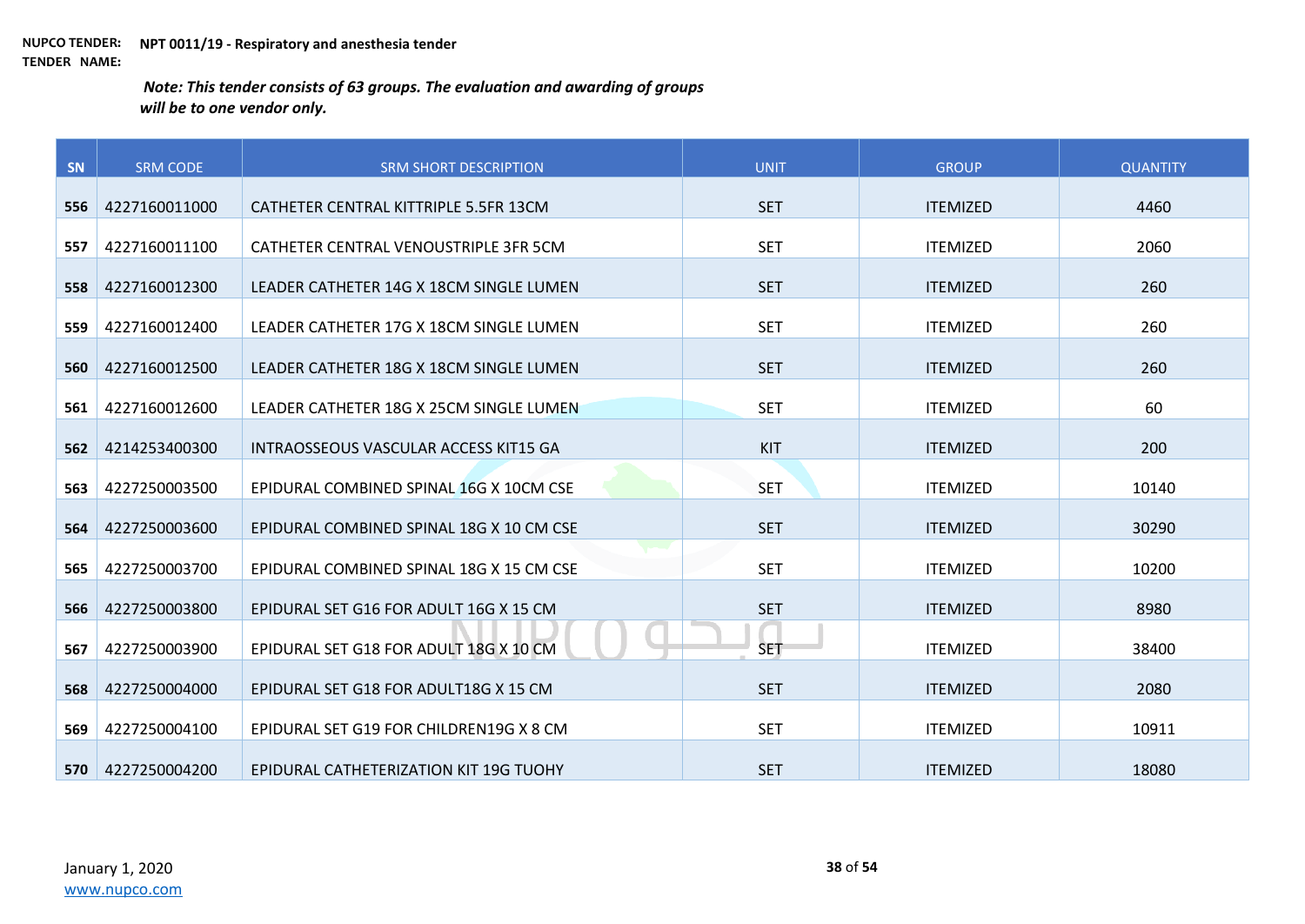| SN  | <b>SRM CODE</b> | <b>SRM SHORT DESCRIPTION</b>             | <b>UNIT</b> | <b>GROUP</b>    | <b>QUANTITY</b> |
|-----|-----------------|------------------------------------------|-------------|-----------------|-----------------|
| 571 | 4227250004300   | CSE ANESTHESIA TRAY KIT - 27G X 4        | <b>SET</b>  | <b>ITEMIZED</b> | 7080            |
|     |                 |                                          |             |                 |                 |
| 572 | 4227160014000   | BLANKET AIR WARMING PEDIA LOWER BODY S   | PC          | <b>ITEMIZED</b> | 1360            |
| 573 | 4227160014100   | BLANKET AIR WARMING PEDIA UNDER BODY L   | PC          | <b>ITEMIZED</b> | 33450           |
| 574 | 4227160000500   | BLANKET AIR WARMING PEDIATRIC LONGE      | PC          | <b>ITEMIZED</b> | 2060            |
| 575 | 4227160000600   | BLANKET AIR WARMING ADULT LOWER BODY     | <b>PC</b>   | <b>ITEMIZED</b> | 39970           |
| 576 | 4227160000700   | BLANKET AIR WARMING ADULT FULL BODY      | PC          | <b>ITEMIZED</b> | 13460           |
| 577 | 4227160000800   | BLANKET AIR WARMING ADULT UNDER BODY     | PC          | <b>ITEMIZED</b> | 12460           |
| 578 | 4227160014200   | BLANKE AIR WARMING ADULT UNDER BODY SPIN | PC          | <b>ITEMIZED</b> | 2060            |
| 579 | 4227160000900   | BLANKET AIR WARMING ADULT UPPER BODY     | PC          | <b>ITEMIZED</b> | 12860           |
| 580 | 4227160014300   | BLANKET AIR WARMING ADULT UPPER BODY X-L | PC          | <b>ITEMIZED</b> | 1060            |
| 581 | 4227160014400   | BLANKET AIR WARMING UNDER BODY X-L       | PC          | <b>ITEMIZED</b> | 5060            |
| 582 | 4227160014500   | BLANKET AIR WARMING LITHOTOMY UNDER X-L  | PC          | <b>ITEMIZED</b> | 260             |
| 583 | 4227160014600   | NEEDLE PERIPHERAL NERVE BLOCK 35MMX 25FG | <b>PC</b>   | <b>ITEMIZED</b> | 1460            |
| 584 | 4227160014700   | NEEDLE PERIPHERAL NERVE BLOCK 80MMX 25FG | PC          | <b>ITEMIZED</b> | 6060            |
| 585 | 4227160014800   | NEEDLE PERIPHERAL NERVE BLOCK 55MMX25FG  | <b>PC</b>   | <b>ITEMIZED</b> | 7660            |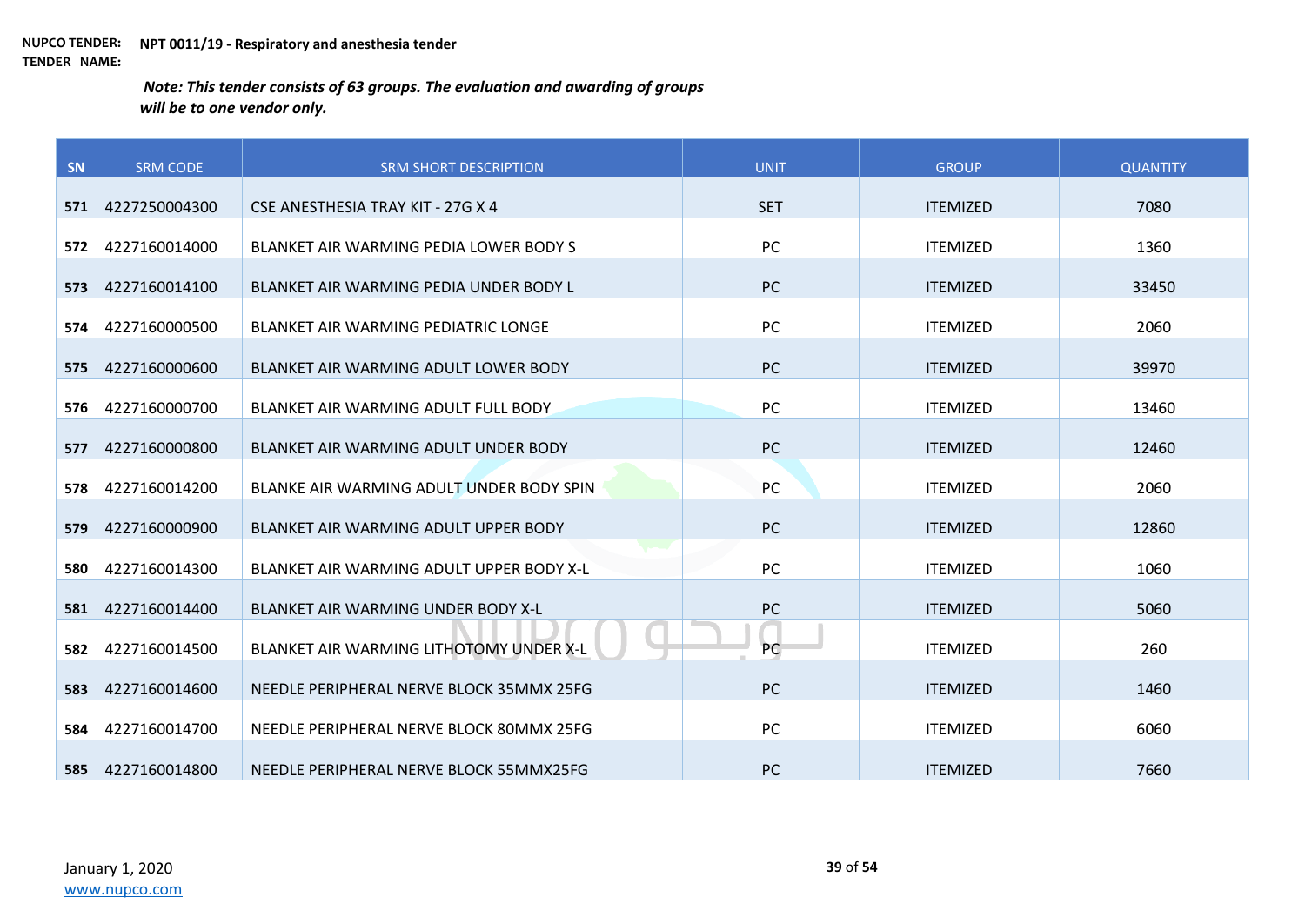| SN  | <b>SRM CODE</b> | <b>SRM SHORT DESCRIPTION</b>              | <b>UNIT</b> | <b>GROUP</b>    | <b>QUANTITY</b> |
|-----|-----------------|-------------------------------------------|-------------|-----------------|-----------------|
|     |                 |                                           | PC          |                 |                 |
| 586 | 4227160014900   | NEEDLE PERIPHERAL NERVE BLOCK 100MMX25FG  |             | <b>ITEMIZED</b> | 5060            |
| 587 | 4227160015000   | NEEDLE PERIPHERAL NERVE BLOCK 70MMX25FG   | PC          | <b>ITEMIZED</b> | 60              |
| 588 | 4227160015100   | NEEDLE PERIPH NERVE BLOCK 150MMX 25FG     | PC          | <b>ITEMIZED</b> | 7460            |
| 589 | 4227160015200   | RADIOFREQUENCY CURVE 10MM TIP 22FGX100MM  | PC          | <b>ITEMIZED</b> | 260             |
| 590 | 4227160015300   | RADIOFREQUENCY CURVE 15MM TIP 22FGX100MM  | PC          | <b>ITEMIZED</b> | 260             |
| 591 | 4227191535700   | BREATHING FACE MASK ADULTS (XXS)          | PC          | <b>ITEMIZED</b> | 304             |
| 592 | 4227191535800   | <b>BREATHING FACE MASK ADULTS (XS)</b>    | PC          | <b>ITEMIZED</b> | 304             |
| 593 | 4227191535900   | <b>BREATHING FACE MASK ADULTS (SMALL)</b> | PC          | <b>ITEMIZED</b> | 304             |
| 594 | 4227191536000   | BREATHING FACE MASK ADULTS (MEDIUM)       | <b>PC</b>   | <b>ITEMIZED</b> | 304             |
| 595 | 4227191536100   | <b>BREATHING FACE MASK ADULTS (LARGE)</b> | PC          | <b>ITEMIZED</b> | 304             |
| 596 | 4227250006100   | BIOPSY FORCEPS REUSABLEL WITHOUT NEEDLE   | PC          | <b>ITEMIZED</b> | 880             |
| 597 | 4227250006200   | BIOPSY FORCEPS REUSABLE WITH NEEDLE       | PC          | <b>ITEMIZED</b> | 600             |
| 598 | 4227200500000   | FORCEP MAGILL ADULT SZ 25CM (10 INCH)     | EA          | <b>ITEMIZED</b> | 1060            |
| 599 | 4227200500100   | FORCEP MAGILL INFANT SZ 15CM (6 INCH)     | EA          | <b>ITEMIZED</b> | 1400            |
| 600 | 4227200500200   | FORCEP MAGILL PEDS SZ 20CM (8 INCH)       | EA          | <b>ITEMIZED</b> | 1350            |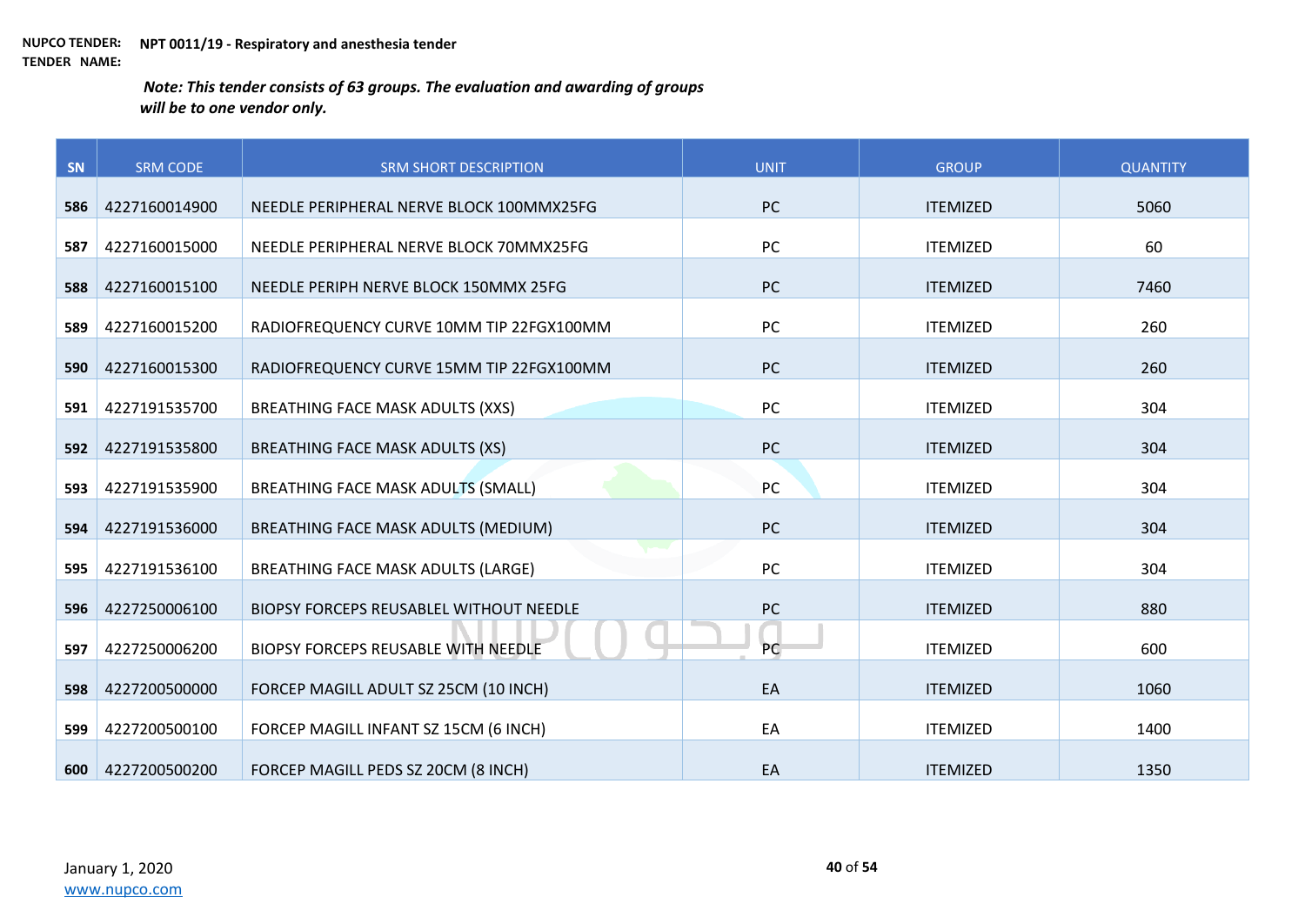| SN  | <b>SRM CODE</b> | <b>SRM SHORT DESCRIPTION</b>                    | <b>UNIT</b> | <b>GROUP</b>    | <b>QUANTITY</b> |
|-----|-----------------|-------------------------------------------------|-------------|-----------------|-----------------|
| 601 | 4227250007500   | <b>GUIDE WIRE SPRING 0.018 STRAIGHT SOFT</b>    | <b>PC</b>   | <b>ITEMIZED</b> | 1080            |
|     |                 |                                                 |             |                 |                 |
| 602 | 4227250007600   | GUIDE WIRE SPRING 0.035 STRAIGHT SOFT           | PC          | <b>ITEMIZED</b> | 1080            |
| 603 | 4227190337400   | NASOPHARYNGEAL AIRWAY ALL DIFERENT SIZE         | <b>PC</b>   | <b>ITEMIZED</b> | 20060           |
| 604 | 4227190503800   | TUBE ENDO BRONCHIAL BLOCKER DUAL ADULT          | <b>SET</b>  | <b>ITEMIZED</b> | 4000            |
| 605 | 4227150500300   | TRANSPORT VENTILATOR DOUBLE DIFFERENT SZ        | <b>SET</b>  | <b>ITEMIZED</b> | 5660            |
| 606 | 4227150600000   | TRANSPORT VENTILATOR SINGLE DIFFERENT SZ        | <b>SET</b>  | <b>ITEMIZED</b> | 139100          |
| 607 | 4227150500400   | BIPAP BREATHING UNHEATED SINGLE ADULT           | <b>SET</b>  | <b>ITEMIZED</b> | 28170           |
| 608 | 4227150500500   | BIPAP BREATHING HEATED SINGLE ADULT             | <b>SET</b>  | <b>ITEMIZED</b> | 3860            |
| 609 | 4227150500600   | BIPAP BREATHING HEATED SINGLE PEDIA             | <b>SET</b>  | <b>ITEMIZED</b> | 260             |
| 610 | 4227160003400   | FILTER FOR SODA LIME DISPOSABLE ZEUS            | PC          | <b>ITEMIZED</b> | 10080           |
| 611 | 4227160003500   | CO2 SAMPLING LINE SINGLE USE 2.5M-3.0M          | <b>PC</b>   | <b>ITEMIZED</b> | 53080           |
| 612 | 4227160003600   | WATER TRAPS FOR ANESTHESIA MACHINE              | <b>PC</b>   | <b>ITEMIZED</b> | 5540            |
| 613 | 4227160003700   | <b>CONNECTOR T-PIECE FOR ANESTHESIA MACHINE</b> | <b>PC</b>   | <b>ITEMIZED</b> | 11060           |
| 614 | 4227160003800   | HUMIDEYING CHAMBER DISPOSE NON STERILE          | <b>PC</b>   | <b>ITEMIZED</b> | 33802           |
| 615 | 4227170500200   | <b>CORRUGATED TUBE 40 IN LONGSOFT STERILE</b>   | <b>PC</b>   | <b>ITEMIZED</b> | 114900          |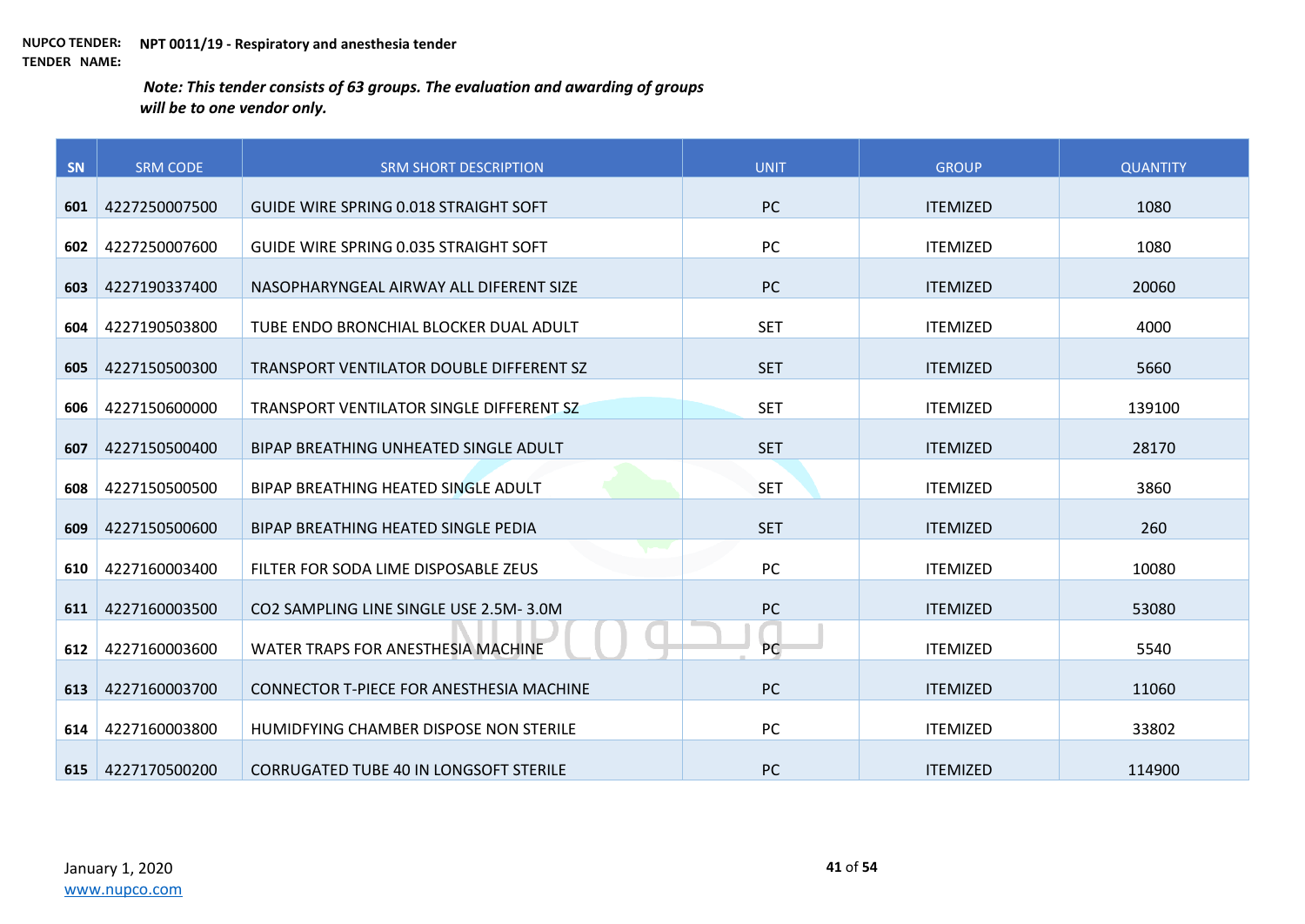| SN  | <b>SRM CODE</b> | <b>SRM SHORT DESCRIPTION</b>             | <b>UNIT</b> | <b>GROUP</b>    | <b>QUANTITY</b> |
|-----|-----------------|------------------------------------------|-------------|-----------------|-----------------|
| 616 | 4227170500300   | <b>CORRUGATED TUBE 6 IN SOFT STERILE</b> | <b>PC</b>   | <b>ITEMIZED</b> | 16620           |
| 617 | 4227190504700   | TUBE CORRUGATED DRAINAGE SZ 25MMX250MM   | PC          | <b>ITEMIZED</b> | 60              |
|     |                 |                                          |             |                 |                 |
| 618 | 4227164000000   | MOUTHPIECE CARDBOARD DISPOSABLE          | <b>PC</b>   | <b>ITEMIZED</b> | 13960           |
| 619 | 4227160000000   | THERAPY SYSTEM WITH MOUTHPIECE           | PC          | <b>ITEMIZED</b> | 2560            |
| 620 | 4227160004200   | FILTER BLOOD TRANSFUSION 22 MICRON       | PC          | <b>ITEMIZED</b> | 660             |
| 621 | 4227190503700   | CONNECTOR SWIVEL FOR 15MM(ID) 15MM(OD)   | <b>PC</b>   | <b>ITEMIZED</b> | 20720           |
| 622 | 4227160004300   | CONNECTOR MINI-LINK 8.5MM(ID)-15MM(ID)   | PC          | <b>ITEMIZED</b> | 80              |
| 623 | 4227160004600   | LARGE VOLUME NEBULIZER 28 %-98 % ADULT   | PC          | <b>ITEMIZED</b> | 28680           |
| 624 | 4227191529300   | NEBULIZER KITSMALL VOLUME W/OXYGEN TUBE  | KIT         | <b>ITEMIZED</b> | 66280           |
|     |                 |                                          |             |                 |                 |
| 625 | 4227160004700   | LARGE VOLUME NEBULIZEROXYGEN 28 %-98 %   | PC          | <b>ITEMIZED</b> | 60080           |
| 626 | 4227150501800   | MDI ADAPTOR FOR VENTILATOR CIRCUIT       | PC          | <b>ITEMIZED</b> | 44800           |
| 627 | 4227162100700   | ADAPTOR T-PIECE 22M-22M/15F DISPOSABLE   | PC          | <b>ITEMIZED</b> | 31790           |
| 628 | 4227162100800   | ADAPTOR AEROSOL T DISPOSABLE             | <b>PC</b>   | <b>ITEMIZED</b> | 101000          |
| 629 | 4227162100900   | ADAPTOR I.D 15MM (ID) X O.D.22MM (ID)    | PC          | <b>ITEMIZED</b> | 5080            |
| 630 | 4227160005400   | DISPOSABLE NEONATE T-PIECE 12MM F/M      | EA          | <b>ITEMIZED</b> | 2200            |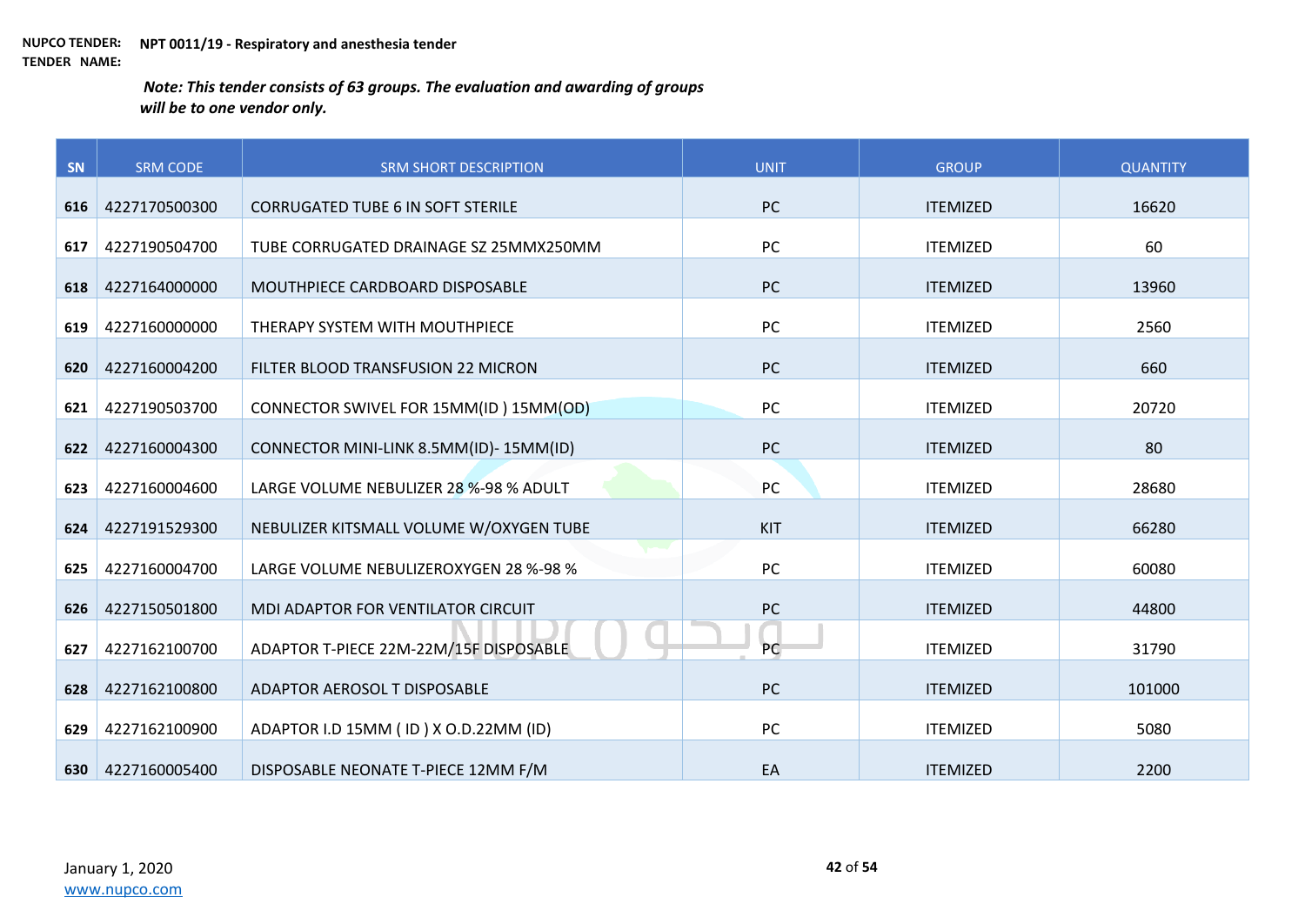| SN  | <b>SRM CODE</b> | <b>SRM SHORT DESCRIPTION</b>                   | <b>UNIT</b> | <b>GROUP</b>    | <b>QUANTITY</b> |
|-----|-----------------|------------------------------------------------|-------------|-----------------|-----------------|
| 631 | 4227191529600   | FLEXIBLE TUBE CONNECTOR STRAIGHT 15 CM         | <b>PC</b>   | <b>ITEMIZED</b> | 1080            |
|     |                 |                                                |             |                 |                 |
| 632 | 4227160005600   | CATHETER MOUNT 22 OD /15 ID DISPOSABLE         | PC          | <b>ITEMIZED</b> | 167300          |
| 633 | 4227160005700   | TUBING CONNECTING GREEN 3MM(ID)30M(ROLL)       | EA          | <b>ITEMIZED</b> | 7306            |
| 634 | 4227162101200   | ADAPTOR AIR WAY DISPOSABLE STERILE             | PC          | <b>ITEMIZED</b> | 9670            |
| 635 | 4227160005800   | AIR WAY ACCESS ADAPTOR DISPOSE STERILE         | <b>PC</b>   | <b>ITEMIZED</b> | 8740            |
| 636 | 4227160005900   | EXPIRATORY VALVEFOR VENTILATOR MACHINE         | PC          | <b>ITEMIZED</b> | 240             |
| 637 | 4227160006000   | PNUEMOTHORAX SET20 SIDE PORT DISPOSABLE        | <b>PC</b>   | <b>ITEMIZED</b> | 4336            |
| 638 | 4227191519200   | TUBE-FLEX SILICONE RUBBER (15 CM)              | PC          | <b>ITEMIZED</b> | 80              |
| 639 | 4227160006300   | MOUTHPIECE PLASTIC DISPOSABLE                  | <b>PC</b>   | <b>ITEMIZED</b> | 6880            |
| 640 | 4227160006400   | <b>BUBBLE HUMIDIFIER REFILLABLE DISPOSABLE</b> | PC          | <b>ITEMIZED</b> | 2080            |
| 641 | 4227160000100   | MDI CHAMBER FOR MECHANICAL VENTILATOR          | PC          | <b>ITEMIZED</b> | 7060            |
| 642 | 4227160006800   | PERCUSSOR MANUAL 45MM PEDIA DISPOSABLE         | PC          | <b>ITEMIZED</b> | 5580            |
| 643 | 4227160006900   | PERCUSSOR MANUAL 60MM MEDIUM DISPOSABLE        | PC          | <b>ITEMIZED</b> | 5580            |
| 644 | 4227160007000   | PERCUSSOR MANUAL 30MM NEONATEDISPOSABLE        | PC          | <b>ITEMIZED</b> | 3180            |
| 645 | 4227160007100   | PERCUSSOR MANUAL 90MM LARGE DISPOSABLE         | <b>PC</b>   | <b>ITEMIZED</b> | 5480            |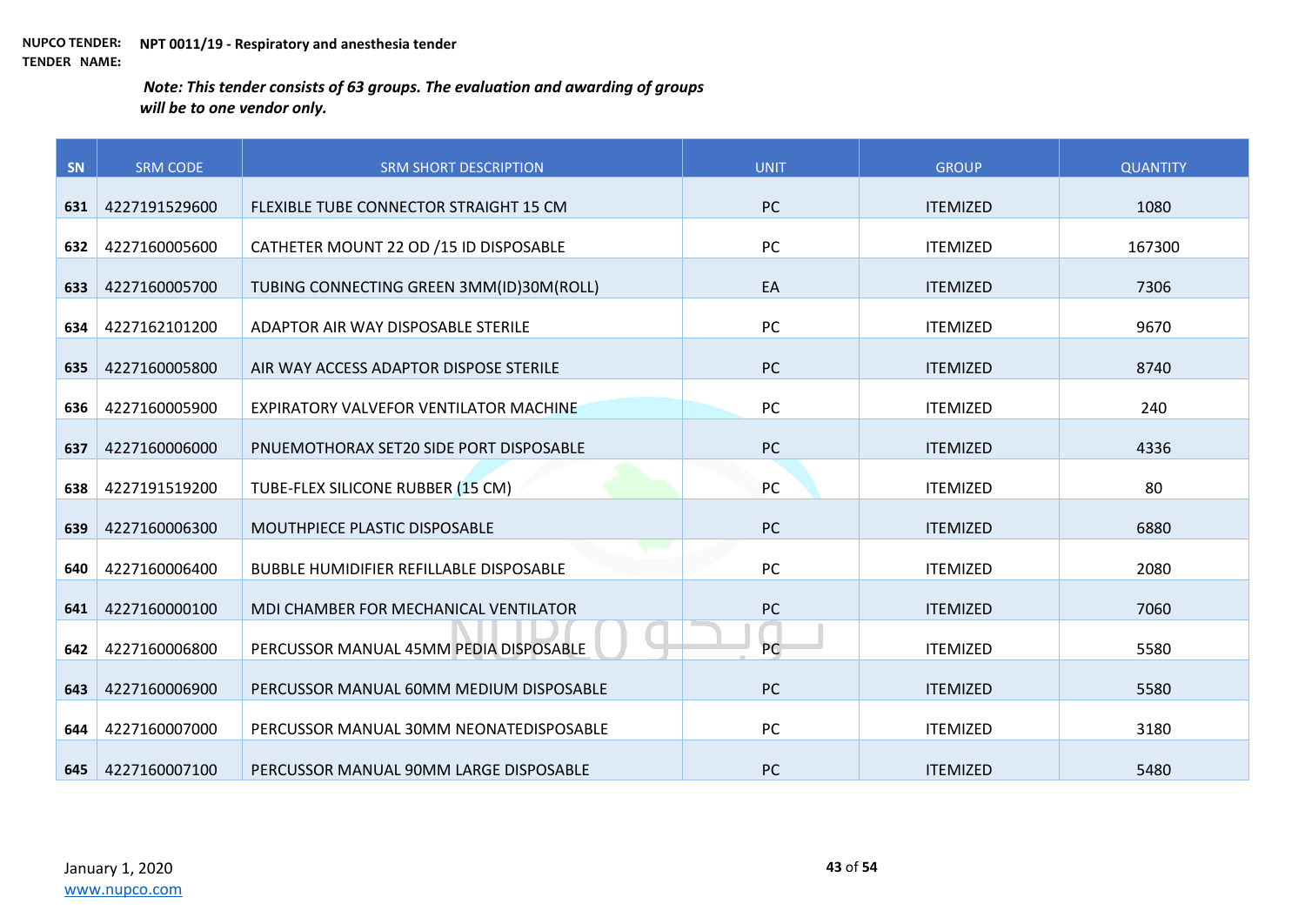| SN  | <b>SRM CODE</b> | <b>SRM SHORT DESCRIPTION</b>             | <b>UNIT</b> | <b>GROUP</b>    | <b>QUANTITY</b> |
|-----|-----------------|------------------------------------------|-------------|-----------------|-----------------|
| 646 | 4227160007200   | SODA LIME CANNISTER                      | PC          | <b>ITEMIZED</b> | 40080           |
|     |                 |                                          |             |                 |                 |
| 647 | 4227160007300   | SODA LIME CRYSTALS 4.5KG AND 1.2 KG      | PC          | <b>ITEMIZED</b> | 26680           |
| 648 | 4227160008000   | FILTER NITRIC OXIDE ABSORBING FILTER     | PC          | <b>ITEMIZED</b> | 20060           |
| 649 | 4227191531300   | ANAETHESIA FACE MASK ALL DIFFERENT SZ    | PC          | <b>ITEMIZED</b> | 192800          |
| 650 | 4227191533900   | HIGH FLOW TRACHEOST TUBE INTERFACE       | <b>PC</b>   | <b>ITEMIZED</b> | 1480            |
| 651 | 4222160900300   | ADMIN SET BLOOD WITH FILTER              | <b>SET</b>  | <b>ITEMIZED</b> | 170420          |
| 652 | 4222151204200   | ADMIN SET BLOOD Y- SET                   | EA          | <b>ITEMIZED</b> | 30080           |
| 653 | 4222151201700   | ADMIN SET BURETTE 60 DROPS/ML INJ 100 ML | <b>SET</b>  | <b>ITEMIZED</b> | 172080          |
| 654 | 4222151209900   | ADMIN SET BURETTE 15/20 DROPS / ML       | PC          | <b>ITEMIZED</b> | 80              |
| 655 | 4227160008100   | SET FOR INFUSION PUMP WITH INJ PORT      | <b>SET</b>  | <b>ITEMIZED</b> | 61080           |
| 656 | 4227160008200   | SET FOR PCA PUMP                         | <b>SET</b>  | <b>ITEMIZED</b> | 7080            |
| 657 | 4227160008300   | SET FOR EPIDURAL PUMP                    | <b>SET</b>  | <b>ITEMIZED</b> | 24580           |
| 658 | 4222161600500   | DOUBLE MALE ADAPTOR LUER LOCK W/ IV LINE | <b>PC</b>   | <b>ITEMIZED</b> | 19222           |
| 659 | 4222161602600   | STOPCOCK/PLUG DUAL PURPOSE (STERILE)     | PC          | <b>ITEMIZED</b> | 2030080         |
| 660 | 4227160008400   | LIGHT SENSITIVE ADMIN SET                | <b>PC</b>   | <b>ITEMIZED</b> | 8680            |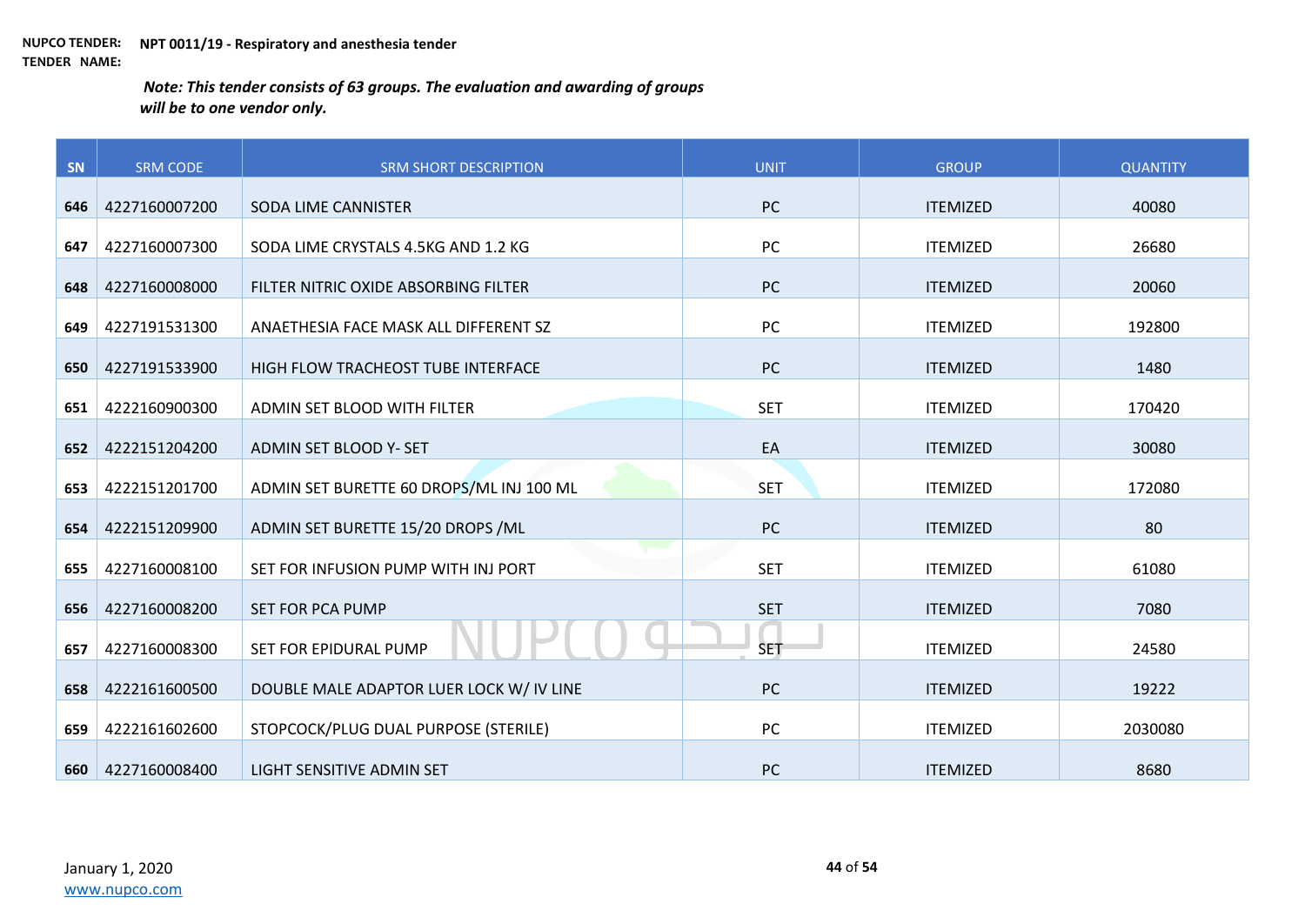| SN  | <b>SRM CODE</b> | <b>SRM SHORT DESCRIPTION</b>             | <b>UNIT</b> | <b>GROUP</b>    | <b>QUANTITY</b> |
|-----|-----------------|------------------------------------------|-------------|-----------------|-----------------|
| 661 | 4222161602700   | <b>SYRINGE PUMP SET</b>                  | <b>SET</b>  | <b>ITEMIZED</b> | 25080           |
|     |                 |                                          |             |                 |                 |
| 662 | 4222161602800   | SYRINGE PUMP SET LIGHT SENSITIVE         | <b>SET</b>  | <b>ITEMIZED</b> | 2080            |
| 663 | 4227160008500   | NEEDLE CHIBA WIRE DISPOSABLE STERILE     | <b>PC</b>   | <b>ITEMIZED</b> | 80              |
| 664 | 4227160000200   | ARTERIAL LINE EXTENSION WITH RED COLOUR  | PC          | <b>ITEMIZED</b> | 24580           |
| 665 | 4227160000300   | <b>BLOOD FILTER SPIKE ADAPTOR</b>        | <b>PC</b>   | <b>ITEMIZED</b> | 80              |
| 666 | 4227160000400   | <b>PLATELET FILTER</b>                   | PC          | <b>ITEMIZED</b> | 1280            |
| 667 | 4227160008600   | PEDIATRIC - ECG ELECTRODE WITH O WIRE    | <b>PC</b>   | <b>ITEMIZED</b> | 26080           |
| 668 | 4218220900200   | PROBE RECTAL 09 FR 10F 12FR18FR24FR      | PC          | <b>ITEMIZED</b> | 7280            |
| 669 | 4227160008700   | PROBE ORAL 09 FR 10 12 FR 18G 24 FR      | <b>PC</b>   | <b>ITEMIZED</b> | 68080           |
| 670 | 4227160009100   | LEADS ECG DUAL PIN SET OF 3 REUSBLE 1.0M | PC          | <b>ITEMIZED</b> | 660             |
| 671 | 4227160009200   | PAD DEFIBRILLATOR PRE -GELLED 405*4.5 IN | PC          | <b>ITEMIZED</b> | 2460            |
| 672 | 4227160009300   | <b>ECG CABLE WITH FIVE LEADS</b>         | PC          | <b>ITEMIZED</b> | 20460           |
| 673 | 4214000012100   | <b>ECG CABLE WITH THREE LEADS</b>        | EA          | <b>ITEMIZED</b> | 21060           |
| 674 | 4227160009400   | PAPER CHART ECG (FOR USE CRASH CART)     | PC          | <b>ITEMIZED</b> | 4860            |
| 675 | 4227160011200   | CATHETERTRIPLE 110CM DIFFERENT SIZE      | PC          | <b>ITEMIZED</b> | 8762            |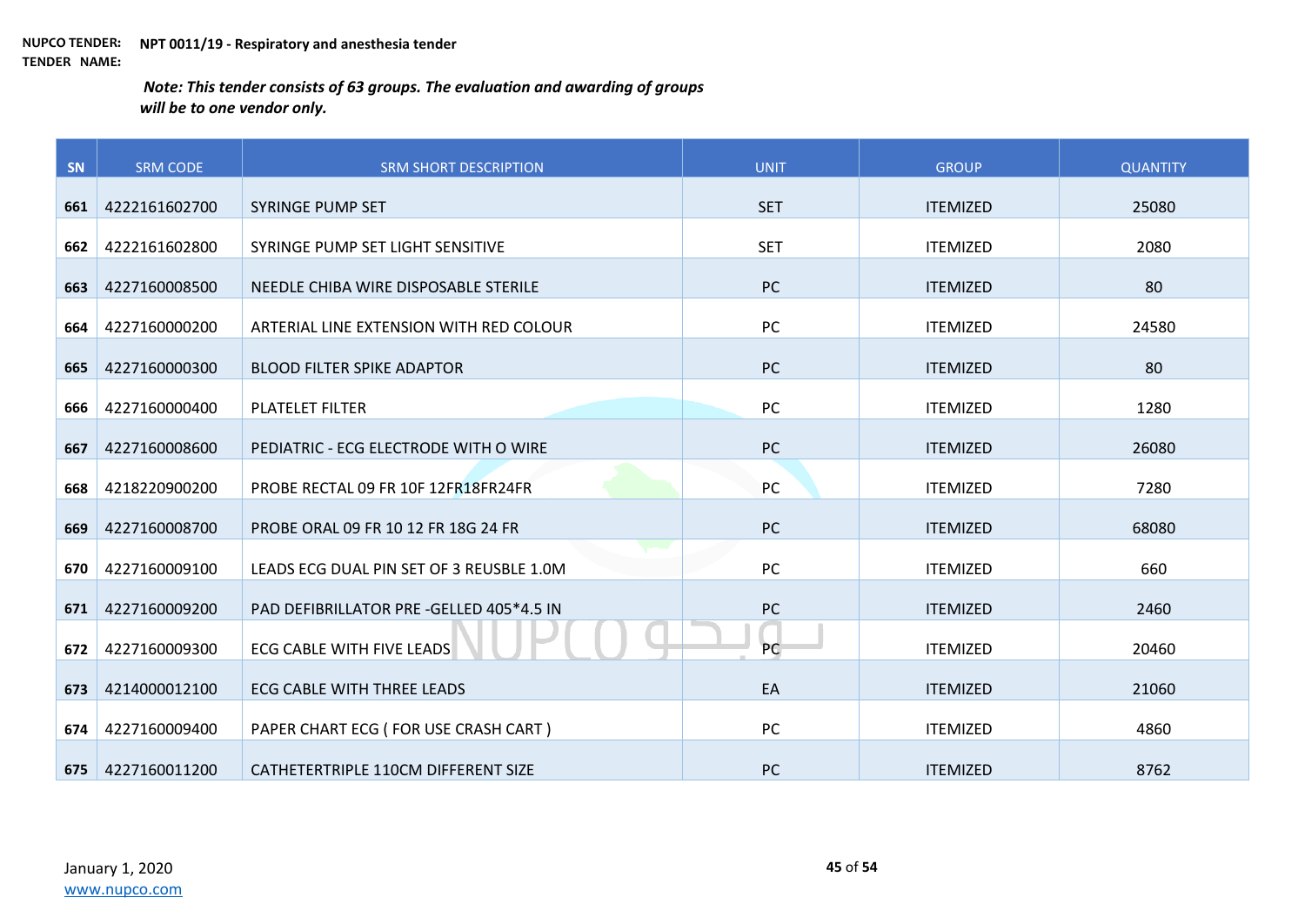| SN  | <b>SRM CODE</b> | <b>SRM SHORT DESCRIPTION</b>             | <b>UNIT</b> | <b>GROUP</b>    | <b>QUANTITY</b> |
|-----|-----------------|------------------------------------------|-------------|-----------------|-----------------|
| 676 | 4227160011300   | PERCUTANEOUS SHEATH INTRODUCER SET       | <b>SET</b>  | <b>ITEMIZED</b> | 1060            |
|     |                 |                                          |             |                 |                 |
| 677 | 4227160011400   | CATHETER ARTERIAL 22 GX 8 CM GUIDEWIRE   | PC          | <b>ITEMIZED</b> | 1060            |
| 678 | 4227160011500   | CATHETER ARTERIAL 18GX10CM GUIDEWIRE     | PC          | <b>ITEMIZED</b> | 2260            |
| 679 | 4227160011600   | CATHETER ARTERIAL 20G X 8CM WITH NEEDLE  | PC          | <b>ITEMIZED</b> | 18660           |
| 680 | 4227160011700   | CATHETER ARTERIAL POLYETHYLENE 20G L 5CM | PC          | <b>ITEMIZED</b> | 29350           |
| 681 | 4227160011800   | CATHETER ARTERIAL POLYETHYLENE 22G L 5CM | PC          | <b>ITEMIZED</b> | 43257           |
| 682 | 4227160011900   | RADIAL ARTERY SET SIZE 20GX4.45CM ADULT  | PC          | <b>ITEMIZED</b> | 560             |
| 683 | 4227160012000   | RADIAL ARTERY SETSIZE 22GX3.49CM PEDIA   | PC          | <b>ITEMIZED</b> | 560             |
| 684 | 4227160012100   | CATHETER ARTERIAL 20G NEEDL X 7CM        | KIT         | <b>ITEMIZED</b> | 560             |
| 685 | 4227160012200   | DRUM CARTRIDGE CATHETER 18 14FG X 2      | PC          | <b>ITEMIZED</b> | 360             |
| 686 | 4227160012700   | IV CANNULA WITH WINGS                    | PC          | <b>ITEMIZED</b> | 82560           |
| 687 | 4227160012800   | CANNULA TEFLON ABBOCATH - T              | PC          | <b>ITEMIZED</b> | 30060           |
| 688 | 4227160012900   | CATHETER MIDLINE KIT SINGLE LUMEN 3.0FR  | KIT         | <b>ITEMIZED</b> | 60              |
| 689 | 4227160013000   | CATHETER MIDLINE KIT SINGLE LUMEN 5.0FR  | KIT         | <b>ITEMIZED</b> | 60              |
| 690 | 4227160013100   | CARDIAC CATHETER SZ 19GX60CM NEEDLE L8CM | <b>PC</b>   | <b>ITEMIZED</b> | 60              |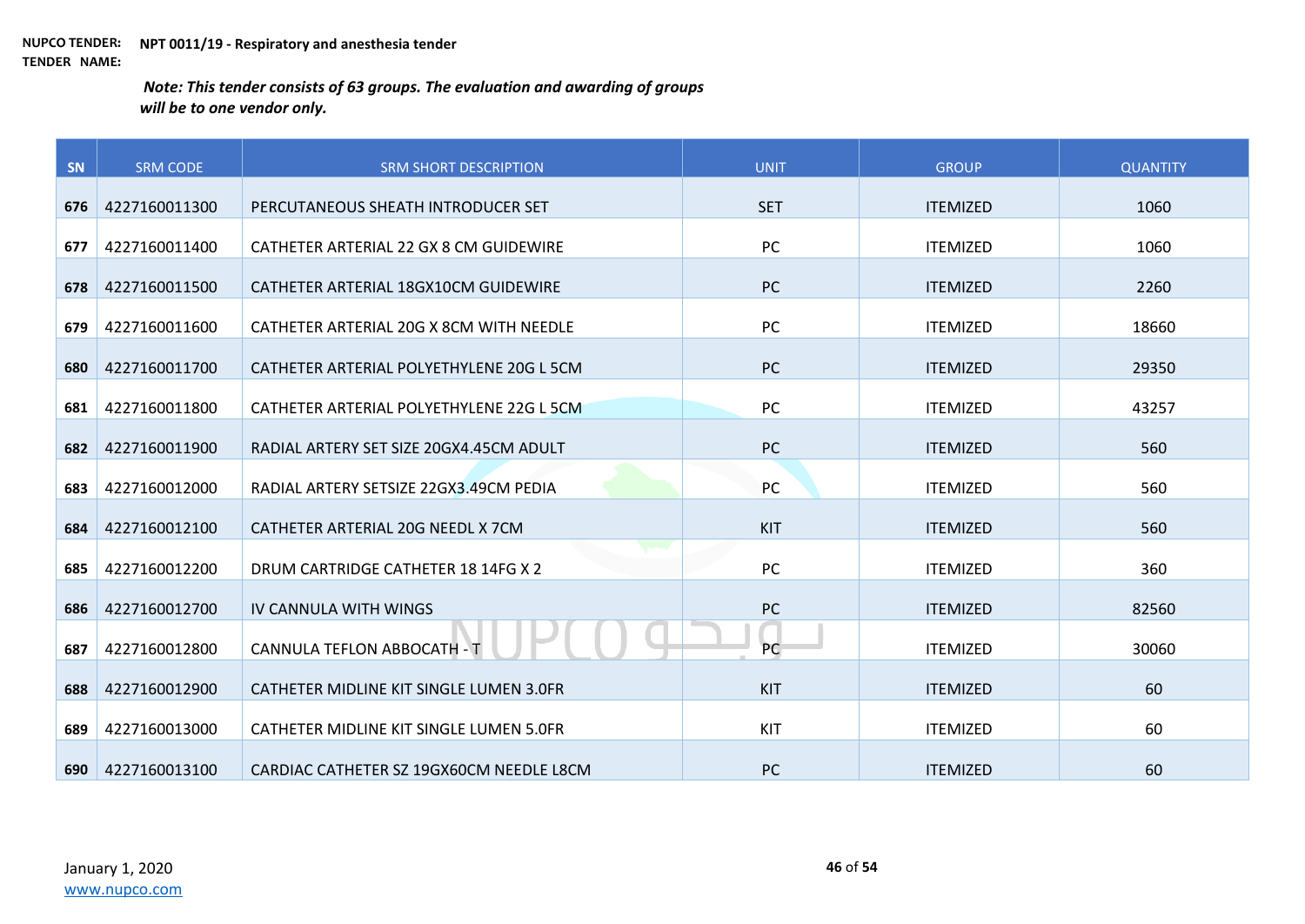| SN  | <b>SRM CODE</b> | <b>SRM SHORT DESCRIPTION</b>                | <b>UNIT</b> | <b>GROUP</b>    | <b>QUANTITY</b> |
|-----|-----------------|---------------------------------------------|-------------|-----------------|-----------------|
| 691 | 4227160013200   | CATHETER SUCTION SIZE 5 WHISLE TIP SOFT     | <b>PC</b>   | <b>ITEMIZED</b> | 84080           |
|     |                 |                                             |             |                 |                 |
| 692 | 4227160013300   | PEDIATRIC ORAL SUCTION TIP (YANKAUER)       | <b>PC</b>   | <b>ITEMIZED</b> | 386000          |
| 693 | 4227160013400   | ADULT ORAL SUCTION TIP (YANKAUER)           | PC          | <b>ITEMIZED</b> | 866000          |
| 694 | 4227160013500   | SUCTION LINER DIFFERENT SIZE DISPOSABLE     | PC          | <b>ITEMIZED</b> | 778000          |
| 695 | 4227191535200   | <b>CLOSE SUCTION SYSTEM ASSORT SZ SHORT</b> | PC          | <b>ITEMIZED</b> | 15080           |
| 696 | 4227160013600   | <b>CLOSE SUCTION SYSTEMASSORTED SZ LONG</b> | PC          | <b>ITEMIZED</b> | 354500          |
| 697 | 4227250003000   | SPINAL NEEDLE QUINCKE TYPE DIFFERENT SZ     | PC          | <b>ITEMIZED</b> | 4880            |
| 698 | 4227250003100   | SPINAL NEEDLE PENCIL POINT DIFFERENT SZ     | PC          | <b>ITEMIZED</b> | 154900          |
| 699 | 4227250003200   | SPINAL NEEDLE WHITACRE PENCIL POINT         | <b>PC</b>   | <b>ITEMIZED</b> | 4880            |
| 700 | 4227250003300   | MINI PACK EPIDURAL 18GSTERILE               | PC          | <b>ITEMIZED</b> | 3280            |
| 701 | 4227250003400   | EPIDURAL FILTER STERILE                     | PC          | <b>ITEMIZED</b> | 3280            |
| 702 | 4227250002600   | <b>ARTERIAL NEEDLE 21G</b>                  | PC          | <b>ITEMIZED</b> | 5080            |
| 703 | 4227250004400   | CANNULA ARTERIAL 20GA X 45MM WITH WINGS     | <b>PC</b>   | <b>ITEMIZED</b> | 2280            |
| 704 | 4227160015700   | CANNULA RADIOFREQUENCY 5MM 18 FG X 100MM    | PC          | <b>ITEMIZED</b> | 1260            |
| 705 | 4227160015800   | CANNULA RADIOFREQUENCY 5MM 20 FG X 100MM    | <b>PC</b>   | <b>ITEMIZED</b> | 260             |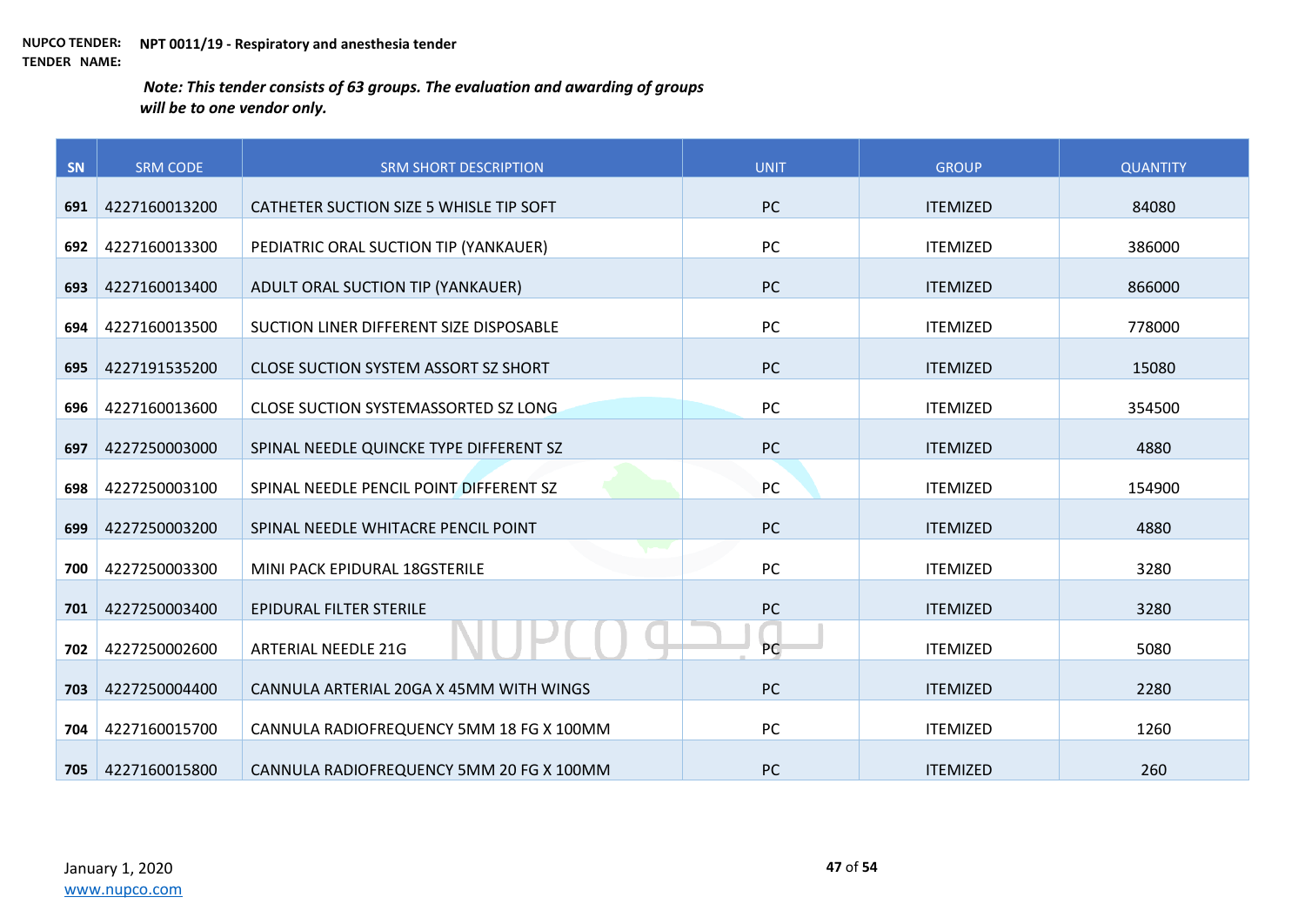| SN  | <b>SRM CODE</b> | <b>SRM SHORT DESCRIPTION</b>             | <b>UNIT</b> | <b>GROUP</b>    | <b>QUANTITY</b> |
|-----|-----------------|------------------------------------------|-------------|-----------------|-----------------|
| 706 | 4227191535300   | INTRODUCER TRACHEAL TUBE (BOUGIE)        | <b>PC</b>   | <b>ITEMIZED</b> | 11360           |
|     |                 |                                          |             |                 |                 |
| 707 | 4227201807600   | MCCOY LARYNGOSCOPE SET DIFFERENT SIZE    | <b>SET</b>  | <b>ITEMIZED</b> | 330             |
| 708 | 4227160016100   | LARYNGOSCOPE ADULT SET BLADE/HANDLE      | <b>SET</b>  | <b>ITEMIZED</b> | 300             |
| 709 | 4227160016200   | LARYNGOSCOPE PEDIA SET BLADE/HANDLE      | <b>SET</b>  | <b>ITEMIZED</b> | 220             |
| 710 | 4227160016300   | BLADE GLIDESCOPE COMPATIBLE W VERATHON   | PC          | <b>ITEMIZED</b> | 270400          |
| 711 | 4227160016400   | BLADE GLIDESCOPE COMPATIBLE W MACGRATH   | PC          | <b>ITEMIZED</b> | 14600           |
| 712 | 4227191535400   | TUBE CUFF PRESSURE CONNECTING DISPOSABLE | PC          | <b>ITEMIZED</b> | 3883            |
| 713 | 4227191535500   | <b>CUFF INFLATOR / PRESSURE GAUGE</b>    | PC          | <b>ITEMIZED</b> | 160             |
| 714 | 4227250004500   | PRESSURE BAG FOR RAPID INFUSION          | PC          | <b>ITEMIZED</b> | 8700            |
| 715 | 4227250004600   | STETHOSCOPE SIZE SOFT EAR PODS           | <b>PC</b>   | <b>ITEMIZED</b> | 2680            |
| 716 | 4227250002700   | <b>TORCH PENCIL - DISPOSABLE</b>         | PC          | <b>ITEMIZED</b> | 2460            |
| 717 | 4227250004700   | Y-SHAPED 3/8-3/8-3/8 AND 1/4-3/8-3/8     | PC          | <b>ITEMIZED</b> | 260             |
| 718 | 4227191519300   | TUBE MANOMETER 100 CM LENGTH             | PC          | <b>ITEMIZED</b> | 72060           |
| 719 | 4227191519400   | TUBE MANOMETER 200 CM LENGTH             | PC          | <b>ITEMIZED</b> | 60              |
| 720 | 4227250004800   | DOUBLE LUMEN 2M LENGTH PERIPHERAL        | <b>PC</b>   | <b>ITEMIZED</b> | 160             |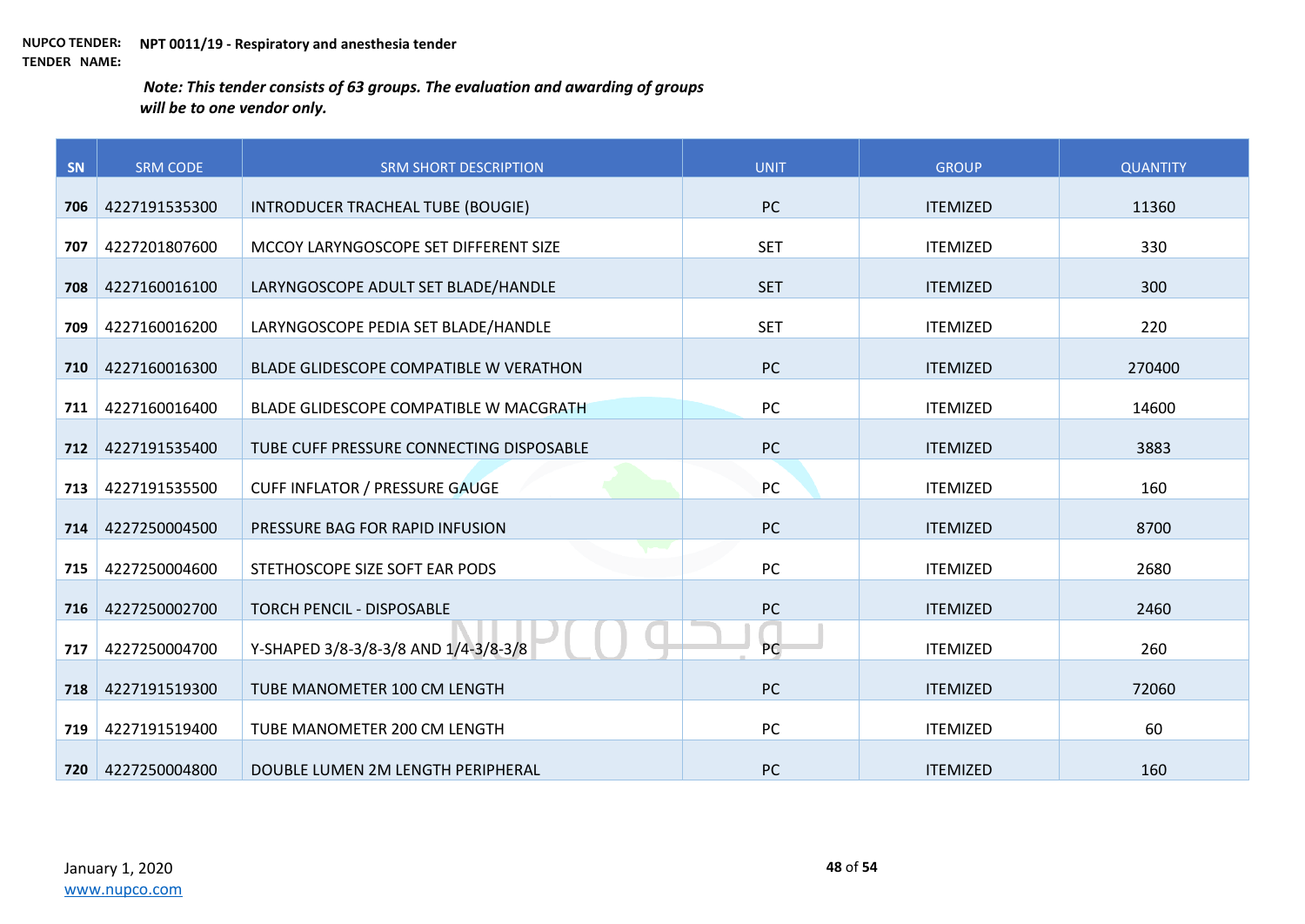| SN  | <b>SRM CODE</b> | <b>SRM SHORT DESCRIPTION</b>              | <b>UNIT</b> | <b>GROUP</b>    | <b>QUANTITY</b> |
|-----|-----------------|-------------------------------------------|-------------|-----------------|-----------------|
| 721 | 4227150900000   | TRIPLE LUMEN 2M LENGTH PERIPHERAL         | <b>PC</b>   | <b>ITEMIZED</b> | 160             |
|     |                 |                                           |             |                 |                 |
| 722 | 4227250004900   | <b>BLOOD LINE CONNECTOR AND EXTENSION</b> | <b>PC</b>   | <b>ITEMIZED</b> | 160             |
| 723 | 4227201808700   | CARTRIDGE ASSEMBLE LAMP/BULB 2.5V         | <b>PC</b>   | <b>ITEMIZED</b> | 60              |
| 724 | 4227150800000   | TRAP VEST DIFFERENT SIZES DISPOSABLE      | PC          | <b>ITEMIZED</b> | 460             |
| 725 | 4227250005000   | VEST JACKET DIFFERENT SIZES DISPOSABLE    | <b>PC</b>   | <b>ITEMIZED</b> | 8600            |
| 726 | 4227191535600   | TRACHEOST TUBE HOLDER SPONGE VELCRO       | PC          | <b>ITEMIZED</b> | 50400           |
| 727 | 4227151500500   | BAG PLASTIC CLEAR TO COVER VENTILATOR L   | PC          | <b>ITEMIZED</b> | 39080           |
| 728 | 4227250005100   | TUB EXTENSION THREE LAYER 2.5MMID 100CM   | PC          | <b>ITEMIZED</b> | 80              |
| 729 | 4227190322400   | <b>ENDOTRACHEAL CLOTH TAPE (TIE)</b>      | <b>PC</b>   | <b>ITEMIZED</b> | 61400           |
| 730 | 4227250005200   | AIR PRESSURE BAG DISPOSABLE               | PC          | <b>ITEMIZED</b> | 560             |
| 731 | 4227250005300   | AIR PRESSURE BAG REUSABLE                 | PC          | <b>ITEMIZED</b> | 58580           |
| 732 | 4227250005400   | DEVICE FIXATION FOR EPIDURAL CATHETER     | PC          | <b>ITEMIZED</b> | 12260           |
| 733 | 4227250005500   | AEROSOL DRAINAGE SYSTEM BAG Y SHAPE END   | <b>PC</b>   | <b>ITEMIZED</b> | 24060           |
| 734 | 4227250005600   | SPUTUM TRAP TUB-40CC DISPOSABLE           | PC          | <b>ITEMIZED</b> | 12200           |
| 735 | 4214261800800   | ARTERIAL BLOOD SAMPLING 1CC SYRINGE       | <b>PC</b>   | <b>ITEMIZED</b> | 76680           |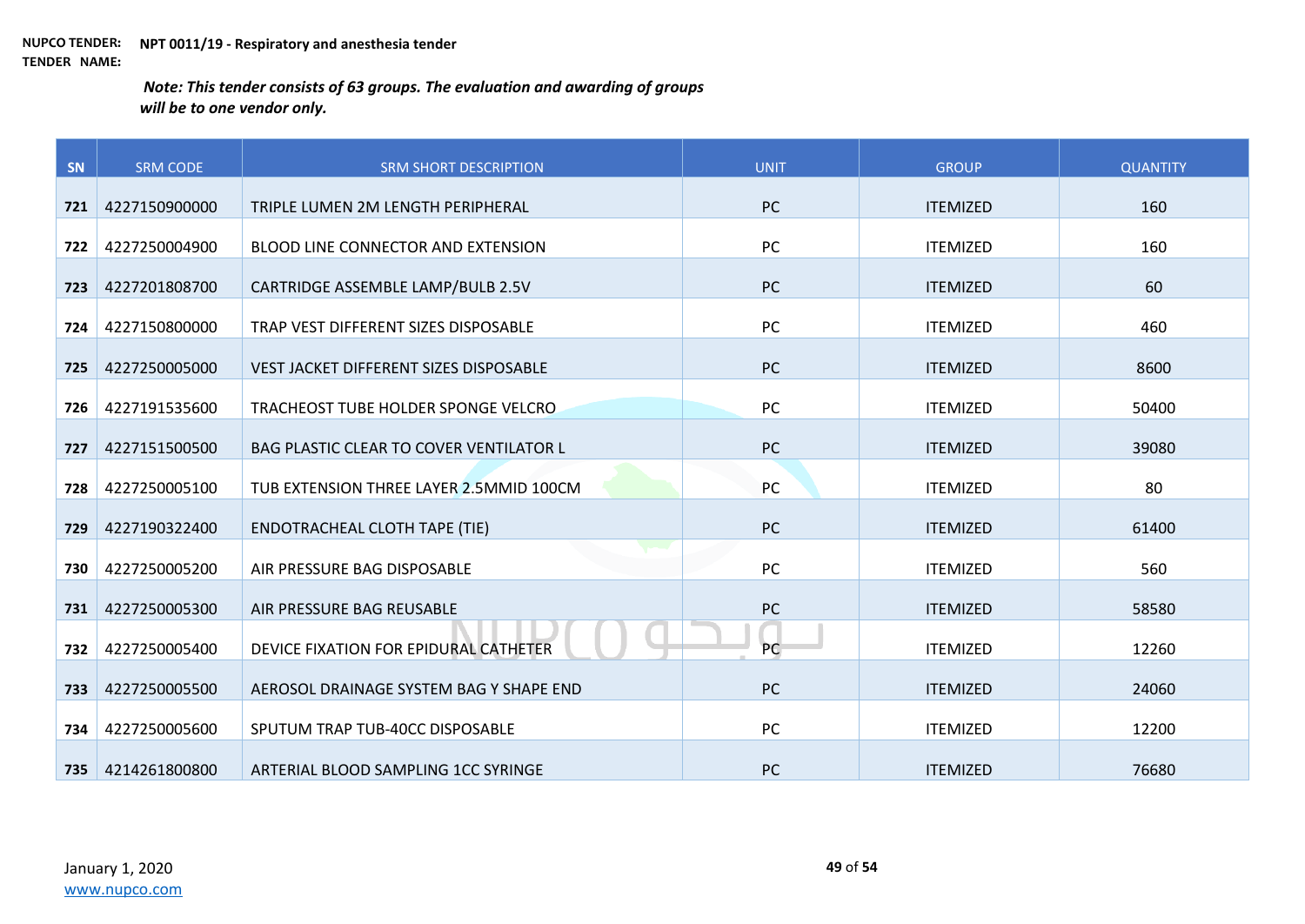| SN  | <b>SRM CODE</b> | <b>SRM SHORT DESCRIPTION</b>              | <b>UNIT</b> | <b>GROUP</b>    | <b>QUANTITY</b> |
|-----|-----------------|-------------------------------------------|-------------|-----------------|-----------------|
| 736 | 4227190504000   | ARTERIAL BLOOD SAMPLING 1ML 23G NEEDLE    | <b>PC</b>   | <b>ITEMIZED</b> | 86060           |
|     |                 |                                           |             |                 |                 |
| 737 | 4227250005700   | MOUTH PIECE 30MM (ID) DISPOSABLE          | PC          | <b>ITEMIZED</b> | 21060           |
| 738 | 4227250005800   | <b>CYTOLOGY BRUSH DISPOSABLE 5MM (ID)</b> | <b>PC</b>   | <b>ITEMIZED</b> | 2760            |
| 739 | 4227250006000   | ELECTRICAL ACTIVITY SZ 6FR8FR12FR16FR     | PC          | <b>ITEMIZED</b> | 1060            |
| 740 | 4214250408300   | ASPIRATION NEEDLE SIZE 21G 22G 19G        | <b>PC</b>   | <b>ITEMIZED</b> | 110             |
| 741 | 4214250405400   | ASPIRATION NEEDLE WITH TROCAR 19G         | EA          | <b>ITEMIZED</b> | 90              |
| 742 | 4227230100800   | PRESSURE MANOMETER FOR INFANT 0-60CM H2O  | EA          | <b>ITEMIZED</b> | 60              |
| 743 | 4227250006300   | <b>BIOPSY FORCEPS ALLIGATOR JAW 5.5MM</b> | PC          | <b>ITEMIZED</b> | 600             |
| 744 | 4227250006400   | BREATHING BAG 20 L PULMONARY FUNCTION     | <b>PC</b>   | <b>ITEMIZED</b> | 6200            |
| 745 | 4227250002800   | <b>NOSE CLIP PAD</b>                      | PC          | <b>ITEMIZED</b> | 7280            |
| 746 | 4227250006500   | <b>NOSE CLIP PLASTICS</b>                 | PC          | <b>ITEMIZED</b> | 3660            |
| 747 | 4227191536200   | LIGHT FLEXIBLE TUBE (0.9 M)               | PC          | <b>ITEMIZED</b> | 860             |
| 748 | 4227250006600   | ELBOW 45(30MM(ID)INSIDE CONE) REUSBLE     | <b>PC</b>   | <b>ITEMIZED</b> | 160             |
| 749 | 4227250006700   | O SHAPE RING PNEUMOTACH TUB 36            | PC          | <b>ITEMIZED</b> | 150             |
| 750 | 4227250006800   | SILICONE ADAPTOR OVAL SHAPE               | <b>PC</b>   | <b>ITEMIZED</b> | 140             |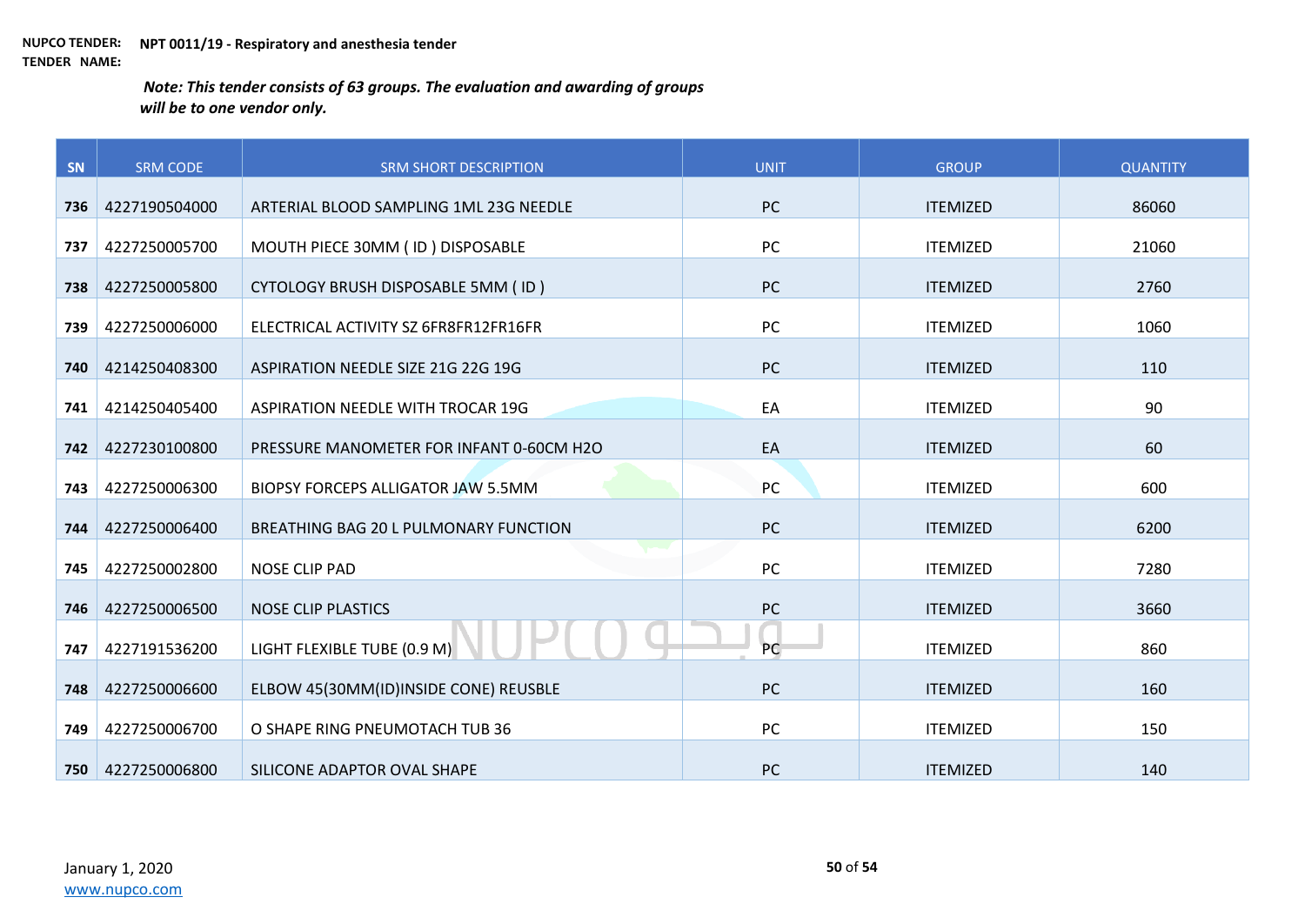| SN  | <b>SRM CODE</b> | <b>SRM SHORT DESCRIPTION</b>             | <b>UNIT</b> | <b>GROUP</b>    | <b>QUANTITY</b> |
|-----|-----------------|------------------------------------------|-------------|-----------------|-----------------|
| 751 | 4227250006900   | CYTOLOGY BRUSH 2MM(ID)CHANNEL L 11.5CM   | <b>PC</b>   | <b>ITEMIZED</b> | 460             |
|     |                 |                                          |             |                 |                 |
| 752 | 4227250007000   | SUCTION VALVE DISPOSABLE                 | PC          | <b>ITEMIZED</b> | 560             |
| 753 | 4227250007100   | <b>BIOPSY VALVE DISPOSABLE</b>           | <b>PC</b>   | <b>ITEMIZED</b> | 680             |
| 754 | 4227250007200   | NEGATIVE INSPIRATORY FORCE DISPOSABLE    | <b>SET</b>  | <b>ITEMIZED</b> | 4180            |
| 755 | 4227250007300   | NEBULIZER KIT SIDE STREAM                | <b>PC</b>   | <b>ITEMIZED</b> | 1160            |
| 756 | 4227250007400   | GUIDE WIRE NITINOL BABY WIRE 0.012X50CM  | PC          | <b>ITEMIZED</b> | 400             |
| 757 | 4227250002900   | <b>MEDICATION CASSETTE RESERVOIR</b>     | PC          | <b>ITEMIZED</b> | 80              |
| 758 | 4214250202400   | NEEDLE EPIDURAL TUOHY SZ 18G X 152MM     | EA          | <b>ITEMIZED</b> | 80              |
| 759 | 4214250202500   | NEEDLE EPIDURAL TUOHY SZ 22GA X 3.15IN   | EA          | <b>ITEMIZED</b> | 180             |
| 760 | 4227250007700   | <b>RAPID FLUID RESERVOIR</b>             | PC          | <b>ITEMIZED</b> | 180             |
| 761 | 4227250007800   | SAMPLE LINE SERIES ME                    | PC          | <b>ITEMIZED</b> | 80              |
| 762 | 4112170900200   | TUB MICRO CAPILLARY BLOOD GAS            | EA          | <b>ITEMIZED</b> | 80              |
| 763 | 4227162100200   | ADJUSTABLE VIBRATING POSITIVE EXPIRATORY | EA          | <b>ITEMIZED</b> | 4080            |
| 764 | 4227221900500   | BACTERIA FILTER SET FOR ABSORBER MS-PFT  | EA          | <b>ITEMIZED</b> | 1680            |
| 765 | 4227191500900   | TRACHEOST TUBE CARE (KIT) DISPOSABLE     | EA          | <b>ITEMIZED</b> | 60080           |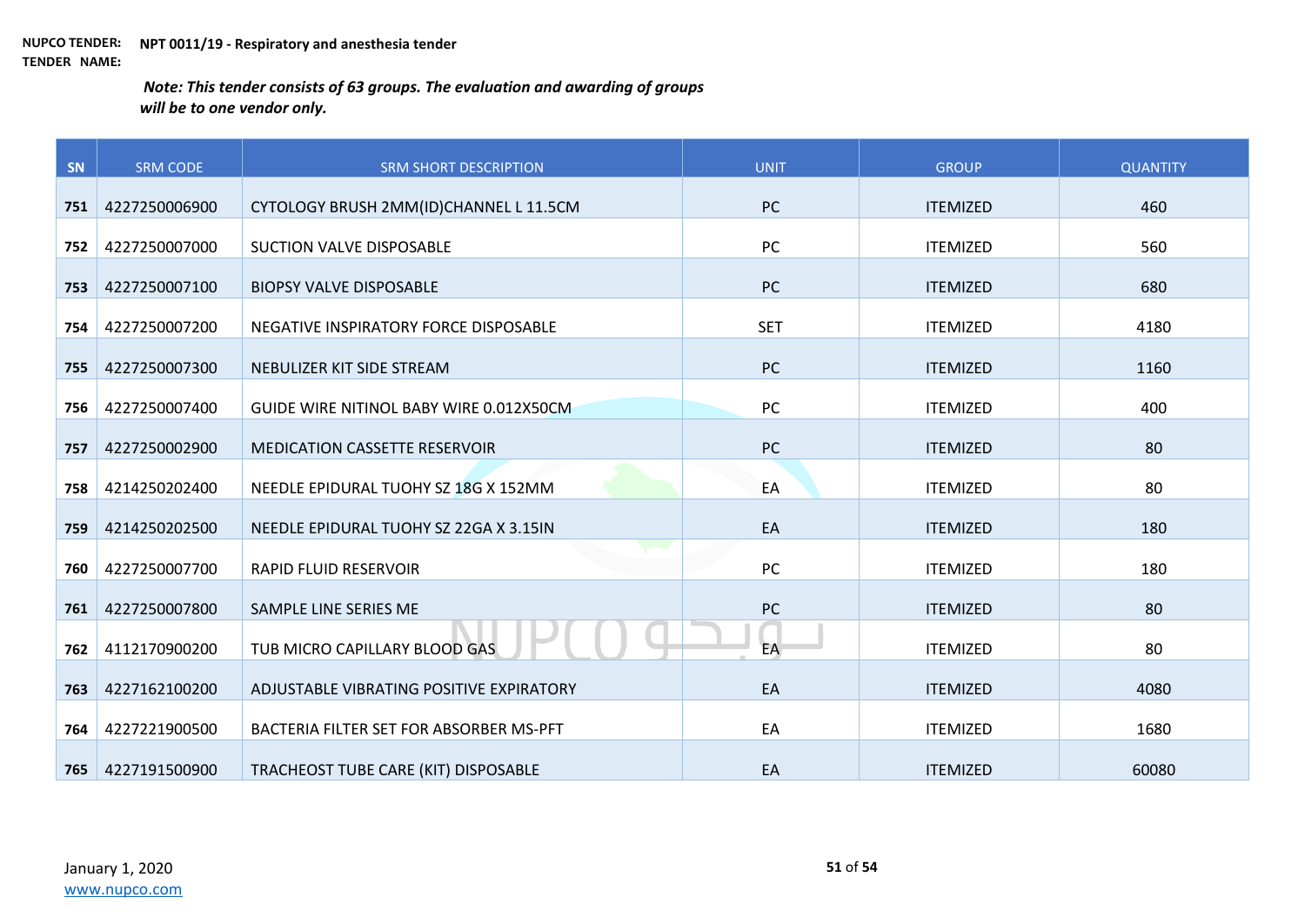| SN  | <b>SRM CODE</b> | <b>SRM SHORT DESCRIPTION</b>             | <b>UNIT</b> | <b>GROUP</b>    | <b>QUANTITY</b> |
|-----|-----------------|------------------------------------------|-------------|-----------------|-----------------|
| 766 | 4227150400000   | TRANSCUTANEOUS CO2 MONITORING SENSOR     | <b>PC</b>   | <b>ITEMIZED</b> | 2080            |
| 767 | 4227250007900   | TRANSCUTANEOUS CO2 MONITORING MEMBRANING | PC          | <b>ITEMIZED</b> | 1160            |
| 768 | 4227250008000   | TRANSCUTANEOUS CO2 CALIBRATION GAS       | PC          | <b>ITEMIZED</b> | 260             |
| 769 | 4218180301900   | <b>MEASUREMENT SENSOR</b>                | PC          | <b>ITEMIZED</b> | 360             |
|     |                 |                                          |             |                 |                 |
| 770 | 4227250008100   | FIXATION RING FOR SIZE 20MM              | PC          | <b>ITEMIZED</b> | 340             |
| 771 | 4218180302000   | MEASUREMENT SENSOR PEDIATRIC/ADULT       | PC          | <b>ITEMIZED</b> | 340             |
| 772 | 4227150300600   | TRANSCUTANEOUS CO2 MONITOR CLIP          | PC          | <b>ITEMIZED</b> | 1140            |
| 773 | 4227160016800   | HUMIDIVENT FOR PEDIA STERILE DISPOSABLE  | PC          | <b>ITEMIZED</b> | 144280          |
| 774 | 4227250008200   | HUMIDIVENT FOR ADULT STERILE DISPOSABLE  | PC          | <b>ITEMIZED</b> | 42060           |
| 775 | 4227251800500   | HUMIDIVENT FOR NEONAT STERILE DISPOSABLE | EA          | <b>ITEMIZED</b> | 25400           |
| 776 | 4227150700100   | TRANSPULMONARY PRESSURE ESOPHAGEAL       | PC          | <b>ITEMIZED</b> | 860             |
| 777 | 4227250009200   | SENSOR FLOW GAS (VENTILATOR)             | PC          | <b>ITEMIZED</b> | 31510           |
| 778 | 4227250000900   | SENSOR FLOW GAS ( ANESTHESIA )           | EA          | <b>ITEMIZED</b> | 1220            |
| 779 | 4227250008300   | LABEL ANESTHESIA MEDICATION SZ 50X 14MM  | PC          | <b>ITEMIZED</b> | 225060          |
| 780 | 4227250008400   | CASSETTE FOR RAPID INFUSER ONE LATCH     | PC          | <b>ITEMIZED</b> | 60              |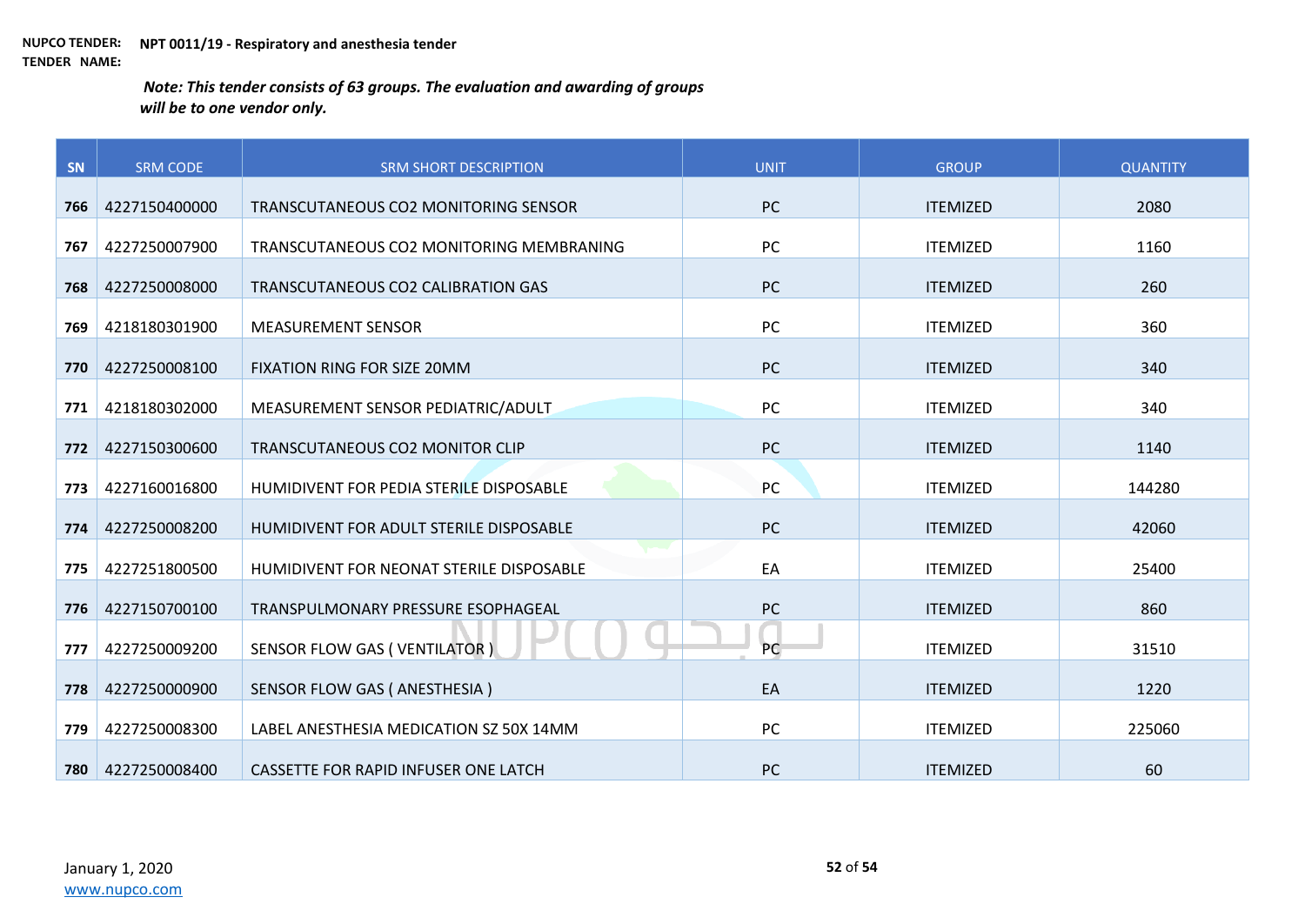| SN  | <b>SRM CODE</b> | <b>SRM SHORT DESCRIPTION</b>              | <b>UNIT</b> | <b>GROUP</b>    | <b>QUANTITY</b> |
|-----|-----------------|-------------------------------------------|-------------|-----------------|-----------------|
| 781 | 4227250008500   | FINGER CUFF FOR BEAT SINGLE USE CLEAN     | <b>PC</b>   | <b>ITEMIZED</b> | 300             |
|     |                 |                                           |             |                 |                 |
| 782 | 4214261800900   | SELF-FILLING PREHEPARINIZED ABG G 22-24   | EA          | <b>ITEMIZED</b> | 940000          |
| 783 | 4227250008600   | EXTENSION LINE 200CM L 1.3 M/F DISPOSE    | <b>PC</b>   | <b>ITEMIZED</b> | 24100           |
| 784 | 4227250008700   | TUB GASTRIC SLEEVE CALIBATION 34-36 FR    | PC          | <b>ITEMIZED</b> | 600             |
| 785 | 4227250008800   | TUB GASTRIC ASPIRATION ADULT 16 FR SZ 10  | <b>PC</b>   | <b>ITEMIZED</b> | 100             |
| 786 | 4227250008900   | PATIENT SUCTION TUB LENGTH 2M DISPOSABLE  | PC          | <b>ITEMIZED</b> | 45100           |
| 787 | 4227250009000   | EASES Y TO HELP OPTIMIZE ORAL CARE        | PC          | <b>ITEMIZED</b> | 6100            |
| 788 | 4229210200200   | MUCOUS EXTRATOR WITH NON RETURN VALVE     | PC          | <b>ITEMIZED</b> | 237660          |
| 789 | 4227250009100   | FEMALE TO FEMALE LUER LOCK SET            | PC          | <b>ITEMIZED</b> | 22102           |
| 790 | 4227160016900   | <b>CIRCUIT BREATHING ADULT WATER TRAP</b> | PC          | <b>ITEMIZED</b> | 200             |
| 791 | 4227160017000   | CIRCUIT BREATHING SINGLE NEONATAL         | PC          | <b>ITEMIZED</b> | 200             |
| 792 | 4227160017100   | ADAPTER VENTILATOR PRESSURE               | PC          | <b>ITEMIZED</b> | 200             |
| 793 | 4227160017200   | ADAPTER ELBOW FOR VENTILATOR              | PC          | <b>ITEMIZED</b> | 200             |
| 794 | 4227160017300   | <b>CONNECTOR TO FULL FACE MASK</b>        | PC          | <b>ITEMIZED</b> | 200             |
| 795 | 4227160017400   | HIGH FREQUENCY CIRCUIT FOR NEONATAL       | <b>PC</b>   | <b>ITEMIZED</b> | 200             |